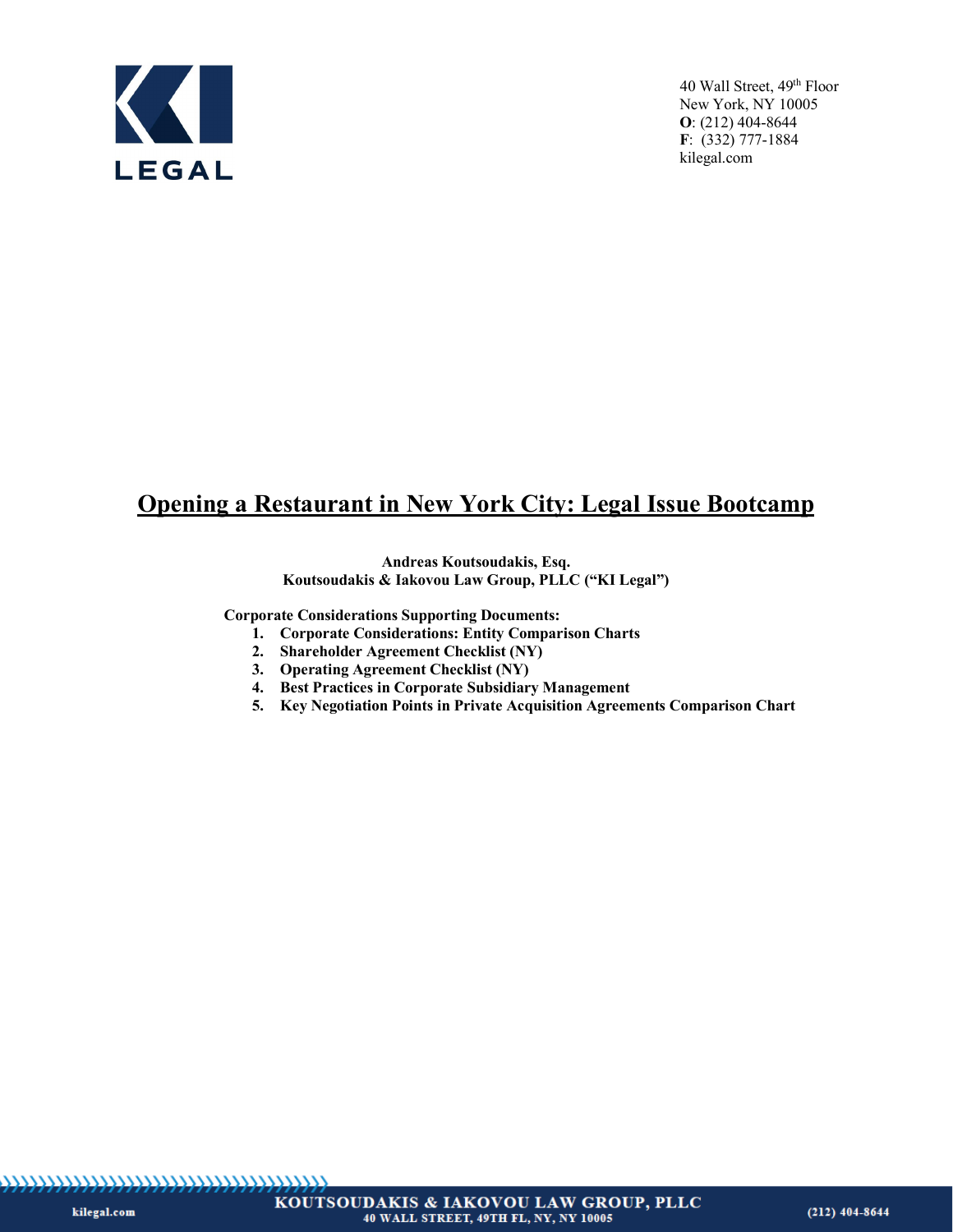

**1.**

# **CORPORATE CONSIDERATIONS: Entity Comparison Charts (NY)**

There are many different issues to consider when choosing the appropriate business entity and this Chart covers many of the most common ones. Determining which type of entity to choose also depends on the intended purpose of the entity (for example, to make an acquisition).

This Chart provides a comparison of the differences among the following New York for-profit entities:<sup>[1](#page-1-0)</sup>

- **C-corporations**.
- **S-corporations**.
- **Limited liability companies** (LLCs).
- **General partnerships** (GPs).
- **Limited partnerships** (LPs).

# **Initial Considerations**

# **Tax Issues**

This Chart addresses only some general aspects of US federal income tax law. The tax consequences of selecting an entity are complex and vary depending on factors such as:

- The type of business conducted.
- The entity's ownership structure and composition.
- Tax laws of the jurisdiction of formation and the jurisdictions in which the entity does business.

It is assumed that the LLCs discussed in this Chart will be treated as partnerships or disregarded entities for US federal income tax purposes because that is the most common classification for LLCs. Taxation of Partnerships.

State tax information is available from the New York State Department of Taxation and Finance (NYS Tax Dept.). For entities planning to operate in New York City, city tax information is available from the New York City Department of Finance. Parties should consult a tax specialist familiar with local and federal tax issues before forming an entity.

# **Employee Benefits and Regulatory Concerns**

The entity form selected may also affect the types of retirement plans, health and welfare plans, and other employee benefits that can be offered to employees and business owners. A full explanation of these matters is outside the scope of this Chart so the parties should consult an employee benefits attorney.

If the entity will engage in a business that requires licensing or in a regulated industry, the organizers should also consult counsel who specialize in matters affecting the particular business or industry before forming an entity. Information about licensing New York businesses is available from the New York Department of State Division of Licensing Services.

<span id="page-1-0"></span>,,,,,,,,,,,,,,,,,,,,,,,,,,,,,,,,,,,,,,

kilegal.com

 $1$  This Chart focuses on the laws of New York business entities. If forming an entity in a different state, consult the appropriate state statutes before finalizing the choice of entity.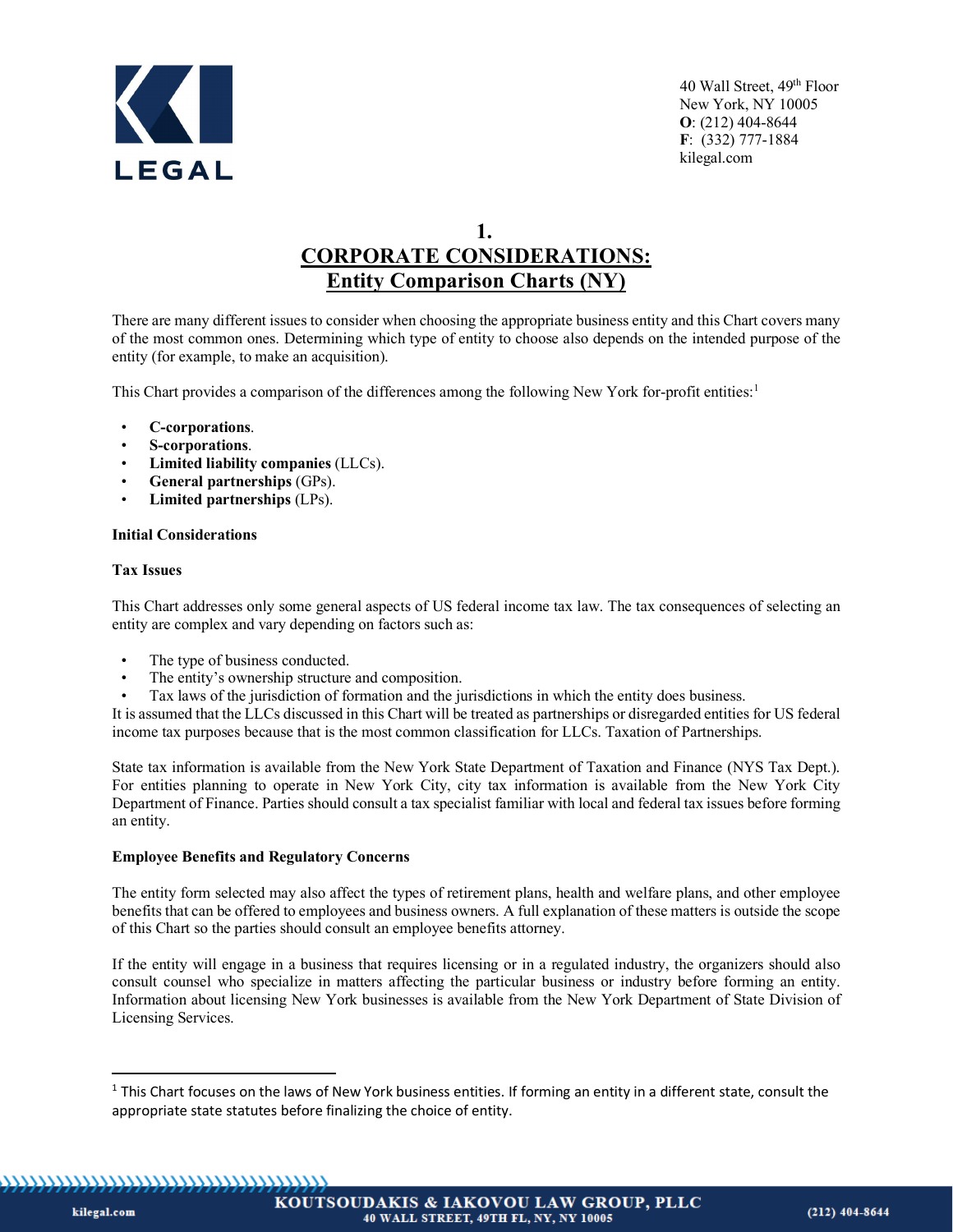

#### **New York Statutes**

In New York, the formation and operation of the entities described in this Chart are governed by:

- The New York Business Corporation Law (NYBCL §§ 101 et seq.).
- The New York Limited Liability Company Law (NY LLCL) (NY LLCL §§ 101 et seq.).
- The New York Partnership Law (N.Y. P'ship Law §§ 1 et seq.).
- The Revised Limited Partnership Act (Revised Act) (N.Y. P'ship Law §§ 121-101 et seq.).

Depending on an entity's date of formation, specific sections or different amendments of the relevant act may apply. For example, New York LPs formed after September 30, 1919, and before July 1, 1991, are governed by the Uniform Limited Partnership Act (N.Y. P'ship Law §§ 90 et seq.) unless they elect to be subject to the Revised Act (N.Y. P'ship Law §§ 121-1201 and 121-1202). Earlier versions of certain sections of the NY LLCL apply to LLCs formed before August 31, 1999, unless their operating agreements provide otherwise (see, for example, NY LLCL §§  $206(b)(6)$ ,  $402(g)$ ,  $606(b)$ ,  $701(c)$ ,  $1002(h)$ , and  $1006(i)$ ). All statutory citations and information in this Chart assume the entities being compared are newly formed.

See below for:

- Ownership Requirements Chart
- Form of Equity and Transfer Restrictions Chart
- Required Organizational Filings and Filing Fees Chart
- Governing Documents Chart
- Liability Chart
- Management Chart
- Fiduciary Duties Chart
- Employee Incentives Chart
- Capital Raising Considerations Chart
- Distributions Chart
- Other Considerations Chart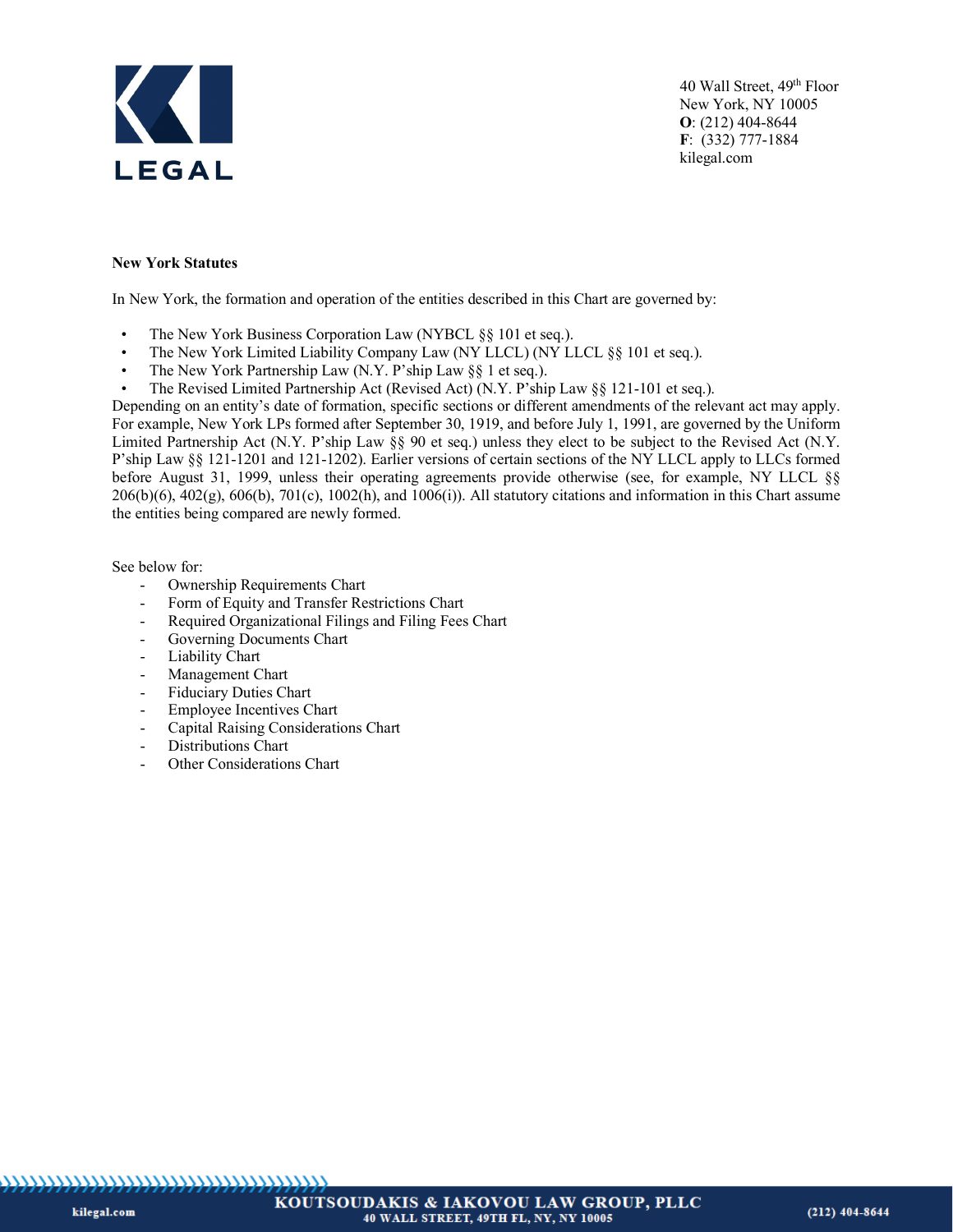

#### **Ownership Requirements**

| <b>C-Corporation</b>   | <b>S-Corporation</b>                                                                                                                                                                                                                                                                                          | <b>LLC</b>                                    | <b>GP</b>                                                         | LP                                                                                  |
|------------------------|---------------------------------------------------------------------------------------------------------------------------------------------------------------------------------------------------------------------------------------------------------------------------------------------------------------|-----------------------------------------------|-------------------------------------------------------------------|-------------------------------------------------------------------------------------|
|                        |                                                                                                                                                                                                                                                                                                               |                                               |                                                                   |                                                                                     |
| One or more            | One to 100                                                                                                                                                                                                                                                                                                    | One or more members                           | Two or more partners                                              | At least one general                                                                |
| shareholders.          | shareholders.                                                                                                                                                                                                                                                                                                 | (NY LLCL § 203(c)).                           | (N.Y. P'ship Law $\S$<br>$10(1)$ ).                               | partner and at least<br>one limited partner                                         |
| No restrictions on the | Members of a family                                                                                                                                                                                                                                                                                           | To be taxed as a                              |                                                                   | (N.Y. P'ship Law $\S$                                                               |
| types of owners.       | and their estates are<br>treated as one                                                                                                                                                                                                                                                                       | partnership, two or<br>more members are       | A partner can be an<br>individual, partnership,                   | $121-101(f)-(h)$ ).                                                                 |
|                        | shareholder (IRC $\S$<br>$1361(c)(1)$ ).                                                                                                                                                                                                                                                                      | required (Treas. Reg. §<br>301.7701-3).       | corporation, or other<br>association (N.Y.<br>P'ship Law $\S$ 2). | A general partner may<br>also be a limited<br>partner (N.Y. P'ship                  |
|                        | With limited<br>exceptions, only US                                                                                                                                                                                                                                                                           | No restrictions on the<br>types of owners (NY |                                                                   | Law § 121-404).                                                                     |
|                        | individuals (citizens or<br>residents) and certain<br>trusts and tax-exempt<br>organizations can be<br>shareholders.                                                                                                                                                                                          | LLCL $\S 102(q)$ , (w)).                      |                                                                   | No restrictions on the<br>types of owners (N.Y.<br>P'ship Law § 121-<br>$101(n)$ ). |
|                        | Only eligible US<br>entities can make an S-<br>corporation election<br>(generally a US C-<br>corporation or other<br>US business entity<br>eligible to elect C-<br>corporation tax status)                                                                                                                    |                                               |                                                                   |                                                                                     |
|                        | (IRC $§$ 1361(b)).<br>An S-corporation<br>automatically converts<br>to a C-corporation if it<br>does not meet the<br>requirements of an S-<br>corporation (meaning,<br>no more than 100<br>shareholders, only<br>specific types of<br>shareholders, and only<br>one class of shares)<br>(IRC $§$ 1362(d)(2)). |                                               |                                                                   |                                                                                     |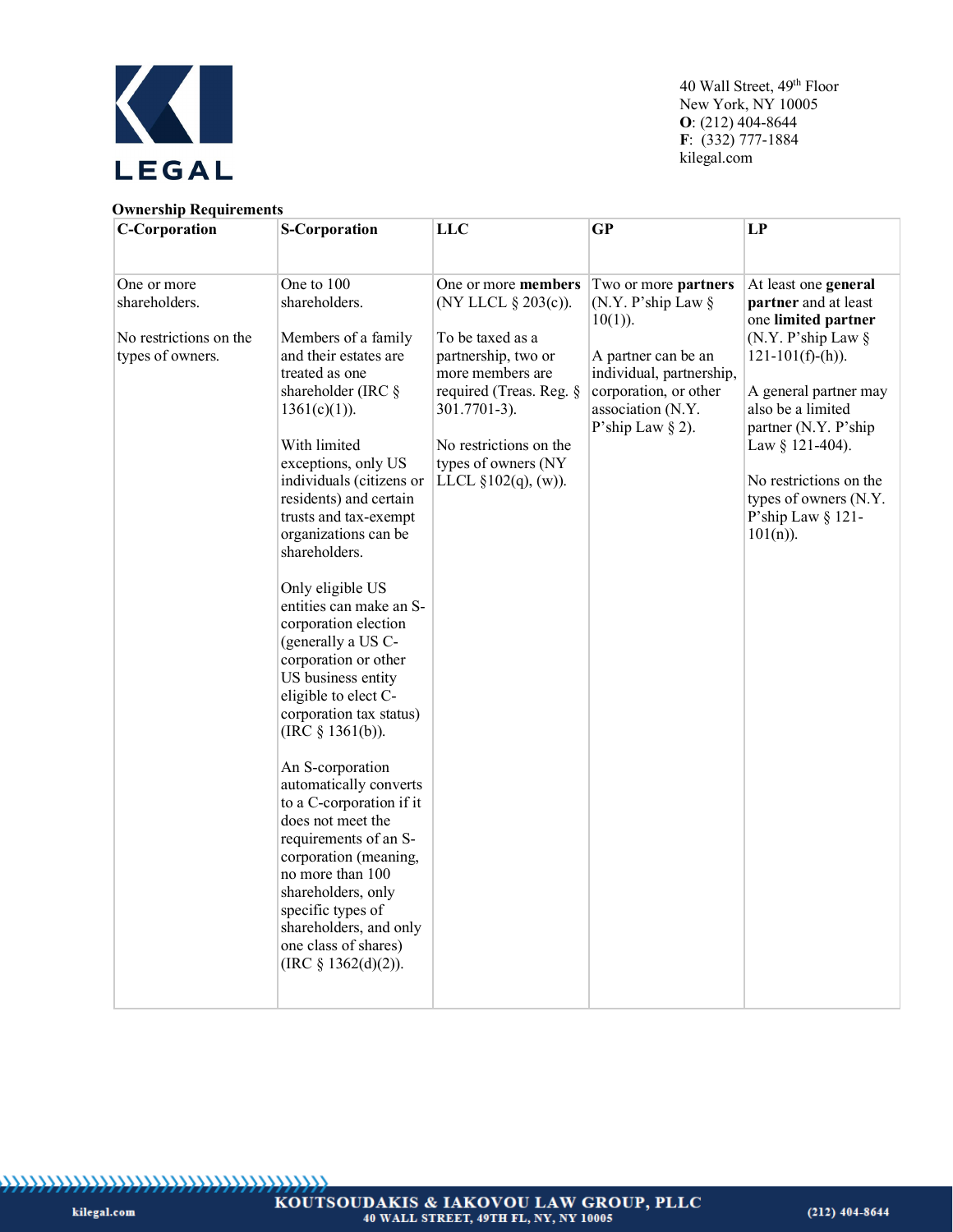

# **Form of Equity and Transfer Restrictions**

| <b>C-Corporation</b>                           | <b>S-Corporation</b>                       | LLC                                    | <b>GP</b>                                          | LP                                             |
|------------------------------------------------|--------------------------------------------|----------------------------------------|----------------------------------------------------|------------------------------------------------|
|                                                |                                            |                                        |                                                    |                                                |
| Capital shares issued.                         | Capital shares issued.                     | <b>Membership interests</b><br>issued. | Each partner holds<br>partnership interests.       | Each partner holds                             |
| Multiple classes of                            | Only one class of                          |                                        |                                                    | partnership interests.                         |
| shares (usually common                         | shares is permitted.                       | Multiple classes of                    | All partners are general                           | Multiple classes of                            |
| shares and preferred                           | Differences in voting                      | membership interests                   | partners.                                          | both limited and                               |
| shares) with different                         | rights among common                        | with different rights                  |                                                    | general partners with                          |
| rights and preferences                         | shares are permitted.                      | and preferences                        | Partners have three                                | different rights are                           |
| between them are                               | (IRC $§$ 1361(b)(1)(D),                    | between them are                       | types of property                                  | permitted (N.Y. P'ship                         |
| permitted.                                     | $(c)(4)$ .)                                | permitted (NY LLCL §<br>$418(a)$ ).    | rights:                                            | Law §§ 121-302(a) and<br>$121-405(a)$ ).       |
| Shares are transferable                        | Certain debt                               |                                        | Rights in specific<br>$\bullet$                    |                                                |
| according to law and the                       | instruments, call                          | Economic rights of                     | partnership                                        | Partnership interests                          |
| by-laws (NYBCL §                               | options, warrants, or                      | membership interests                   | property.                                          | are freely assignable                          |
| $508(d)$ ). The certificate                    | similar instruments                        | are freely transferable                | Profits interests.<br>$\bullet$                    | personal property,                             |
| of incorporation,                              | may be treated as a                        | but voting and                         | Management<br>$\bullet$                            | unless restricted by the                       |
| securities laws,                               | second class of shares                     | management rights are                  | rights.                                            | partnership                                    |
| shareholders'<br>agreements, or other          | under S-corporation<br>rules. (IRC $\S$    | not unless the<br>operating agreement  | (N.Y. P'ship Law §<br>50.)                         | agreement (N.Y.<br>P'ship Law §§ 121-701       |
| agreements (such as a                          | $1361(c)(5)$ and Treas.                    | provides otherwise                     |                                                    | and $121 - 702(a)$ ).                          |
| lock-up agreement with $Reg. 1.1361-1(1)(4)$ . |                                            | (NY LLCL § 603(a)).                    | Profits interests are                              |                                                |
| an underwriter) may                            |                                            |                                        | transferable but                                   | Unless the partnership                         |
| contain additional                             | Shares are transferable                    |                                        | assignee does not                                  | agreement provides                             |
| transfer restrictions.                         | in accordance with law                     |                                        | become a partner                                   | otherwise, an assignee                         |
|                                                | and the by-laws                            |                                        | unless all the other                               | receives the right to                          |
| Transfers may be<br>subject to registration    | (NYBCL $\S$ 508(d)).<br>The certificate of |                                        | partners consent (N.Y.<br>P'ship Law $\S$ § 40(7), | distributions and<br>allocations of profits    |
| under state and federal                        | incorporation,                             |                                        | 52, and 53).                                       | and losses only and                            |
| securities laws.                               | securities laws,                           |                                        |                                                    | does not have liability                        |
|                                                | shareholders'                              |                                        |                                                    | as a partner until the                         |
|                                                | agreements, or other                       |                                        |                                                    | assignee becomes a                             |
|                                                | agreements (such as a                      |                                        |                                                    | partner, but only to the                       |
|                                                | lock-up agreement with                     |                                        |                                                    | extent assumed by                              |
|                                                | an underwriter) may<br>contain additional  |                                        |                                                    | agreement (N.Y. P'ship                         |
|                                                | transfer restrictions.                     |                                        |                                                    | Law § 121-702(a)(3),<br>$(c)$ ).               |
|                                                |                                            |                                        |                                                    |                                                |
|                                                | Transfers may be                           |                                        |                                                    | Transferee of a                                |
|                                                | subject to registration                    |                                        |                                                    | partnership interest                           |
|                                                | under state and federal                    |                                        |                                                    | (including a general                           |
|                                                | securities laws.                           |                                        |                                                    | partnership interest)                          |
|                                                |                                            |                                        |                                                    | may become a limited                           |
|                                                |                                            |                                        |                                                    | partner if granted by<br>assignor according to |
|                                                |                                            |                                        |                                                    | partnership agreement,                         |
|                                                |                                            |                                        |                                                    | with the consent of all                        |
|                                                |                                            |                                        |                                                    | partners, or as                                |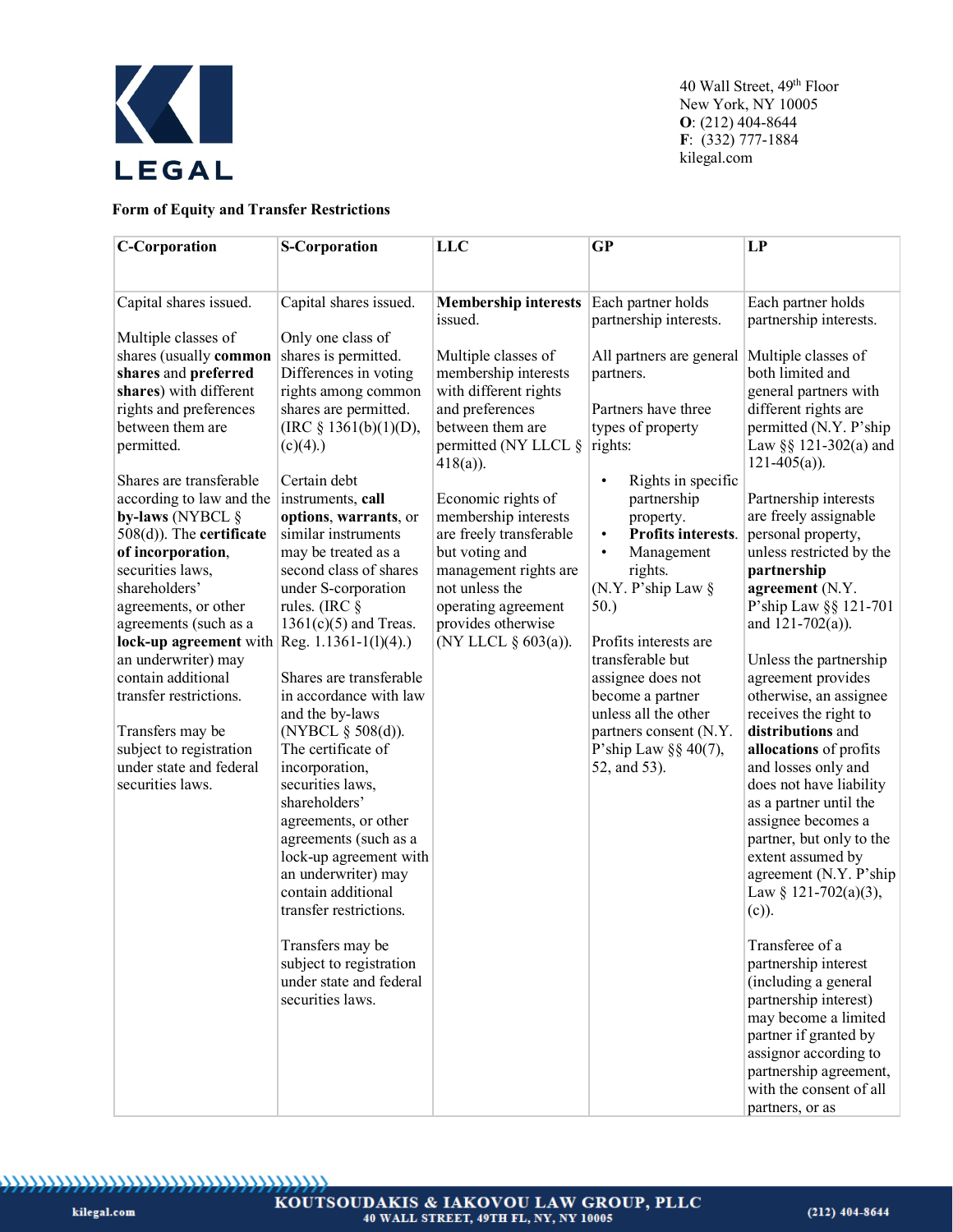| <b>LEGAL</b> | 40 Wall Street, 49 <sup>th</sup> Floor<br>New York, NY 10005<br>$O: (212)$ 404-8644<br>$F: (332) 777-1884$<br>kilegal.com                                                                                                                                                       |
|--------------|---------------------------------------------------------------------------------------------------------------------------------------------------------------------------------------------------------------------------------------------------------------------------------|
|              | otherwise provided by<br>the partnership<br>agreement (N.Y. P'ship<br>Law §§ 121-301(b)(2)<br>and 121-704).<br>General partners may<br>be admitted with<br>written consent of all<br>partners or as provided<br>in the partnership<br>agreement (N.Y. P'ship<br>Law § 121-401). |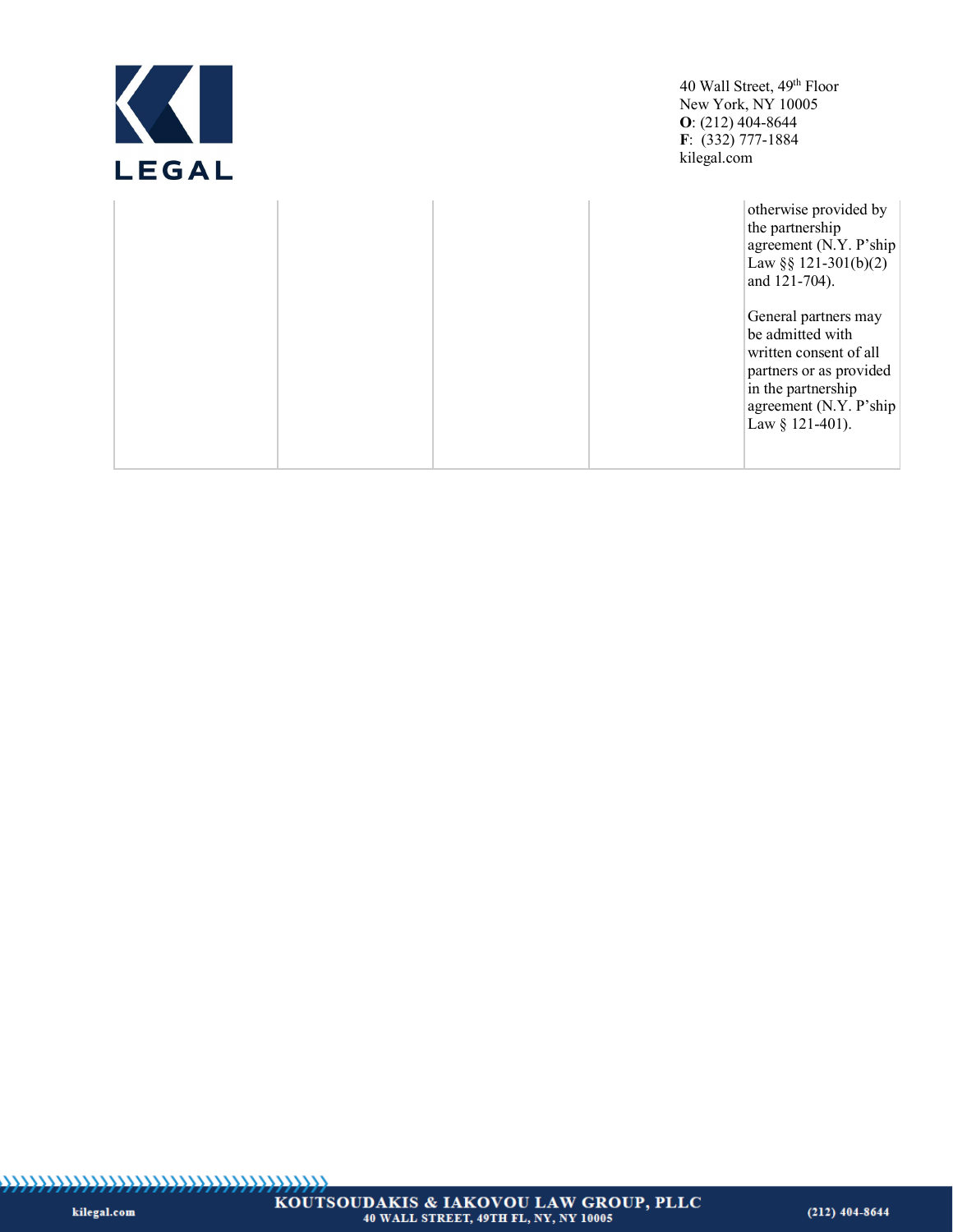

# **Required Organizational Filings and Filing Fees**

| <b>C-Corporation</b>     | <b>S-Corporation</b>                          | <b>LLC</b>               | <b>GP</b>                 | LP                            |
|--------------------------|-----------------------------------------------|--------------------------|---------------------------|-------------------------------|
|                          |                                               |                          |                           |                               |
|                          |                                               |                          |                           |                               |
| Certificate of           | Same as C-corporation,                        | Articles of organization | Certificate filed in the  | <b>Certificate of limited</b> |
| incorporation filed with | except must also make                         | filed with the DOS       | county clerk's office in  | partnership filed with        |
| the New York State       | federal and state S-                          | (NY LLCL §§ 203 and      | each county where the     | the DOS (N.Y. P'ship          |
| Department of State      | corporation election tax 209 and see Standard |                          | partnership conducts      | Law §§ 121-201 and            |
| $(DOS)$ (NYBCL §§ 402)   | filings.                                      | Document, Articles of    | business stating,         | $121-206$ ).                  |
| and 403 and see          |                                               | Organization (NY)).      | among other               |                               |
| Standard Document,       | An eligible US entity                         |                          | information, the          | \$200 filing fee (N.Y.        |
| Certificate of           | makes a timely federal                        | \$200 filing fee (NY     | partnership's and the     | P'ship Law § 121-             |
| Incorporation (NY)).     | S-corporation election                        | LLCL $\S$ 1101(f)).      | partners' names and       | $1300(e)$ ).                  |
|                          | on Internal Revenue                           |                          | addresses (N.Y. Gen.      |                               |
| \$125 filing fee (NYBCL) | Service Form 2553 no                          | Certificate of           | Bus. Law § $130(1)(a)$ ). | Certificate of                |
| § 104-A(d)).             | more than two months                          | publication, with        |                           | publication with              |
|                          | and 15 days after the                         | affidavits of            | \$100 filing fee in       | affidavits of                 |
|                          | beginning of the tax                          | publication, filed with  | counties within New       | publication filed with        |
|                          | year the election is to                       | the DOS (NY LLCL $\S$    | York City and \$25 in     | the DOS (N.Y. P'ship          |
|                          | take effect. A New                            | 206).                    | all other counties (N.Y.  | Law § 121-201(c)).            |
|                          | York corporation that                         |                          | Gen. Bus. Law §           |                               |
|                          | is a federal S-                               | \$50 filing fee (NY      | $130(5)(a)(1)$ and CPLR   | \$50 filing fee (N.Y.         |
|                          | corporation may elect                         | LLCL $\S$ 1101(s)).      | $8021(b)(2)$ ).           | P'ship Law § 121-             |
|                          | to be a New York S-                           |                          |                           | $1300(f)$ ).                  |
|                          | corporation if it meets                       |                          |                           |                               |
|                          | certain New York State                        |                          |                           |                               |
|                          | requirements (see                             |                          |                           |                               |
|                          | Other Considerations).                        |                          |                           |                               |
|                          |                                               |                          |                           |                               |
|                          |                                               |                          |                           |                               |
|                          |                                               |                          |                           |                               |

kilegal.com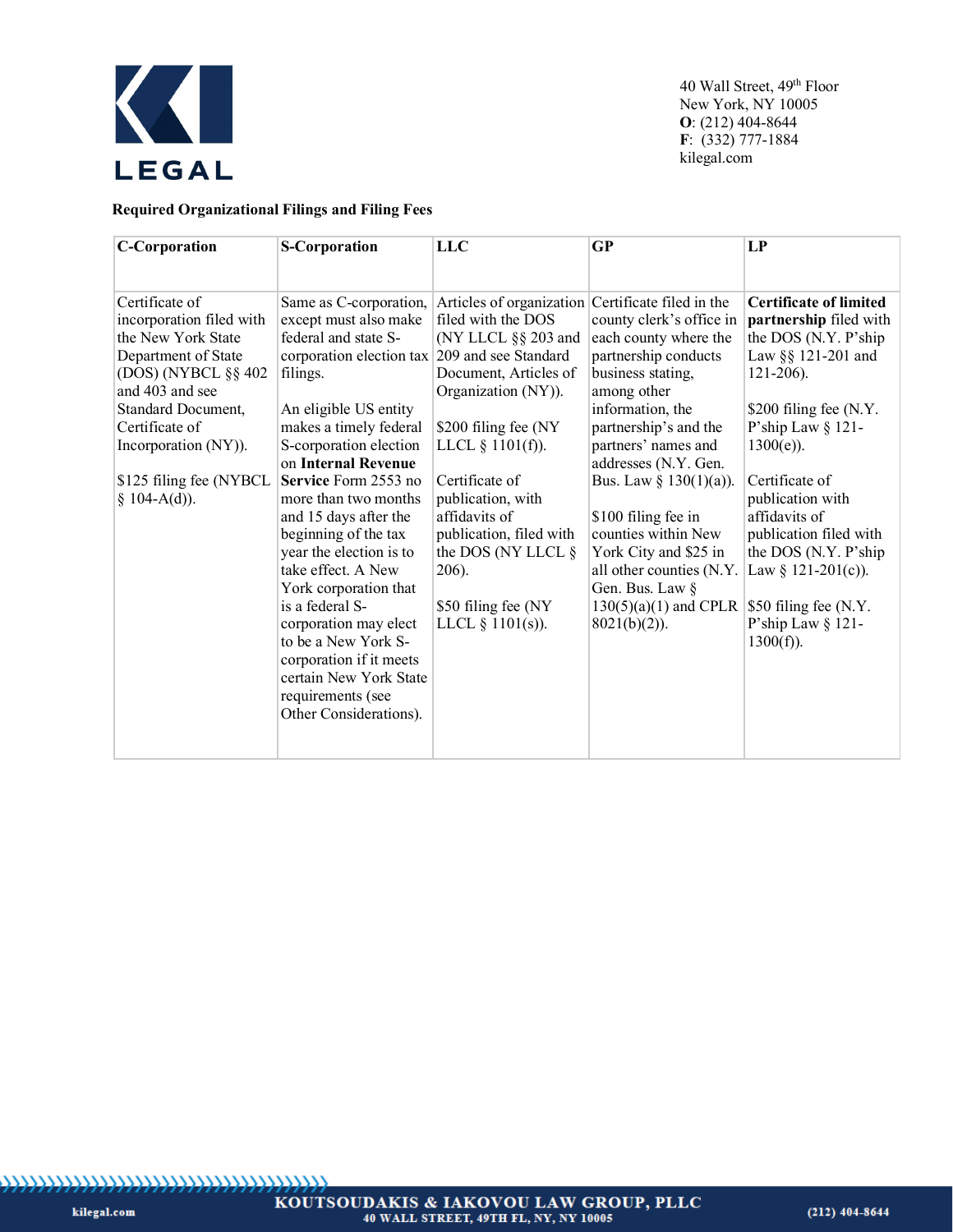

# **Governing Documents**

| <b>C-Corporation</b>                                                                                                                                                                                                                                   | <b>S-Corporation</b>                                                                                                                                                                                                                            | <b>LLC</b>                                                                                                                                                                                                                                                                                                    | <b>GP</b>                                                                                                                                                                                                                                    | LP                                                                                                                                                                                                                                                             |
|--------------------------------------------------------------------------------------------------------------------------------------------------------------------------------------------------------------------------------------------------------|-------------------------------------------------------------------------------------------------------------------------------------------------------------------------------------------------------------------------------------------------|---------------------------------------------------------------------------------------------------------------------------------------------------------------------------------------------------------------------------------------------------------------------------------------------------------------|----------------------------------------------------------------------------------------------------------------------------------------------------------------------------------------------------------------------------------------------|----------------------------------------------------------------------------------------------------------------------------------------------------------------------------------------------------------------------------------------------------------------|
| Certificate of<br>incorporation and by-<br>laws (NYBCL §§ 402<br>and 601 and see<br><b>Standard Documents,</b><br>Certificate of<br>Incorporation (NY) and<br>By-Laws (NY)).<br>Shareholders may also<br>enter into shareholders<br>agreements, voting | Certificate of<br>incorporation and by-<br>laws (NYBCL §§ 402<br>and 601 and see<br>Standard Documents,<br>Certificate of<br>Incorporation (NY) and<br>By-Laws (NY)).<br>Shareholders may also<br>enter into shareholders<br>agreements, voting | Articles of organization Partnership agreement.<br>and written operating<br>agreement (NY LLCL<br>§§ 203 and 417). See<br><b>Standard Documents:</b><br>Articles of<br>$\bullet$<br>Organization<br>(NY);<br>Operating<br>$\bullet$<br>Agreement<br>(Single Member)                                           | A written partnership<br>agreement is permitted<br>(and common) but not<br>required. A partnership<br>can exist based on the<br>parties' conduct, intent,<br>and relationship,<br>without a written<br>agreement (Tabibnia<br>SRL v. Khaledi | Certificate of limited<br>partnership and<br>partnership agreement<br>(N.Y. P'ship Law $\S$ §<br>121-110, 121-201, and<br>$121-206$ ).<br>A written partnership<br>agreement is required.<br>General partners must<br>sign and limited<br>partners may but are |
| agreements, and voting<br>trust agreements<br>(NYBCL §§ 620 and<br>$621$ ).                                                                                                                                                                            | agreements, and voting<br>trust agreements<br>(NYBCL §§ 620 and<br>$621$ ).                                                                                                                                                                     | (NY);<br>Operating<br>$\bullet$<br>Agreement<br>(Multi-Member,<br>Member-<br>Managed) (Short<br>Form) (NY);<br>Operating<br>$\bullet$<br>Agreement<br>(Multi-Member,<br>Manager-<br>Managed) (Short<br>Form) (NY); and<br>Operating<br>$\bullet$<br>Agreement<br>(Multi-Member,<br>Manager-<br>Managed) (NY). | Oriental Rugs, Inc., 80<br>N.Y.S.3d 23, 24 (1st)<br>Dep't 2018)).                                                                                                                                                                            | not required to sign.<br>(N.Y. P'ship Law §<br>$121-110(a)$ , (b) and<br>$121-201(a)$ .)                                                                                                                                                                       |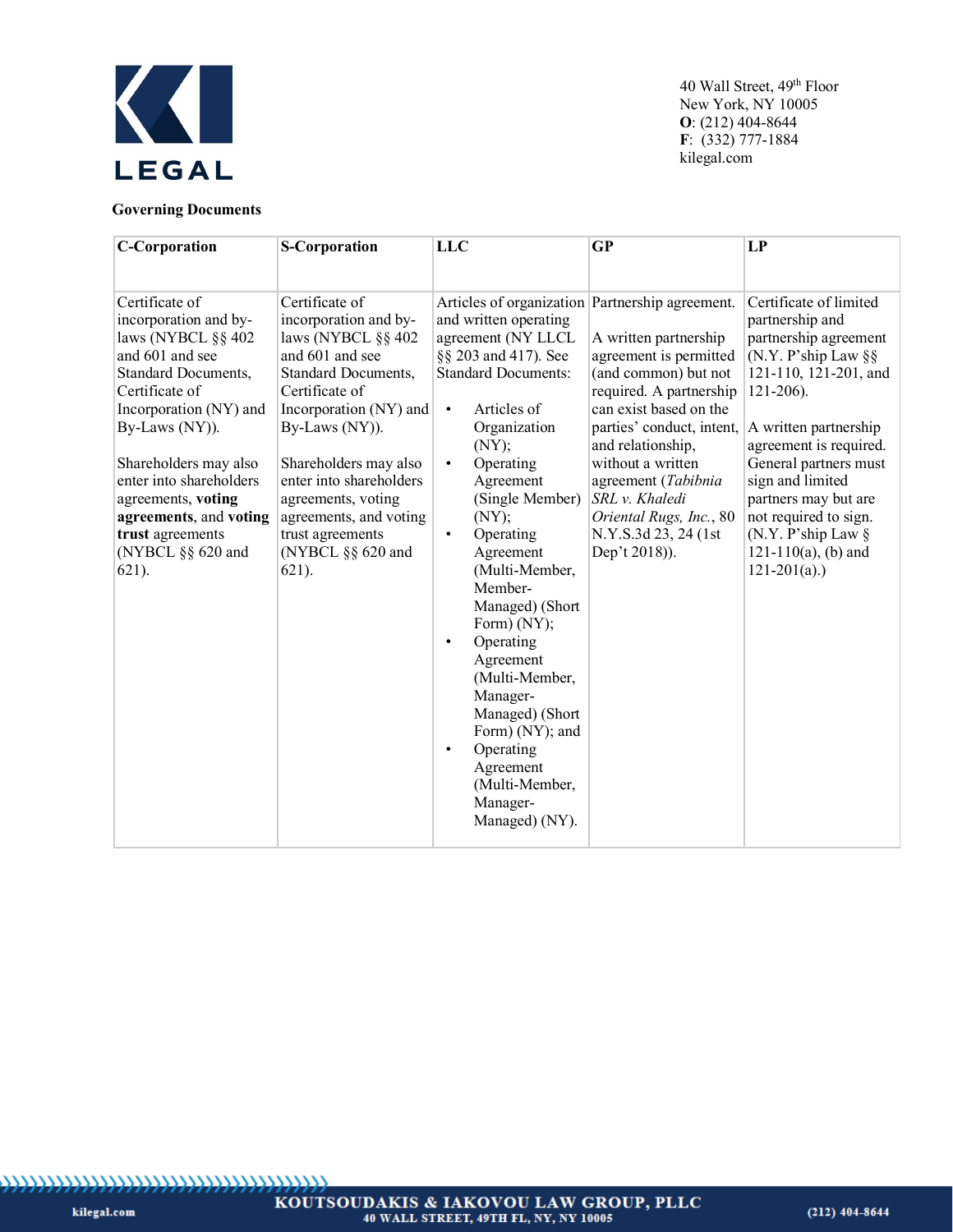

# **Liability**

40 Wall Street, 49<sup>th</sup> Floor New York, NY 10005 **O**: (212) 404-8644 **F**: (332) 777-1884 kilegal.com

| <b>C-Corporation</b>                                 | <b>S-Corporation</b>                               | <b>LLC</b>                                    | <b>GP</b>                                | LP                                                 |
|------------------------------------------------------|----------------------------------------------------|-----------------------------------------------|------------------------------------------|----------------------------------------------------|
|                                                      |                                                    |                                               |                                          |                                                    |
|                                                      |                                                    |                                               |                                          |                                                    |
| Shareholders are                                     | Shareholders are                                   | Except as provided in                         | Partners are jointly and                 | General partners have                              |
| generally not liable for                             | generally not liable for                           | the operating                                 | severally liable for                     | the same liability as                              |
| corporation's                                        | corporation's                                      | agreement, members                            | other partners'                          | partners in a GP but the                           |
| obligations (Vivir of L I,<br>Inc. v. Ehrenkranz, 43 | obligations (Vivir of L<br>I, Inc., 43 N.Y.S.3d at | are obligated to LLC<br>for their unpaid      | wrongful acts and<br>misappropriation of | partnership agreement<br>can limit their liability |
| N.Y.S.3d 435, 437 (2nd                               | 437). Shareholders are                             | contributions (NY                             | third party funds or                     | to the LP or other                                 |
| Dep't 2016)).                                        | obligated to                                       | LLCL § 502). A                                | property and jointly                     | partners (N.Y. P'ship                              |
| Shareholders are                                     | corporation for their                              | member's liability is                         | liable for all other                     | Law § 121-403).                                    |
| obligated to corporation                             | unpaid contributions                               | generally limited to the                      | partnership obligations                  | Partners are obligated                             |
| for their unpaid                                     | (NYBCL § 628(a)). A                                | amount of capital                             | (N.Y. P'ship Law $\S$                    | to the LP for their                                |
| contributions (NYBCL $\S$ shareholder's liability    |                                                    | contributed.                                  | 26).                                     | unpaid contributions                               |
| $628(a)$ ). A shareholder's                          | is generally limited to                            | Members and                                   |                                          | (N.Y. P'ship Law $\S$                              |
| liability is generally                               | the amount of capital                              | managers are not liable                       | Criminal liability may                   | $121 - 502$ ).                                     |
| limited to the amount of                             | contributed.                                       | for the LLC's or each                         | be imposed on partners                   |                                                    |
| capital contributed.                                 |                                                    | other's debts or                              | for not paying wages                     | Limited partners are                               |
|                                                      | The ten largest                                    | obligations (NY LLCL                          | the partnership owes                     | liable for the LP's                                |
| The ten largest                                      | shareholders (other                                | §§ 409(c) and 609(a)).                        | (N.Y. Lab. Law § 198-                    | obligations and                                    |
| shareholders (other than                             | than of public and                                 | A member may be                               | a).                                      | liabilities if they are                            |
| of public and investment investment companies)       |                                                    | liable, however, as                           |                                          | also general partners or                           |
| companies) are                                       | are personally liable,                             | provided in the articles                      |                                          | share in the control of                            |
| personally liable, jointly                           | jointly and severally,                             | of organization, if the                       |                                          | the business (N.Y.                                 |
| and severally, for the                               | for the corporation's                              | member either                                 |                                          | P'ship Law §§ 121-                                 |
| corporation's unpaid<br>wages (NYBCL $\S$ 630).      | unpaid wages (NYBCL                                | consented in writing to                       |                                          | 303(a) and 121-404).                               |
|                                                      | $§$ 630).                                          | or voted for adoption<br>of the provision (NY |                                          | Limited partners that<br>allow their names to be   |
| Criminal liability may                               | Criminal liability may                             | LLCL $\S$ 609(b)).                            |                                          | used in the LP's name                              |
| be imposed on the                                    | be imposed on the                                  |                                               |                                          | are liable to the LP's                             |
| corporation and its                                  | corporation and its                                | The ten members with                          |                                          | creditors that did not                             |
| officers and agents for                              | officers and agents for                            | the most equity                               |                                          | know the limited                                   |
| not paying wages (N.Y.                               | not paying wages                                   | ownership are                                 |                                          | partner was not a                                  |
| Lab. Law § 198-a).                                   | (N.Y. Lab. Law § 198-                              | personally liable,                            |                                          | general partner (N.Y.                              |
|                                                      | a).                                                | jointly and severally,                        |                                          | P'ship Law § 121-                                  |
|                                                      |                                                    | for the LLC's unpaid                          |                                          | $303(d)$ ).                                        |
|                                                      |                                                    | wages (NY LLCL §                              |                                          |                                                    |
|                                                      |                                                    | $609(c)$ ).                                   |                                          | Criminal liability may                             |
|                                                      |                                                    |                                               |                                          | be imposed on general                              |
|                                                      |                                                    | Criminal liability may                        |                                          | partners (or limited                               |
|                                                      |                                                    | be imposed on the LLC                         |                                          | partners involved in                               |
|                                                      |                                                    | and its managers (or                          |                                          | management of the LP)                              |
|                                                      |                                                    | members in a member-                          |                                          | for not paying wages                               |
|                                                      |                                                    | managed LLC) for not                          |                                          | the LP owes (N.Y.                                  |
|                                                      |                                                    | paying wages the LLC<br>owes (N.Y. Lab. Law § |                                          | Lab. Law § 198-a).                                 |
|                                                      |                                                    | 198-a and NY LLCL                             |                                          |                                                    |
|                                                      |                                                    | $\S\S 401(b)$ and $412(a)$ ).                 |                                          |                                                    |
|                                                      |                                                    |                                               |                                          |                                                    |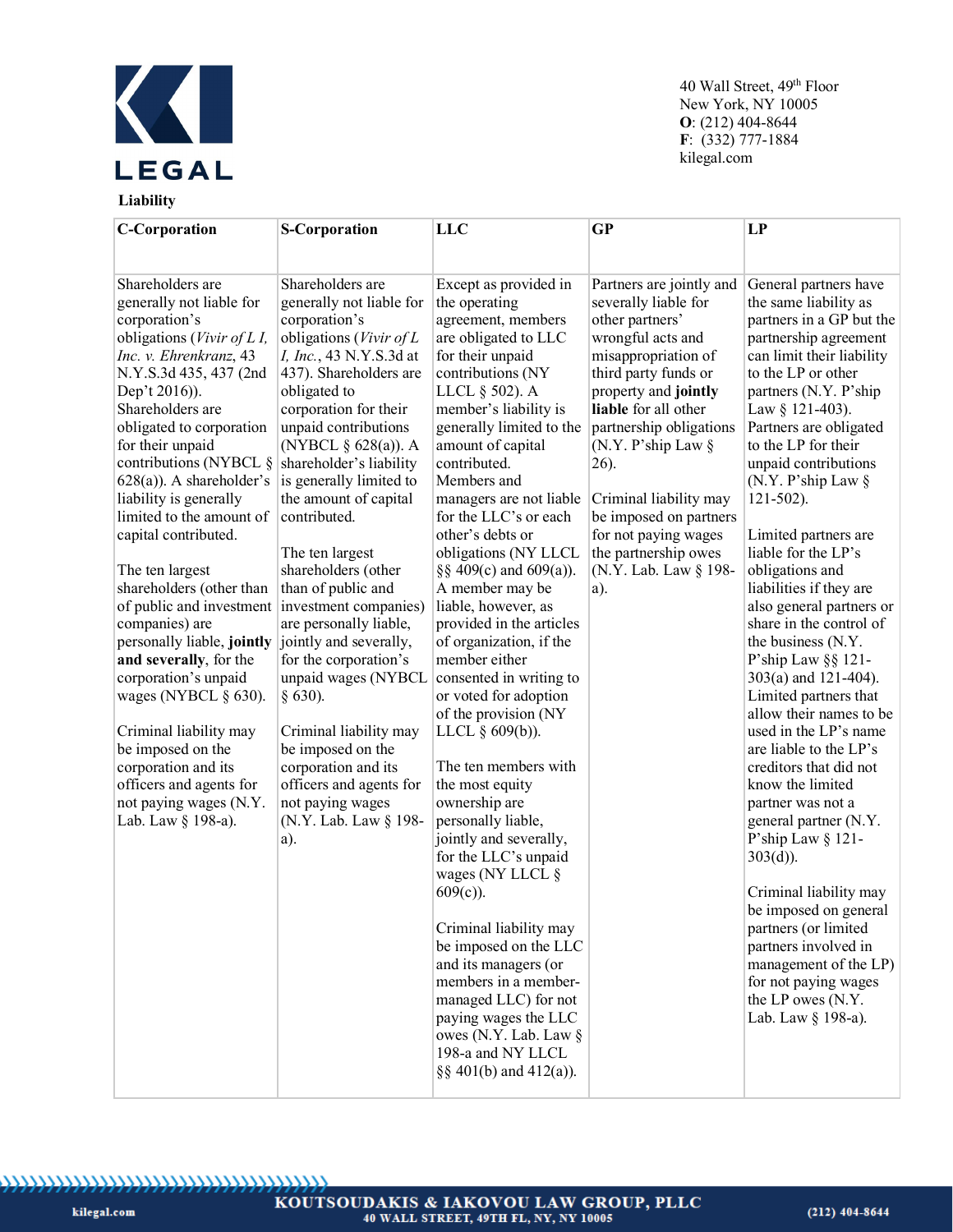

| <b>C-Corporation</b>                                                                                                                                                                                                                                                                                                                                                                                                                                                                                                               | <b>S-Corporation</b>                                                                                                                                                                                                                                                                                                                                                                                                                                                                                                                                            | <b>LLC</b>                                                                                                                                                                                                                                                                                                                                                                                                                                                                                                                                                                                                                                                                                                         | $\overline{\text{GP}}$                                                                                                                                                                                                                                                                                                                                                                                      | LP                                                                                                                                                                                                                                                                                                                                                                                                                                                                                                                                                                                                                                                   |
|------------------------------------------------------------------------------------------------------------------------------------------------------------------------------------------------------------------------------------------------------------------------------------------------------------------------------------------------------------------------------------------------------------------------------------------------------------------------------------------------------------------------------------|-----------------------------------------------------------------------------------------------------------------------------------------------------------------------------------------------------------------------------------------------------------------------------------------------------------------------------------------------------------------------------------------------------------------------------------------------------------------------------------------------------------------------------------------------------------------|--------------------------------------------------------------------------------------------------------------------------------------------------------------------------------------------------------------------------------------------------------------------------------------------------------------------------------------------------------------------------------------------------------------------------------------------------------------------------------------------------------------------------------------------------------------------------------------------------------------------------------------------------------------------------------------------------------------------|-------------------------------------------------------------------------------------------------------------------------------------------------------------------------------------------------------------------------------------------------------------------------------------------------------------------------------------------------------------------------------------------------------------|------------------------------------------------------------------------------------------------------------------------------------------------------------------------------------------------------------------------------------------------------------------------------------------------------------------------------------------------------------------------------------------------------------------------------------------------------------------------------------------------------------------------------------------------------------------------------------------------------------------------------------------------------|
| Managed by a board of<br>directors unless the<br>certificate of<br>incorporation states<br>otherwise (NYBCL §§<br>$620(b)$ and 701).<br>The board may elect<br>officers to manage day<br>to day operations<br>(NYBCL § 715).<br>The board may delegate<br>certain responsibilities<br>to committees (NYBCL<br>§ $712(a)$ ).<br>Shareholders must<br>approve certain major<br>business decisions (such<br>as merger, sale of all or<br>substantially all assets,<br>and voluntary<br>dissolution (NYBCL §§<br>903, 909, and 1001)). | Managed by a board of<br>directors unless the<br>certificate of<br>incorporation states<br>otherwise (NYBCL §§<br>$620(b)$ and $701$ ).<br>The board may elect<br>officers to manage day<br>to day operations<br>(NYBCL § 715).<br>The board may<br>delegate certain<br>responsibilities to<br>committees (NYBCL §<br>$712(a)$ ).<br>Shareholders must<br>approve certain major<br>business decisions<br>(such as merger, sale of officers but the<br>all or substantially all<br>assets, and voluntary<br>dissolution (NYBCL<br>§§ 903, 909, and<br>$1001$ )). | Managed by members<br>unless the articles of<br>organization provide<br>for managers (NY<br>LLCL $\S\S 401(a)$ and<br>$408(a)$ ).<br>The management<br>structure is flexible and<br>primarily determined<br>by the members.<br>Managers have the<br>responsibilities set out<br>by members in the<br>operating agreement,<br>subject to the articles<br>of organization (NY<br>LLCL §§ 203(e)(7),<br>$408(a)$ , and $417(a)$ ).<br>There is no statutory<br>requirement to appoint<br>operating agreement<br>may provide for it (NY<br>LLCL $\S$ 417(a)).<br>Members must approve<br>certain major business<br>decisions, such as<br>voluntary dissolution<br>and merger (NY LLCL<br>§§ 701(a)(3) and<br>$1002$ ). | Managed by all<br>partners. Partners have<br>equal rights in<br>management subject to<br>the partnership<br>agreement. Every<br>partner is generally an<br>agent of the partnership<br>for the purpose of its<br>business. (N.Y. P'ship<br>Law §§ 20 and $40(5)$ .)<br>The partners may<br>delegate management<br>and may (but do not<br>need to) designate<br>officers to manage day<br>to day operations. | Managed by general<br>partners. General<br>partners have the same<br>powers as a partner in a<br>GP (N.Y. P'ship Law $\S$<br>$121-403(a)$ ).<br>Limited partners can<br>exercise rights as a<br>limited partner but<br>participating in control<br>of the LP will expand<br>the limited partner's<br>liability (N.Y. P'ship<br>Law § 121-303).<br>Subject to the<br>partnership agreement,<br>all general partners and<br>a majority in interest of<br>limited partners must<br>approve certain major<br>business transactions,<br>such as voluntary<br>dissolution and merger<br>(N.Y. P'ship Law $\S$ §<br>$121-801(c)$ and $121-$<br>$1102(a)$ ). |

kilegal.com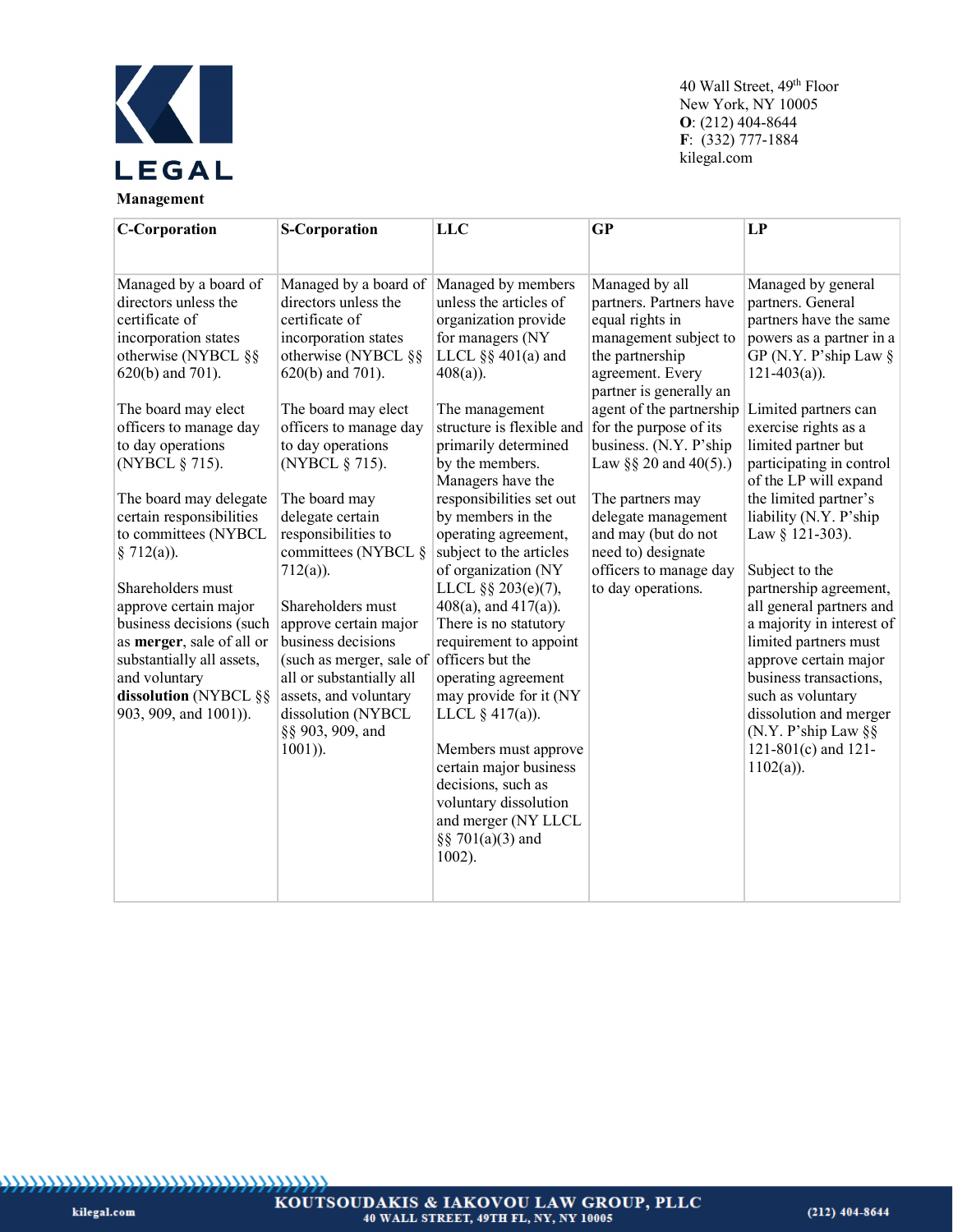

| <b>C-Corporation</b>                             | <b>S-Corporation</b>      | <b>LLC</b>                            | <b>GP</b>                 | <b>LP</b>                |
|--------------------------------------------------|---------------------------|---------------------------------------|---------------------------|--------------------------|
|                                                  |                           |                                       |                           |                          |
|                                                  |                           |                                       |                           |                          |
| Directors have fiduciary                         | Directors have            | LLC managers                          | Partners have a           | General partners have    |
| duties of care and                               | fiduciary duties of care  | (including managing                   | fiduciary duty of         | fiduciary                |
| loyalty.                                         | and loyalty.              | members) have                         | loyalty (Fischer v.       | responsibilities to      |
|                                                  |                           | fiduciary duties of care              | <b>KPMG</b> Peat Marwick, | limited partners.        |
| Directors must act in                            | Directors must act in     | and loyalty.                          | 607 N.Y.S.2d 309, 311     | Limited partners         |
| good faith and with the                          | good faith and with the   |                                       | $(1st Dep't 1994)$ citing | generally do not owe     |
| same level of care as an                         | same level of care as     | Managers must act in                  | Meinhard v. Salmon,       | fiduciary duties.        |
| ordinarily prudent                               | an ordinarily prudent     | good faith with the                   | 249 N.Y. 458 (1928)).     |                          |
| person in a similar                              | person in a similar       | same level of care as                 |                           | The fiduciary            |
| position and                                     | position and              | an ordinarily prudent                 | Partners must also hold   | relationship of general  |
| circumstance (NYBCL                              | circumstance (NYBCL       | person in a similar                   | unauthorized profits in   | and limited partners is  |
| $\S717(a)$ ).                                    | §717(a)).                 | position and                          | trust for the GP and are  | the same as the one      |
|                                                  |                           | circumstance (NY                      | accountable as            | between corporate        |
| The duty of care                                 | The duty of care          | LLCL $\S$ 409(a)).                    | fiduciaries for           | directors and            |
| requires directors to act                        | requires directors to act |                                       | unauthorized profits      | shareholders (Lichtyger  |
| in an informed and                               | in an informed and        | Managers' actions are                 | they receive from:        | v. Franchard Corp.,      |
| reasonably diligent basis                        | reasonably diligent       | reviewed by New York                  |                           | 277 N.Y.S.2d 377, 383    |
| in considering material                          | basis in considering      | courts under the                      | Transactions<br>$\bullet$ | $(1966)$ ).              |
| information (Higgins v.                          | material information      | business judgment rule                | related to the            |                          |
| N.Y. Stock Exch., Inc.,                          | (Higgins, 806             | (Zuckerbrod v. 355                    | GP's formation,           | The business judgment    |
| 806 N.Y.S.2d 339, 361                            | N.Y.S.2d at 361). The     | Co., LLC, 979                         | conduct, or               | rule shields general     |
| (Sup. Ct. N.Y. Co.                               | duty of loyalty           | N.Y.S.2d 119, 120 (2d                 | liquidation.              | partners in an LP from   |
| 2005)). The duty of                              | prevents directors from   | Dep't 2014)).                         | Using the GP's            | liability absent bad     |
| loyalty prevents                                 | promoting personal        |                                       | property.                 | faith, conflicts of      |
| directors from                                   | interests that are        | The operating                         | (N.Y. P'ship Law $\S$     | interest, or personal    |
| promoting personal                               | incompatible with the     | agreement may limit or $ 43\rangle$ . |                           | bias (Stuart Silver      |
| interests that are                               | corporation's interests   | eliminate the liability               |                           | Assoc., Inc. v. Baco     |
| incompatible with the                            | (Foley, 248 N.Y.S.2d      | of managers for                       | The business judgment     | Dev. Corp., 665          |
| corporation's interests                          | at 128-29).               | subsequent breaches of                | rule applies to partners  | N.Y.S.2d 415, 418 (1st   |
| (Foley v. D'Agostino,                            |                           | their fiduciary duties                | acting as fiduciaries for | Dep't 1997) citing       |
| 248 N.Y.S.2d 121, 128-                           | Under the business        | except for certain acts,              | the partnership and the   | Levine).                 |
| 29 (1st Dep't 1964)).                            | judgment rule, courts     | such as those involving               | other partners (Levine    |                          |
|                                                  | are barred from           | bad faith or intentional              | v. Levine, 590            | The partnership          |
| Under the business                               | inquiring into            | misconduct and                        | N.Y.S.2d 439, 443 (1st    | agreement can provide    |
| judgment rule, courts are directors' acts made   |                           | improper distributions                | Dep't 1992)).             | for indemnification of   |
| barred from inquiring                            | both in good faith and    | (NY LLCL § 417(a).)                   |                           | general partners but the |
| into directors' acts made                        | in the exercise of        |                                       | Partnership agreements    | LP may not indemnify     |
| both in good faith and in honest judgment in the |                           | The members' waiver                   | generally can contain     | general partners for     |
| the exercise of honest                           | lawful and legitimate     | of a manager's                        | any matters, including    | certain acts, such as    |
| judgment in the lawful                           | furtherance of            | fiduciary duty may be                 | limitations of liability. | those involving bad      |
| and legitimate                                   | corporate purposes        | binding if the release is             | However, they must        | faith, dishonesty, or    |
| furtherance of corporate                         | (Auerbach, 419            | given knowingly and                   | not violate any statutes, | that result in personal  |
| purposes (Auerbach v.                            | N.Y.S.2d at 926).         | the members are                       | common law, or public     | gain to which the        |
| Bennett, 419 N.Y.S.2d                            |                           | sophisticated, among                  | policy. (Lanier v.        | general partners were    |
| 920, 926 (1979)).                                | A corporation's           | other factors (Pappas                 | Bowdoin, 24 N.E.2d        | not legally entitled     |
|                                                  | certificate of            | v. Tzolis, 958 N.Y.S.2d               | 732, 735 (N.Y. 1939).)    | (N.Y. P'ship Law $\S$    |
| A corporation's                                  | incorporation can         | 656, 659 (2012)).                     |                           | $121 - 1004(b)$ ).       |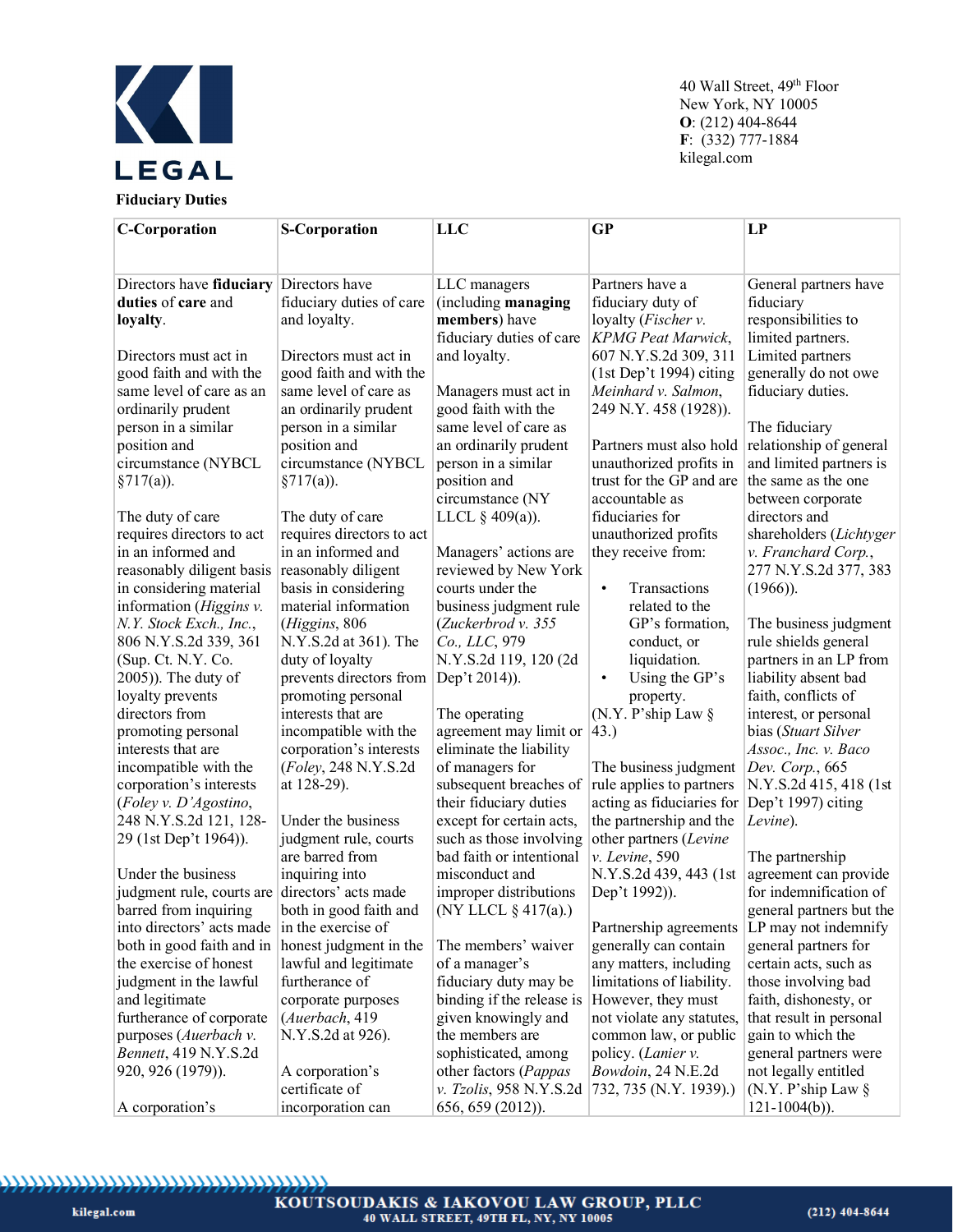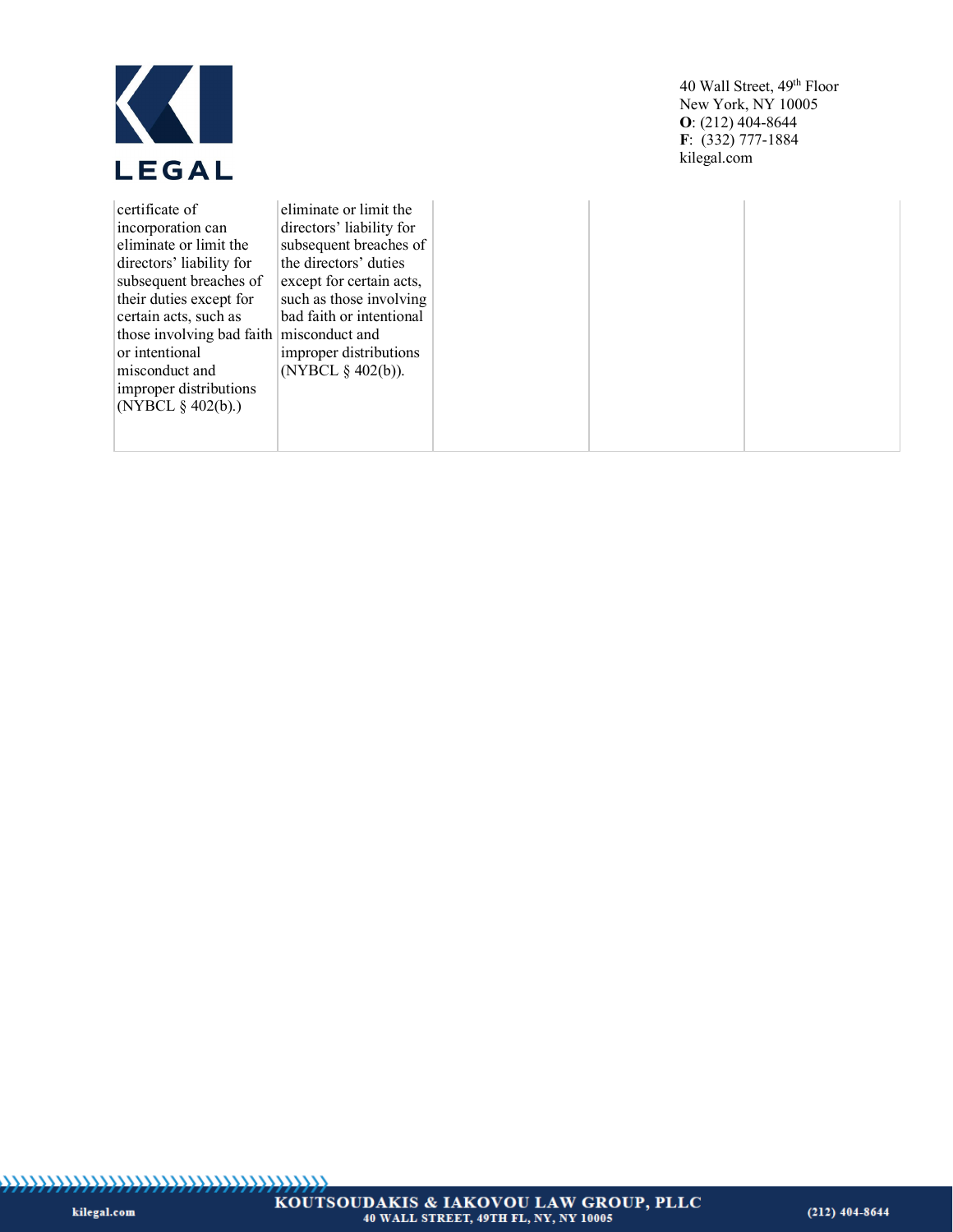

| <b>C-Corporation</b>                                                                                                                                                                                                                                                                                                                                                                                                                                                                                                                                | <b>S-Corporation</b>                                                                                                                                                                                                                                                                                                                                                                                                  | <b>LLC</b>                                                                                                                                                                                                                                                                                                                                                                                                                                                                                                                                                                                                                                                                        | $\overline{\text{GP}}$                                                                                                                                                                                                                                                                                                                                                                                                                                                                                                                                                                                                                                                                      | LP                                                                                                                                                                                                                                                                                                                                                                                                                                                                                                                                                                                                                                                                                                                                                                           |
|-----------------------------------------------------------------------------------------------------------------------------------------------------------------------------------------------------------------------------------------------------------------------------------------------------------------------------------------------------------------------------------------------------------------------------------------------------------------------------------------------------------------------------------------------------|-----------------------------------------------------------------------------------------------------------------------------------------------------------------------------------------------------------------------------------------------------------------------------------------------------------------------------------------------------------------------------------------------------------------------|-----------------------------------------------------------------------------------------------------------------------------------------------------------------------------------------------------------------------------------------------------------------------------------------------------------------------------------------------------------------------------------------------------------------------------------------------------------------------------------------------------------------------------------------------------------------------------------------------------------------------------------------------------------------------------------|---------------------------------------------------------------------------------------------------------------------------------------------------------------------------------------------------------------------------------------------------------------------------------------------------------------------------------------------------------------------------------------------------------------------------------------------------------------------------------------------------------------------------------------------------------------------------------------------------------------------------------------------------------------------------------------------|------------------------------------------------------------------------------------------------------------------------------------------------------------------------------------------------------------------------------------------------------------------------------------------------------------------------------------------------------------------------------------------------------------------------------------------------------------------------------------------------------------------------------------------------------------------------------------------------------------------------------------------------------------------------------------------------------------------------------------------------------------------------------|
| Stock options can be<br>granted to employees<br>(can qualify as incentive<br>stock options (ISOs)<br>under the Internal<br><b>Revenue Code (IRC)</b><br>(IRC $\S$ 422)). For more<br>information, see Practice<br>Note, Stock Options:<br>Overview: Incentive<br>Stock Options.<br>Other common forms of<br>equity compensation<br>include:<br><b>Stock</b><br>$\bullet$<br>appreciation<br>rights (SARs).<br><b>Restricted stock.</b><br>$\bullet$<br><b>Restricted stock</b><br>$\bullet$<br>units (RSUs).<br>Performance<br>$\bullet$<br>awards. | Stock options can be<br>granted to employees<br>(can qualify as ISOs<br>under the IRC (IRC §<br>422)). For more<br>information, see<br>Practice Note, Stock<br>Options: Overview:<br><b>Incentive Stock</b><br>Options.<br>Other common forms<br>of equity compensation<br>include:<br>SARs.<br>$\bullet$<br>Restricted stock.<br>$\bullet$<br>RSU <sub>s</sub> .<br>$\bullet$<br>Performance<br>$\bullet$<br>awards. | Profits interests or non-<br>qualified options (to<br>acquire a membership<br>interest) can be granted<br>to employees. ISOs are<br>not available.<br>Profits Interests<br>provide favorable tax<br>treatment to employees<br>and have been more<br>common than options<br>(but options are<br>becoming more<br>common). Both profits<br>interests and options to<br>acquire a membership<br>interest are less<br>stock options and may<br>result in the employee<br>being treated as a<br>partner for tax and<br>employee benefit<br>purposes.<br>Other equity<br>compensation<br>arrangements (such as<br>RSUs) can be<br>replicated in the LLC<br>context but are<br>uncommon. | Profits interests or non-<br>qualified options (to<br>acquire a partnership<br>interest) can be granted<br>to employees. ISOs are<br>not available.<br>Profits Interests<br>provide favorable tax<br>treatment to employees<br>and have been more<br>common than options<br>(but options are<br>becoming more<br>common). Both profits<br>interests and options to<br>acquire a partnership<br>interest are less<br>stock options and may<br>result in the employee<br>being treated as a<br>partner for tax and<br>employee benefit<br>purposes.<br>Other equity<br>compensation<br>arrangements (such as<br>RSUs) can be<br>replicated in the<br>partnership context but<br>are uncommon. | Profits interests or non-<br>qualified options (to<br>acquire a partnership<br>interest) can be granted<br>to employees. ISOs are<br>not available.<br>Profits Interests<br>provide favorable tax<br>treatment to employees<br>and have been more<br>common than options<br>(but options are<br>becoming more<br>common). Both profits<br>interests and options to<br>acquire a partnership<br>interest are less<br>familiar than traditional familiar than traditional familiar than traditional<br>stock options and may<br>result in the employee<br>being treated as a<br>partner for tax and<br>employee benefit<br>purposes.<br>Other equity<br>compensation<br>arrangements (such as<br>RSUs) can be<br>replicated in the<br>partnership context but<br>are uncommon. |
|                                                                                                                                                                                                                                                                                                                                                                                                                                                                                                                                                     |                                                                                                                                                                                                                                                                                                                                                                                                                       |                                                                                                                                                                                                                                                                                                                                                                                                                                                                                                                                                                                                                                                                                   |                                                                                                                                                                                                                                                                                                                                                                                                                                                                                                                                                                                                                                                                                             |                                                                                                                                                                                                                                                                                                                                                                                                                                                                                                                                                                                                                                                                                                                                                                              |

kilegal.com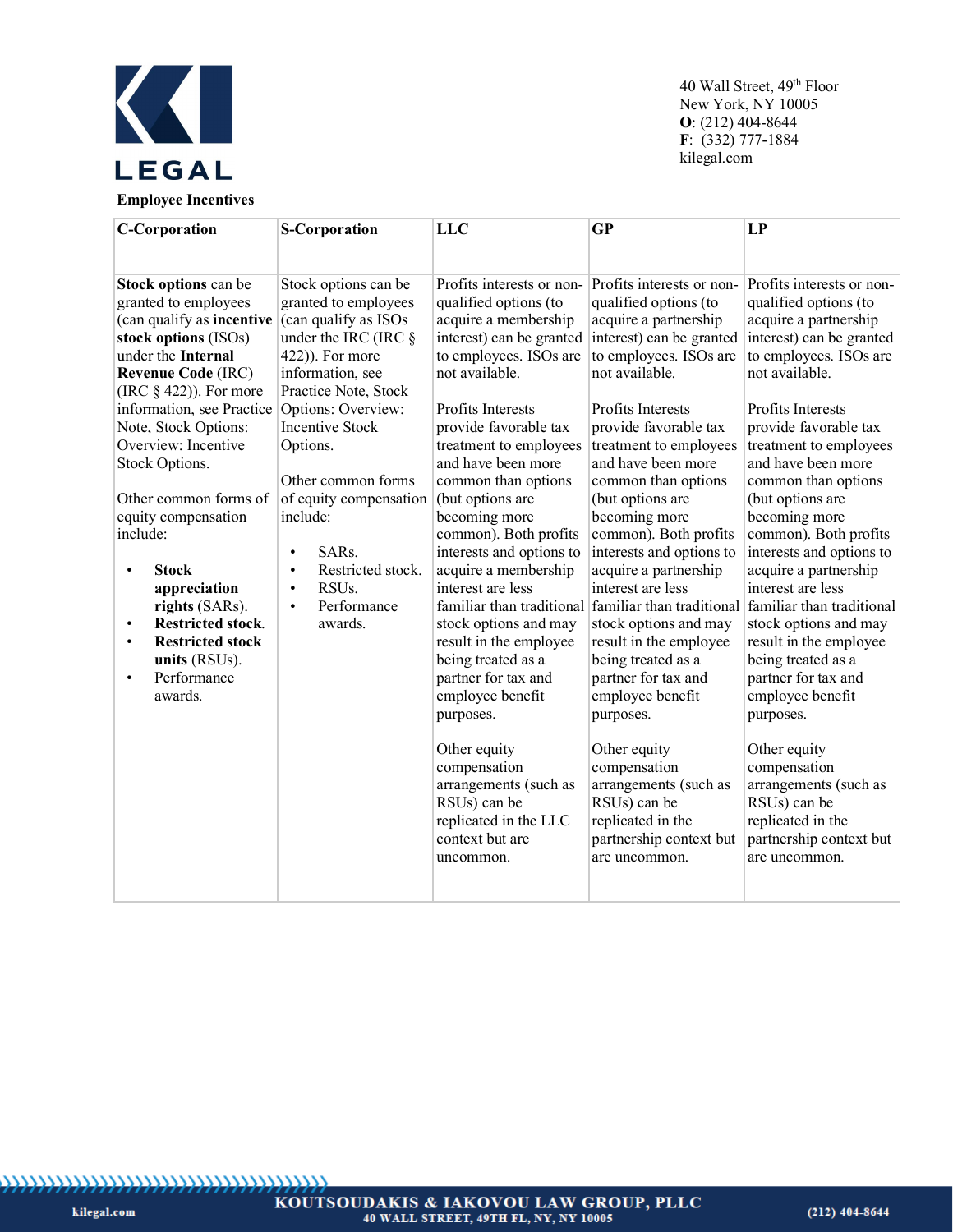

# **Capital Raising Considerations**

| <b>C-Corporation</b>        | <b>S-Corporation</b>     | LLC                       | <b>GP</b>                 | LP                        |
|-----------------------------|--------------------------|---------------------------|---------------------------|---------------------------|
|                             |                          |                           |                           |                           |
|                             |                          |                           |                           |                           |
| C-corporations raise        | S-corporations raise     | LLCs raise capital by     | GPs raise capital by      | LPs raise capital by      |
| capital by issuing equity   | capital by issuing       | issuing equity            | admitting new partners    | issuing equity (LP        |
| (common or preferred        | equity (common           | (membership interests)    | and incurring debt.       | interests) and incurring  |
| shares) and incurring       | shares) and incurring    | and incurring debt.       |                           | debt. LP interests are    |
| debt. Shares can be         | debt. Shares are         | Membership interests      | Because partnership       | typically issued in       |
| issued by private           | typically issued in      | are typically issued in   | interests are not freely  | private placements.       |
| placements or, if the C-    | private placements.      | private placements.       | transferable and          |                           |
| corporation is public, by   |                          |                           | partners are liable for   | The partnership           |
| a public offering with      | An S-corporation must    | Members can create        | the GP's obligations, it  | agreement can create      |
| stock that is registered    | be converted to a C-     | membership interests      | may be hard to find       | partnership interests     |
| with the SEC and listed     | corporation before an    | that mirror the           | new partners.             | that mirror the           |
| on a public securities      | IPO.                     | properties of different   | However, it may be        | properties of different   |
| exchange.                   |                          | types of shares (NY       | easier to obtain          | types of shares (N.Y.     |
|                             | It is easier for an S-   | LLCL § 418). LLCs         | financing since lenders   | P'ship Law § 121-302).    |
| There is a lot of           | corporation to convert   | are not limited to a      | typically prefer that all | LPs are not limited by    |
| flexibility in the type of  | to a C-corporation than  | preset number of          | owners be liable for the  | a preset number of        |
| shares (for example,        | it is for an LLC or LP   | authorized membership     | company's debts.          | authorized interests but  |
| common, preferred,          | to convert because an    | interests but the         |                           | provisions in the         |
| convertible debt, or        | S-corporation            | operating agreement       | GPs typically raise       | partnership agreement     |
| phantom) that can be        | automatically converts   | may restrict an LLC       | capital through           | may restrict an LP        |
| issued but the C-           | to a C-corporation if it | from diluting its         | contributions of cash,    | from diluting its         |
| corporation is limited to   | does not meet the        | current members.          | property, services, or    | current partners.         |
| the number of shares        | requirements of an S-    |                           | other assets from its     |                           |
| authorized in its           | corporation (IRC         | Except in certain         | partners.                 | <b>Because limited</b>    |
| certificate of              | §1362(d)(2)).            | industries such as        |                           | partners cannot control   |
| incorporation (NYBCL        |                          | energy, LLC's are         |                           | the partnership without   |
| $§$ 501). The number of     |                          | typically not publicly    |                           | losing limited liability, |
| shares authorized can be    |                          | traded. Often the         |                           | it is a good vehicle      |
| increased by filing an      |                          | members convert the       |                           | when raising capital      |
| amendment to the            |                          | LLC to a corporation      |                           | with silent investors.    |
| certificate of              |                          | before an IPO. If an      |                           |                           |
| incorporation, which        |                          | LLC is publicly traded,   |                           | Except in certain         |
| requires shareholder        |                          | it generally will be      |                           | industries such as        |
| approval (NYBCL §§          |                          | treated and taxed as a    |                           | energy, LPs are           |
| $801(b)(7)$ and $803(a)$ ). |                          | corporation under the     |                           | typically not publicly    |
|                             |                          | IRC unless 90% or         |                           | traded. Often the         |
| The terms of a              |                          | more of the LLC's         |                           | partners convert the LP   |
| shareholders' agreement     |                          | gross income consists     |                           | to a corporation before   |
| may restrict a C-           |                          | of qualifying passive     |                           | an IPO. If an LP is       |
| corporation from            |                          | income such as            |                           | publicly traded (called   |
| diluting its current        |                          | dividends, interest, real |                           | a publicly traded         |
| shareholders. If the        |                          | property rents, natural   |                           | partnership or PTP), it   |
| corporation has issued      |                          | resource income,          |                           | generally will be         |
| preferred shares,           |                          | certain commodities       |                           | treated and taxed as a    |
| warrants, or options,       |                          | income, and gains from    |                           | corporation under the     |
| those holders may have      |                          | assets that produce       |                           | IRC unless 90% or         |
| anti-dilution protection.   |                          | passive income (IRC §     |                           | more of the LP's gross    |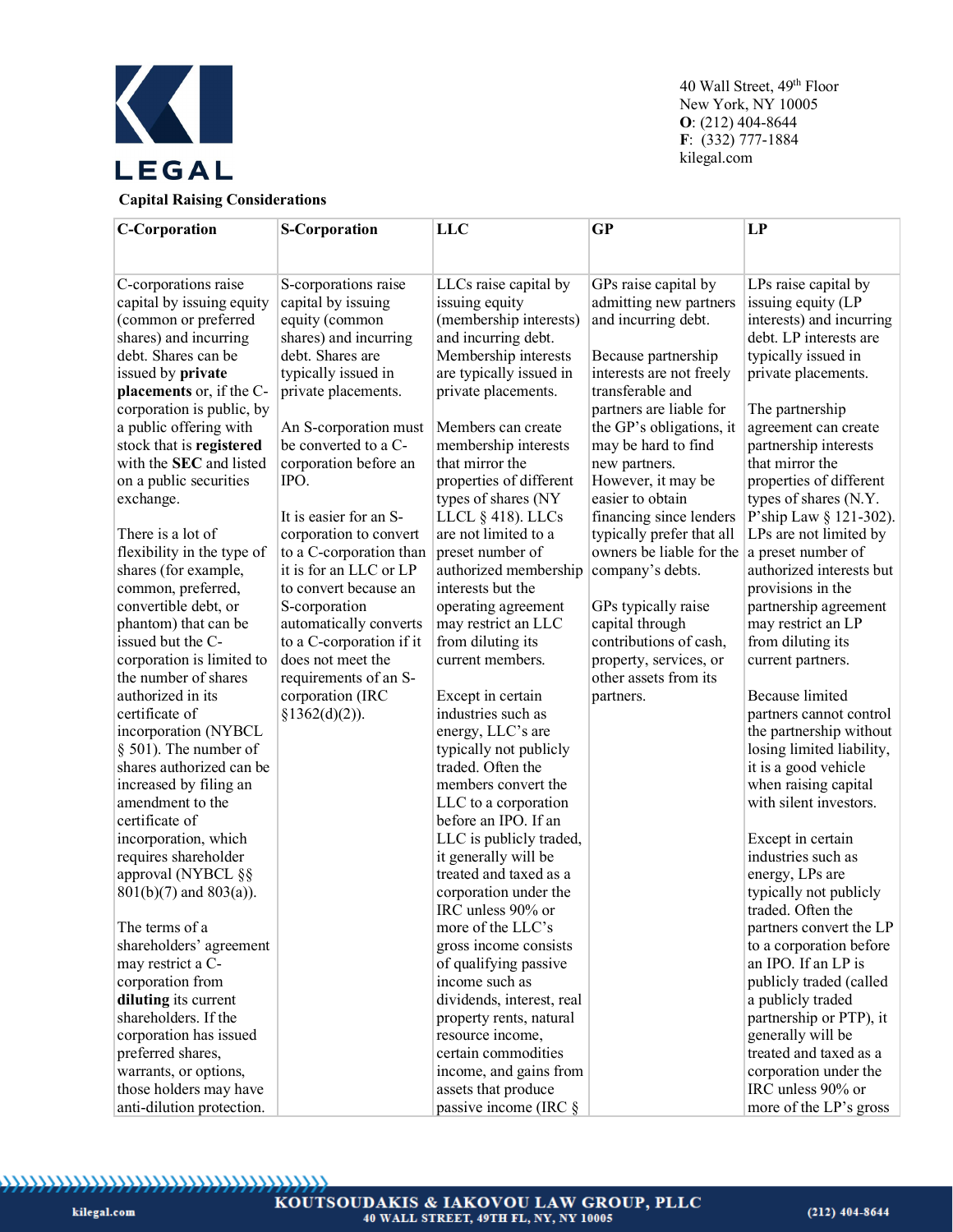

| The certificate of<br>incorporation must set<br>out the terms of the<br>preferred shares or<br>authorize the board to<br>set the terms (NYBCL $\S$<br>$502$ ). | 7704).<br>If an LLC is publicly<br>traded, membership<br>interests (instead of<br>shares) are bought and<br>sold. | income consists of<br>qualifying passive<br>income such as<br>dividends, interest, real<br>property rents, natural<br>resource income,<br>certain commodities<br>income, and gains from<br>assets that produce<br>passive income (IRC $\S$ |
|----------------------------------------------------------------------------------------------------------------------------------------------------------------|-------------------------------------------------------------------------------------------------------------------|--------------------------------------------------------------------------------------------------------------------------------------------------------------------------------------------------------------------------------------------|
|                                                                                                                                                                |                                                                                                                   | 7704).                                                                                                                                                                                                                                     |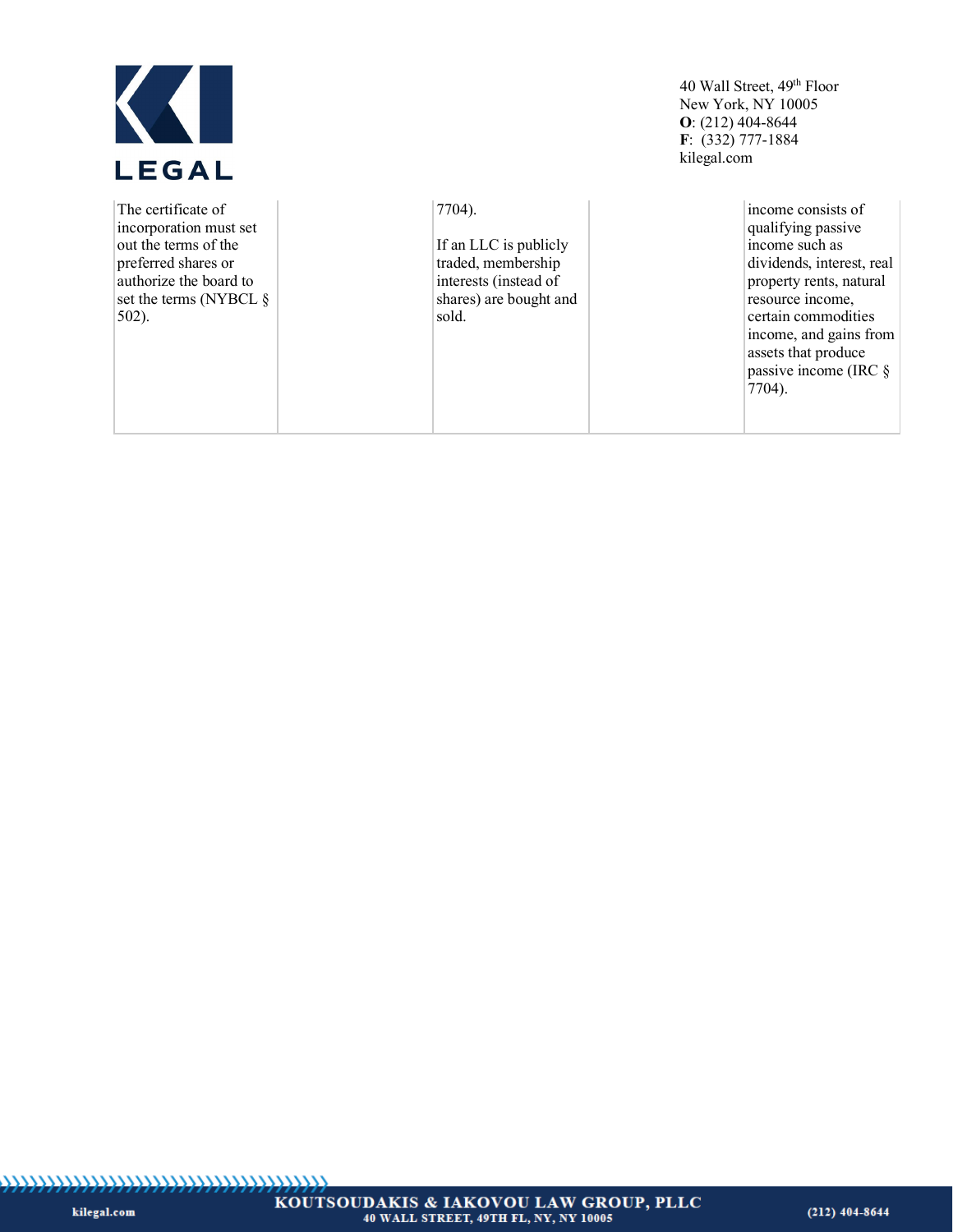

# **Distributions**

| <b>C-Corporation</b>                              | <b>S-Corporation</b>       | <b>LLC</b>               | <b>GP</b>                  | LP                        |
|---------------------------------------------------|----------------------------|--------------------------|----------------------------|---------------------------|
|                                                   |                            |                          |                            |                           |
|                                                   |                            |                          |                            |                           |
| Distributions to                                  | Distributions to           | Except as provided in    | Distributions are made     | Except as provided in     |
| shareholders can be                               | shareholders can be        | the operating            | as provided by the         | the limited partnership   |
| dividends paid in cash,                           | dividends paid in cash,    | agreement, members       | partnership agreement.     | agreement, partners are   |
| in corporate bonds or                             | in corporate bonds or      | are not entitled to      | Unless provided            | not entitled to demand    |
| property (including the                           | property (including the    | demand and receive       | otherwise in the           | and receive               |
| shares or bonds of other                          | shares or bonds of         | distributions in any     | partnership agreement,     | distributions in any      |
| corporations) or                                  | other corporations) or     | form other than cash,    | partners share equally     | form other than cash      |
| distributions in the                              | distributions in the       | regardless of the nature | in the profits and         | (N.Y. P'ship Law $\S$     |
| corporation's shares                              | corporation's shares       | of their contribution    | surplus remaining after    | $121-605$ ).              |
| (NYBCL $\S$ § 510(a) and                          | (NYBCL §§ 510(a)           | (NY LLCL § 505(a)).      | all liabilities, including |                           |
| $511(a)$ ).                                       | and $511(a)$ ).            |                          | those to partners, are     | Distributions are         |
|                                                   |                            | Unless provided          | satisfied (N.Y. P'ship     | allocated among the       |
| Distributions must be                             | Distributions must be      | otherwise in the         | Law § 40(1)).              | partners (and classes of  |
| proportionate to share                            | proportionate to share     | operating agreement,     |                            | partners) as provided in  |
| ownership within each                             | ownership (NYBCL §§        | distributions are based  |                            | the LP agreement. If      |
| class of shares.                                  | 501 and 502). Only one     | on the value, as stated  |                            | the LP agreement is       |
| Preferential distributions                        | class of shares is         | in the LLC's records,    |                            | silent, distributions are |
| are permitted for one                             | permitted (IRC             | of each member's         |                            | allocated based on the    |
| class over another.                               | §1361(b)(1)(D)).           | unreturned received or   |                            | value of each partner's   |
| (NYBCL §§ 501 and                                 |                            | promised contributions   |                            | unreturned                |
| 502.)                                             | Distributions must be      | (NY LLCL § 504).         |                            | contributions. (N.Y.      |
|                                                   | paid out of either         |                          |                            | P'ship Law § 121-504.)    |
| Distributions must be                             | surplus, so that the       | Distributions cannot be  |                            |                           |
| paid out of either                                | corporation's net assets   | made if they will cause  |                            | Distributions cannot be   |
| surplus, so that the                              | remaining after the        | the LLC's liabilities    |                            | made if they will cause   |
| corporation's net assets                          | distribution are at least  | (excluding certain       |                            | the LP's liabilities      |
| remaining after the                               | equal to the               | liabilities to members   |                            | (excluding certain        |
| distribution are at least                         | corporation's stated       | and creditors) to        |                            | liabilities to partners   |
| equal to the                                      | capital, or if there is no | exceed the fair market   |                            | and creditors) to         |
| corporation's stated                              | surplus, out of net        | value of its assets,     |                            | exceed the fair market    |
| capital, or if there is no                        | profits for the current    | excluding the fair       |                            | value of its assets,      |
| surplus, out of net                               | or preceding fiscal year   | market value of certain  |                            | excluding the fair        |
| profits for the current or                        | (NYBCL § 510(b)).          | property subject to      |                            | market value of certain   |
| preceding fiscal year                             |                            | creditors (NY LLCL §     |                            | property subject to       |
| (NYBCL § 510(b)).                                 | Unless acting or           | $508(a)$ ).              |                            | creditors (N.Y. P'ship    |
|                                                   | relying on certain         |                          |                            | Law § 121-607(a)).        |
| Unless acting or relying                          | information in good        | A member knowingly       |                            |                           |
| on certain information in faith and with ordinary |                            | receiving an improper    |                            | A limited partner         |
| good faith and with                               | care, directors            | distribution is          |                            | knowingly receiving an    |
| ordinary care, directors                          | consenting to an           | personally liable to the |                            | improper distribution is  |
| consenting to an                                  | unlawful distribution      | LLC for the amount of    |                            | liable to the LP for the  |
| unlawful distribution are                         | are jointly and            | the distribution until,  |                            | amount of the             |
| jointly and severally                             | severally liable (with     | unless otherwise         |                            | distribution until,       |
| liable (with                                      | contribution) for the      | agreed, three years      |                            | unless otherwise          |
| contribution) for the                             | amount of the unlawful     | after the distribution   |                            | agreed, three years       |
| amount of the unlawful                            | distribution (NYBCL        | date (NY LLCL §          |                            | after the distribution    |
| distribution (NYBCL §§                            | $\S$ § 719(a)(1), (e) and  | $508(b)$ , (c)).         |                            | date (N.Y. P'ship Law     |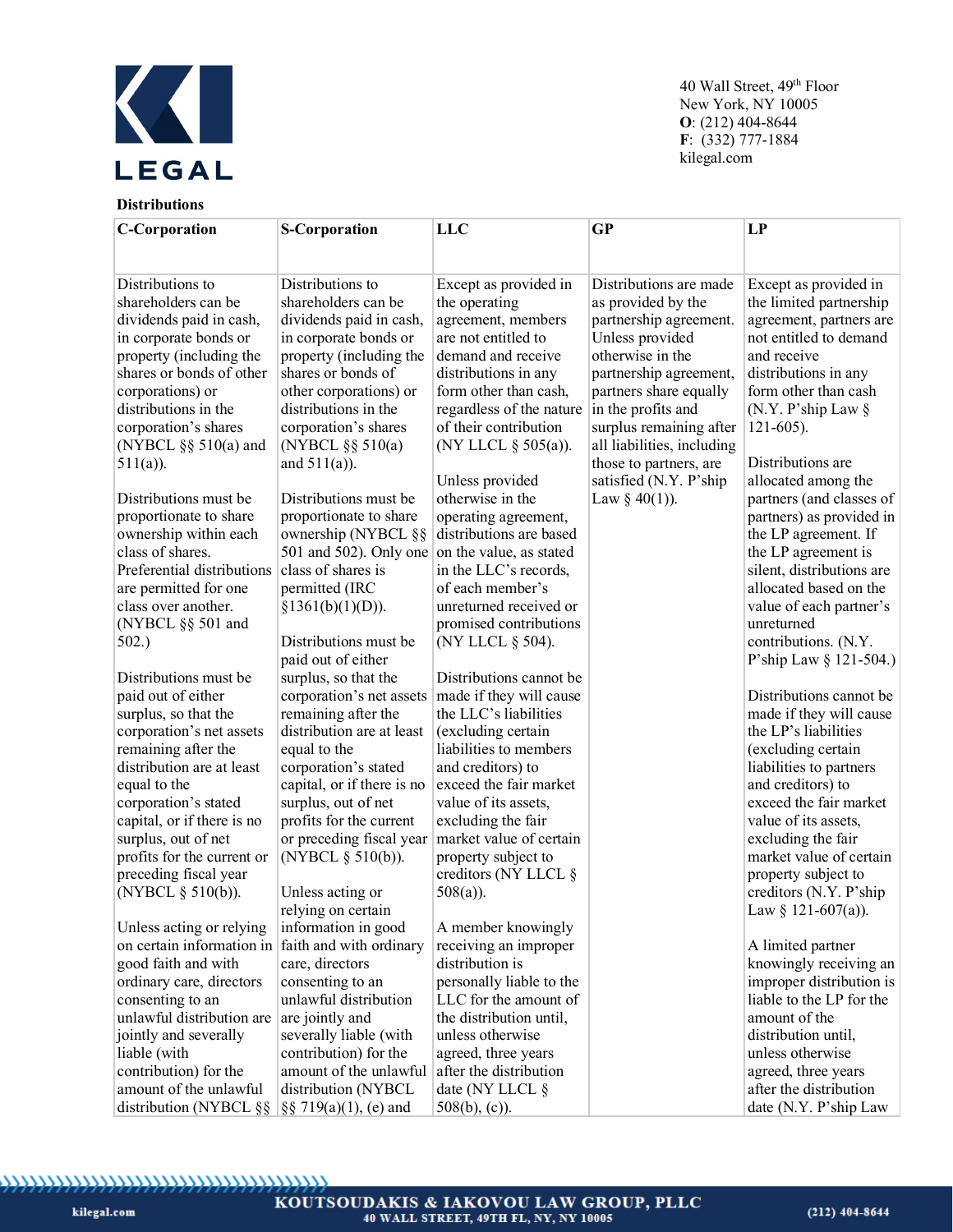

| $717(a)$ ).<br>$(719(a)(1), (e)$ and<br>$717(a)$ ). | Subject to statutory<br>limitations on<br>distributions, a member<br>entitled to a<br>distribution has the<br>same status and<br>remedies as a creditor<br>of the LLC (NY LLCL<br>§§ 506, 508, and 704). | $§$ 121-607(b), (c)).<br>Subject to statutory<br>limitations on<br>distributions, a partner<br>entitled to a<br>distribution has the<br>same status and<br>remedies as a creditor<br>of the LP (N.Y. P'ship<br>Law §§ 121-606, 121-<br>607, and 121-804). |
|-----------------------------------------------------|----------------------------------------------------------------------------------------------------------------------------------------------------------------------------------------------------------|-----------------------------------------------------------------------------------------------------------------------------------------------------------------------------------------------------------------------------------------------------------|
|-----------------------------------------------------|----------------------------------------------------------------------------------------------------------------------------------------------------------------------------------------------------------|-----------------------------------------------------------------------------------------------------------------------------------------------------------------------------------------------------------------------------------------------------------|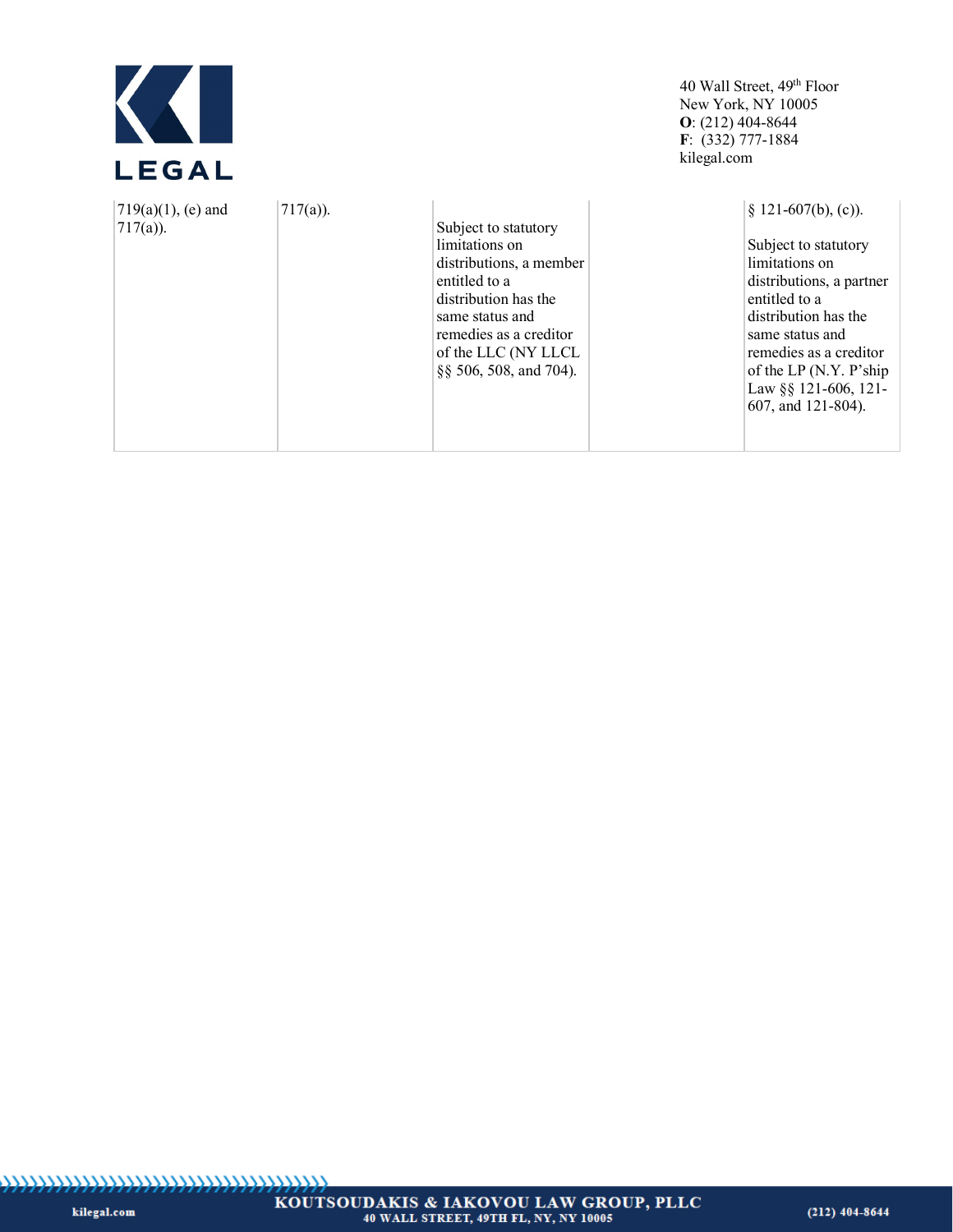

# **Other Considerations**

| <b>C-Corporation</b>       | <b>S-Corporation</b>                           | LLC                      | GP                                         | LP                                    |
|----------------------------|------------------------------------------------|--------------------------|--------------------------------------------|---------------------------------------|
|                            |                                                |                          |                                            |                                       |
|                            |                                                |                          |                                            |                                       |
| Regulators, financial      | S-corporation election                         | Regulators, financial    | Partnerships (like                         | LPs (like LLCs) are                   |
| institutions, and          | is limited to eligible                         | institutions, and        | LLCs) are subject to                       | subject to fewer                      |
| employees are most         | US entities that have a                        | employees are less       | fewer formalities than                     | operating formalities                 |
| familiar with this form.   | single class of shares<br>and no more than 100 | familiar with this form. | corporations.                              | than corporations.                    |
| More regulated and         | shareholders and the                           | LLCs provide the         | GPs are discouraged as                     | Partnership common                    |
| more record keeping        | shareholders must be                           | corporate benefits of    | a form of business                         | law is well-developed                 |
| requirements than LLCs     | of specific types (IRC                         | limited liability with   | because each partner is                    | (similar to corporation               |
| or partnerships.           | §1361(b)).                                     | the partnership benefits | subject to broad                           | common law) and                       |
|                            |                                                | of flexible              | personal liability for                     | more developed than                   |
| There is a well-           | More regulated and                             | management, less         | the GP's obligations                       | LLC common law.                       |
| developed body of          | more record keeping                            | record-keeping           | and the acts or                            | Like corporation law,                 |
| corporate case law and     | requirements than                              | requirements, and the    | omissions of other                         | partnership law has a                 |
| statutes that provides     | LLCs or partnerships.                          | option for pass-through  | partners. Parties should                   | long history of                       |
| greater certainty but less |                                                | taxation.                | organize a statutory                       | interpretation in New                 |
| flexibility than other     | There is a well-                               |                          | business structure so                      | York courts, creating                 |
| entity forms.              | developed body of                              | Case law is less         | that they do not                           | relative certainty about              |
|                            | corporate case law and                         | developed than           | inadvertently establish                    | statutory interpretation.             |
|                            | statutes that provides                         | corporation and          | an oral partnership by                     |                                       |
|                            | greater certainty but                          | partnership law. This    | operation of law (see,                     | The LP must publish                   |
|                            | less flexibility than                          | provides more freedom    | for example, Griffith                      | notice of its formation               |
|                            | other entity forms.                            | but less certainty.      | Energy, Inc. v. Evans,                     | in two newspapers in                  |
|                            |                                                |                          | 925 N.Y.S.2d 282, 283                      | the county in New                     |
|                            | A New York                                     | The LLC must publish     | (4th Dep't 2011)).                         | York where its office is              |
|                            | corporation that is a                          | notice of its            |                                            | located for six                       |
|                            | federal S-corporation                          | organization in two      | Partnership common                         | consecutive weeks                     |
|                            | may elect to be a New                          | newspapers in the        | law is well-developed                      | (N.Y. P'ship Law $\S$                 |
|                            | York S-corporation if it county in New York    | where its office is      | (similar to corporation                    | $121-201(c)$ ). The cost              |
|                            | meets New York                                 | located for six          | common law) and                            | of publication varies                 |
|                            | State's requirements.<br>The election is made  | consecutive weeks (NY    | more developed than<br>LLC common law.     | depending on the<br>newspaper and can |
|                            | on NYS Tax Dept.                               | LLCL $\S 206(a)$ ). The  | Like corporation law,                      | range from a few                      |
|                            | Form CT-6. (N.Y. Tax                           | cost of publication      | partnership law has a                      | hundred dollars to                    |
|                            | Law $\S 660(a)$ , (b) and                      | varies depending on      | long history of                            | almost \$2,000.                       |
|                            | see NYS Tax Dept.:                             | the newspaper and can    | interpretation in New                      | Newspapers in New                     |
|                            | Instructions for Form                          | range from a few         | York courts, creating                      | York County are the                   |
|                            | $CT-6.$                                        | hundred dollars to       | relative certainty about   most expensive. |                                       |
|                            |                                                | almost \$2,000.          | statutory interpretation.                  |                                       |
|                            | Certain entities are                           | Newspapers in New        |                                            |                                       |
|                            | ineligible to be New                           | York County are the      |                                            |                                       |
|                            | York S-corporations.                           | most expensive.          |                                            |                                       |
|                            | For more information,                          |                          |                                            |                                       |
|                            | see NYS Tax Dept.: S                           | An LLC involved in a     |                                            |                                       |
|                            | Corporations.                                  | real estate transaction  |                                            |                                       |
|                            |                                                | that requires the filing |                                            |                                       |
|                            | New York City does                             | of a TP-584 or TP-584-   |                                            |                                       |
|                            | not recognize federal                          | NYC must report the      |                                            |                                       |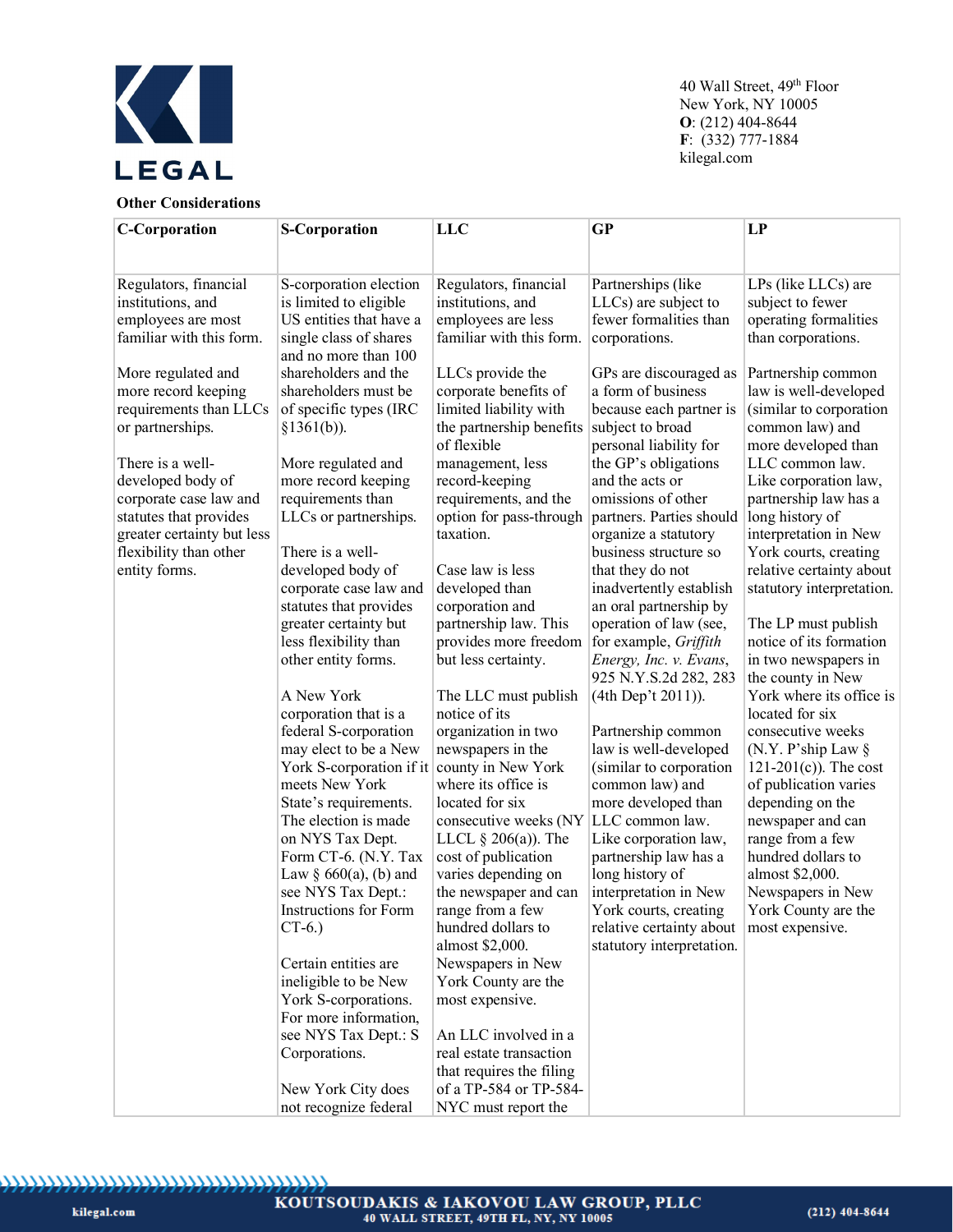| LEGA<br>Ш |
|-----------|

| or New York State S-                       | names and business     |  |
|--------------------------------------------|------------------------|--|
| corporation status.                        | addresses of its       |  |
| New York and foreign                       | members, managers,     |  |
| S-corporations are                         | and other authorized   |  |
| subject to the New                         | persons. If any are    |  |
| York City General                          | business entities, the |  |
| Corporation Tax if they names and business |                        |  |
| conduct certain                            | addresses of their     |  |
| activities in New York.                    | principals and         |  |
|                                            | management must be     |  |
|                                            | disclosed until the    |  |
|                                            | identity of every      |  |
|                                            | natural person with a  |  |
|                                            | direct or indirect     |  |
|                                            | ownership interest is  |  |
|                                            | identified.            |  |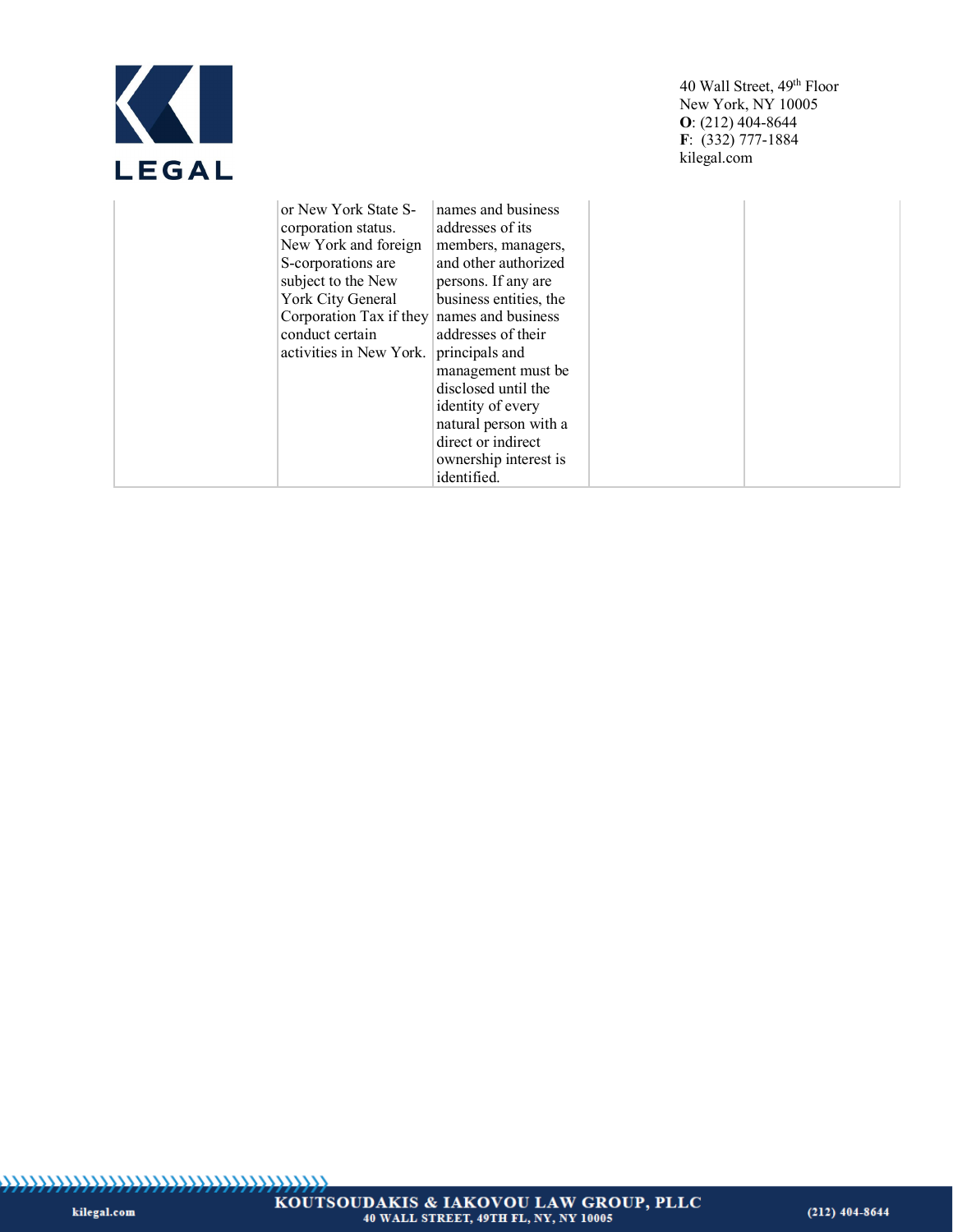

# **2. Shareholders Agreement Checklist (NY)**

#### **Initial Considerations**

- Decide whether a long-form or short-form shareholders agreement is appropriate. A short-form agreement is usually more appropriate for a small corporation with few shareholders.
- Confirm that the shareholders will enter into one comprehensive shareholders agreement covering multiple matters. Shareholders can instead enter one or more stand-alone agreements with each addressing different specific matters (such as a **voting agreement** and a buy-sell agreement, which are types of shareholders agreements).
- Determine whether the shareholders agreement will include buy-sell provisions to address the purchase and sale of shareholders' interests if certain events occur (for example, a shareholder's death, divorce, or termination of employment with the corporation). If not, the shareholders can enter into a separate buy-sell agreement to cover these matters.
- Review the corporation's ownership structure. Minority and majority shareholders have different concerns than two shareholders with equal ownership interests. Their respective shareholders agreements should address these different concerns, such as including **deadlock** provisions when the corporation has only two 50/50 shareholders.
- Ascertain if the corporation is a **joint venture** (JV) company. Shareholders agreements for JV companies often include provisions not usually found in shareholders agreements for other corporations. For example, JV agreements typically include provisions addressing the ownership and use of **intellectual property** created by the JV company.
- Identify the corporation's investors and whether they have specific demands. For example, **private equity** firms typically want more control over management than passive investors.
- Identify any shareholders who are key employees. There are often special considerations for those shareholders reflected in the shareholders agreement (such as employment agreements and **non-compete provisions**).
- Arrange for tax advisors (such as tax counsel) to review the shareholders agreement to advise the parties about any tax implications. For example, tax advisors can advise whether the corporation should elect **Scorporation** status.
- Determine the default rule of the New York Business Corporation Law (NYBCL) if the shareholders agreement does not address a particular matter (NYBCL §§ 101 et seq.). The NYBCL applies to the corporation and its governance but certain of its provisions may be varied by the certificate of incorporation, by-laws, or the shareholders. For example, the NYBCL provides that directors are elected by a plurality but shareholders may enter into a written agreement to vote otherwise for directors (NYBCL §§ 614(a) and  $620(a)$ ).

# **Parties and Background**

- Identify the parties to the shareholders agreement and consider whether the corporation intends to issue additional shares in the future. Even if the corporation has no plans to issue future shares, the agreement should include a form of **joinder agreement** as an exhibit and require new and transferee shareholders to sign the joinder agreement to ensure that all shareholders are entitled to the same rights and subject to the same restrictions as the original parties to the agreement.
- Determine if the corporation should be a party to the shareholders agreement. The corporation is usually a party if it has obligations to the shareholders under the agreement.
- Confirm if any shareholder is married and residing in a community property state. New York is not a community property state but the spouses of married shareholders living in community property states should be parties to the shareholders agreement or sign a spousal consent agreeing to be bound by its terms.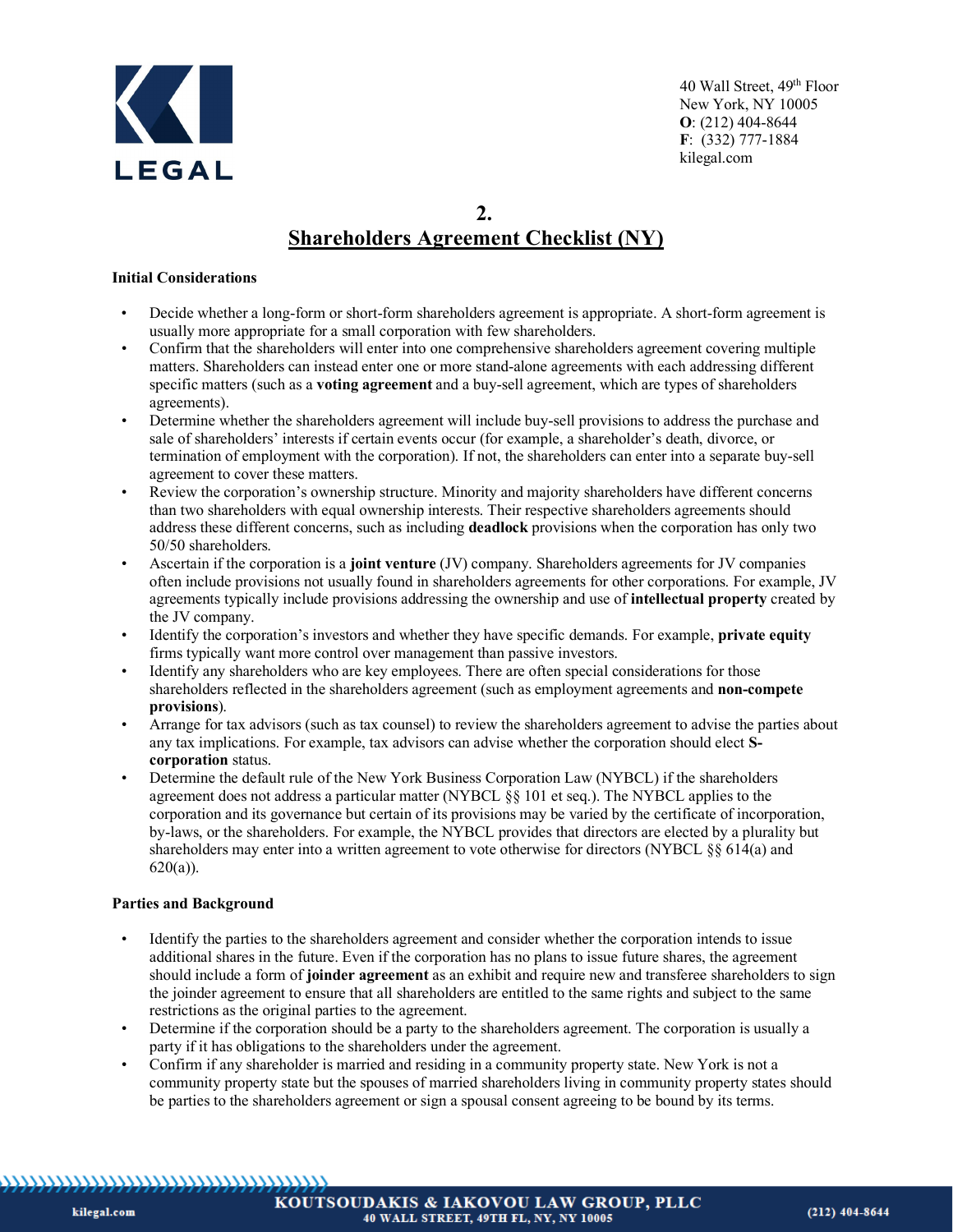

If the shareholders agreement will contain recitals, determine if they should include any particular information. Recitals are not legally required and do not have any direct legal consequences but are often included to provide important or relevant background information, such as the reasons for forming the corporation.

### **Capital Structure**

- Confirm the corporation's authorized share capital. Shareholders agreements typically set out each shareholder's shares on a schedule, and the aggregate cannot exceed the number of authorized shares fixed by the certificate of incorporation (NYBCL  $\S 402(a)(4)$ ).
- Identify if the corporation has multiple classes or series of shares. The shareholders agreement should reflect the different rights, preferences, and limitations among the multiple classes or series. A corporation's certificate of incorporation may permit the corporation to issue multiple:
	- classes of shares, including common shares and **preferred shares** (NYBCL § 501(a), (b)); and
		- series of preferred shares (NYBCL  $\S$  502(a)).
- Determine if the corporation has granted or intends to grant contingent rights, such as **options**, **warrants**, or convertible shares. The shareholders agreement should account for these rights. A corporation may:
	- create and issue rights or options entitling the holders to buy shares of any class or series from the corporation, unless limited by the NYBCL or its certificate of incorporation (NYBCL  $\S$  505(a)(1)); and
	- issue shares convertible into or exchangeable for shares of any class or series, cash, other property, indebtedness, or other securities of the same or another corporation, unless the certificate of incorporation provides otherwise and subject to NYBCL § 513 and 519(c), (d) (NYBCL § 519(a)).
- Decide whether the shareholders agreement will require shareholders to **contribute** additional capital to the corporation.

#### **Governance**

- Confirm whether a board of directors or other persons serve as the corporation's governing authority. Although a board typically manages the corporation, the certificate of incorporation may provide for the corporation's business to be managed by one or more shareholders or other persons or corporations selected by one or more shareholders (NYBCL §§ 620(b) and 701). Omitting a board of directors entirely can create pragmatic problems, such as the inability to provide board resolutions required by lenders.
- If the corporation's governing authority is a board of directors, determine if the shareholders have agreed who will serve as the directors. Shareholders agreements often establish the individuals who will serve as the corporation's initial directors.
- Determine how board members can be removed and board vacancies filled. The shareholders agreement provisions regarding removal and vacancies must not conflict with the NYBCL, certificate of incorporation, or by-laws (NYBCL §§ 705 and 706). However, shareholders can agree on how to vote for the removal of directors or to fill vacancies in the shareholders agreement, such as agreeing not to vote to remove directors nominated by other shareholders, or on what constitutes "cause" for the removal of a director.
- Identify any particular shareholders or holders of certain classes of shares that have the right to designate board members. For example, each class of preferred shares typically has the right to elect a director to represent its interests. To ensure a shareholder's or class of shareholders' nominee is elected to the board, include a provision in the agreement contractually obligating the other shareholders to vote their shares to elect that nominee. Voting agreements must be in writing to be valid (NYBCL  $\S$  620(a)).
- Determine if the shareholders agreement should address officer-related matters. The board elects the corporation's officers (unless the certificate of incorporation grants the right to shareholders) and the by-laws usually address their powers and duties (NYBCL § 715). However, a shareholders agreement might set out the names of the initial officers or the terms or conditions of their employment, such as defining "cause" for removal. Ensure that any officer-related provisions in the shareholders agreement do not conflict with any provisions in employment agreements.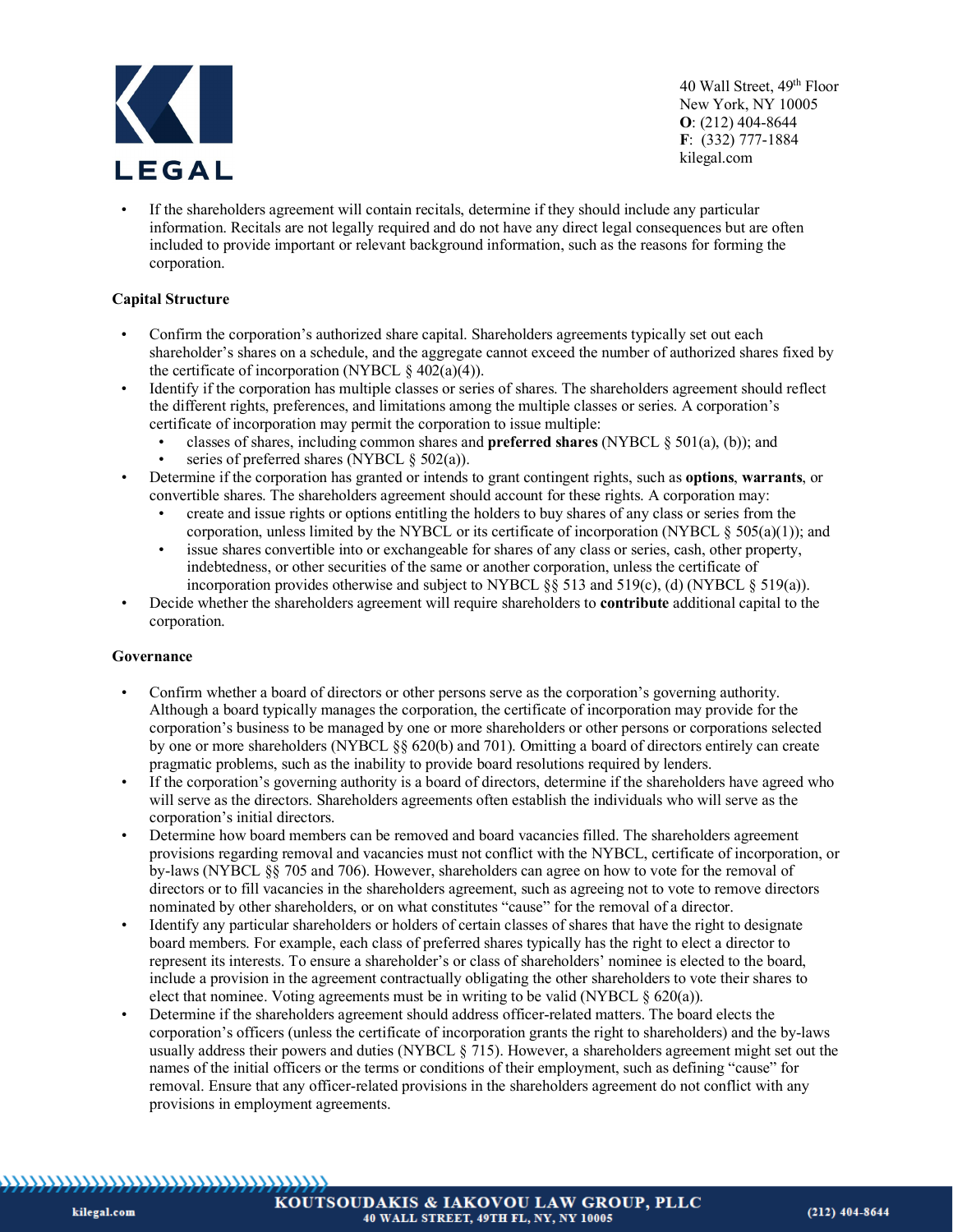

- Confirm if the directors have the right to create board committees and if the shareholders agreement should address these committees. To the extent authorized by the certificate of incorporation, by-laws, or board resolution establishing the committee, committees may exercise the authority of the board within the limits prescribed by the NYBCL (NYBCL  $\S$  712(a)).
- Decide if the shareholders agreement will grant particular shareholders or holders of certain classes of shares the right to designate **board observers**.
- Identify any restrictions on the board of directors' authority. For example, the shareholders agreement can require shareholder consent for the board to take certain actions.
- Determine if any board actions require approval of specified board members. For example, certain matters may require the consent of the board member representing a particular class of shareholders.

#### **Shareholder Approval**

- Consider the matters requiring shareholder approval. The NYBCL sets out the voting requirements to approve certain actions, including the required voting threshold and the parties that must vote to approve the action (whether the board, the shareholders, or both), but the shareholders agreement may expand the matters requiring shareholder consent.
- Consider the level of consent required for shareholder approval. Determine if approval requires:
	- the vote of shareholders holding a **supermajority**, majority, or other percentage of the corporation's outstanding shares; or
		- unanimous shareholder consent.
- Ensure the voting requirements in the shareholders agreement are consistent with the corporation's governing documents and the NYBCL. For example, the shareholders agreement cannot:
	- require a lesser shareholder vote or quorum than the certificate of incorporation requires for an action, which may be greater than the NYBCL requirement (NYBCL §§ 614 and 616(a)); and
	- allow shareholders to act by less than unanimous written consent unless the corporation's certificate of incorporation permits it (NYBCL  $\S$  615(a)).
- Confirm if there are any other shareholder voting requirements in the governing documents or that should be included in the shareholders agreement, such as whether:
	- certain shareholders or classes of shares have special voting rights; and
	- the shareholders vote together or on a class-by-class basis. For example, if there is an outstanding class of preferred shares, the preferred class often votes on matters separate and apart from the common shareholders.

#### **Restrictive Provisions**

- Consider if there is a need for confidentiality provisions for certain corporate information. Most businesses have valuable confidential information, such as **trade secrets**, they want to protect from disclosure.
- Identify if there is a need for non-compete provisions and if they should apply to all shareholders or only those who are key employees. Shareholders in management positions are often restricted from competing with the corporation but minority investors not involved in the corporation's operations may not be.
- Decide if the agreement should include any other restrictive provisions or agreements. For example, shareholders agreements sometimes require shareholders to submit corporate opportunities to the corporation and establish the terms and conditions regarding the corporate opportunity.

# **Information and Inspection Rights**

- Determine if the shareholders want the right to receive any documents beyond those the NYBCL and common law require the corporation to deliver. New York corporations must give shareholders certain records and information.
- Confirm the type of **financial statements** the corporation can produce and how much time it needs to prepare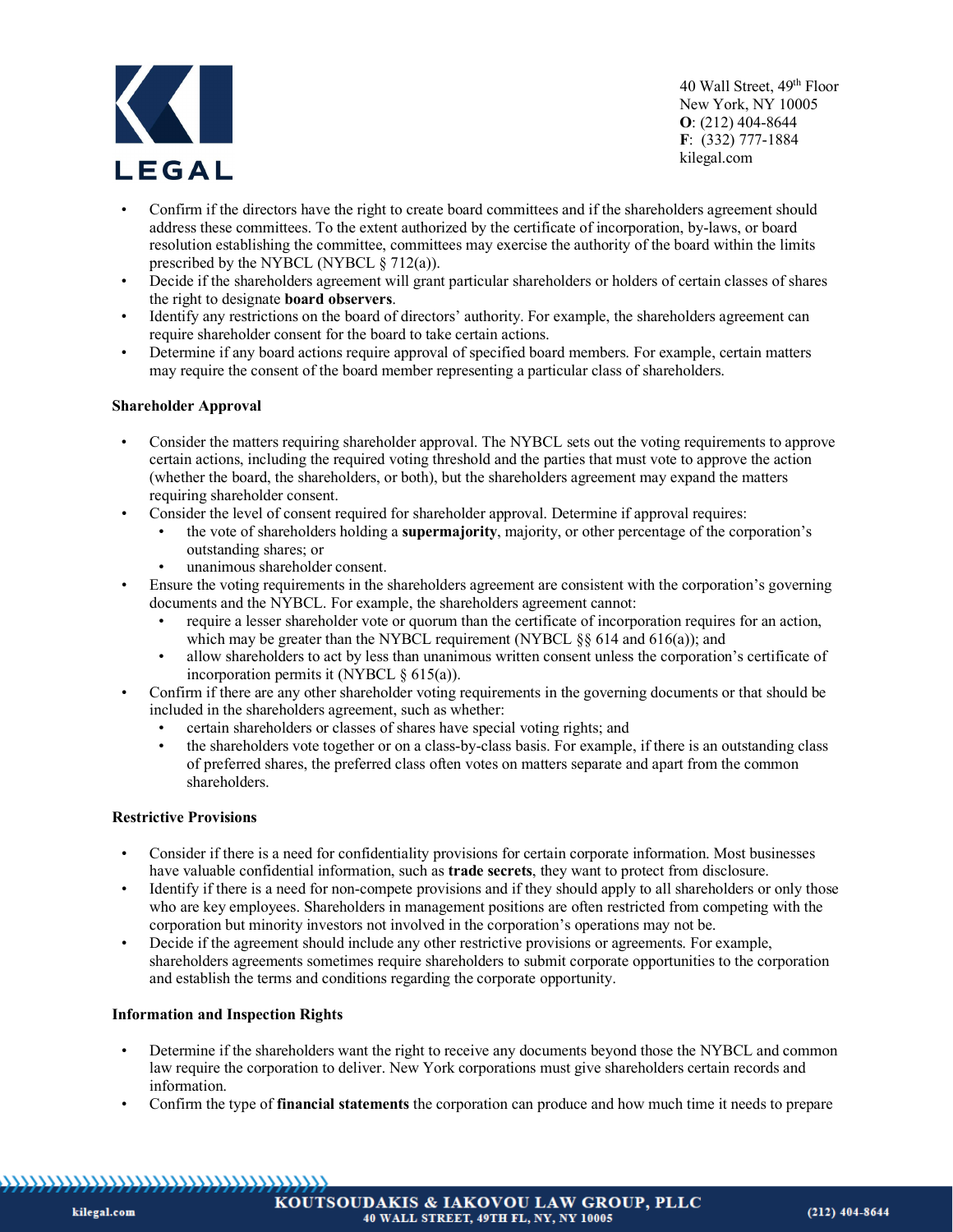

and deliver them.

• Identify which shareholders are entitled to receive these documents. Other than information the shareholders are entitled to receive under the NYBCL and common law, shareholders agreements may limit the shareholders who can receive certain corporate documents to those owning more than a specified percentage of the corporation's shares.

# **Distributions**

- Confirm if certain shareholders or classes of shares have priority over others regarding the corporation's **distributions** and if this is reflected in the shareholders agreement.
- Determine if the corporation's certificate of incorporation contains a distribution policy and, if so, consider including it in the shareholders agreement.
- Ensure that all distribution requirements and policies are consistent with the NYBCL.

#### **Share Transfers**

- Determine the appropriate restrictions on share transfers.
- Confirm whether the shareholders agreement will allow shareholders to encumber their interests, such as **pledging** their shares as **collateral** for a loan.
- Identify the parties that must approve a share transfer in the shareholders agreement, such as:
	- the board of directors; or
	- the shareholders holding a certain percentage of the corporation's outstanding shares or percentage of shares entitled to vote or vote for directors.
- Determine if the shareholders agreement will permit any transferees to receive shares without prior approval from the board or shareholders. Shareholders agreements usually permit shareholders to transfer their interests to a defined group of permitted transferees without prior approval or other transfer restrictions. Permitted transferees may include:
	- other shareholders;
	- certain family members and trusts for estate planning purposes; and
	- **affiliates**.
- Decide if the shareholders agreement should include other exceptions to share transfer restrictions, such as entitling shareholders to:
	- a **right of first refusal** (ROFR); or
		- a **right of first offer** (ROFO).
- Consider if the shareholders should be entitled under the shareholders agreement to **drag-along rights**, **tagalong rights**, or both and, if so, the circumstances that trigger them. Parties often include these provisions when there is one shareholder that owns a substantial majority of the corporation's outstanding shares.
- Confirm if the agreement should contain provisions for resolving **deadlock**. Corporations typically use these provisions when there is a 50/50 ownership structure. Examples of deadlock resolving methods include:
	- provisions requiring **mediation** or **arbitration**;<br>• buv-sell provisions: and
	- buy-sell provisions; and
	- provisions requiring a third party to decide the dispute outside of the legal process.
- If the parties are including buy-sell provisions in the shareholders agreement, such as **put rights** and **call rights**, identify the triggering circumstances.
- For any buy-sell provisions, determine how to value the transferred shares.
- Determine the procedures to add transferees as parties to the shareholders agreement. The agreement usually requires transferees to sign:
	- a joinder agreement agreeing to be a party to and bound by the shareholders agreement; and
	- if applicable, a spousal consent.
- Ensure that all share certificates and statutory notices for uncertificated shares conspicuously note share transfer restrictions (NY UCC § 8-204).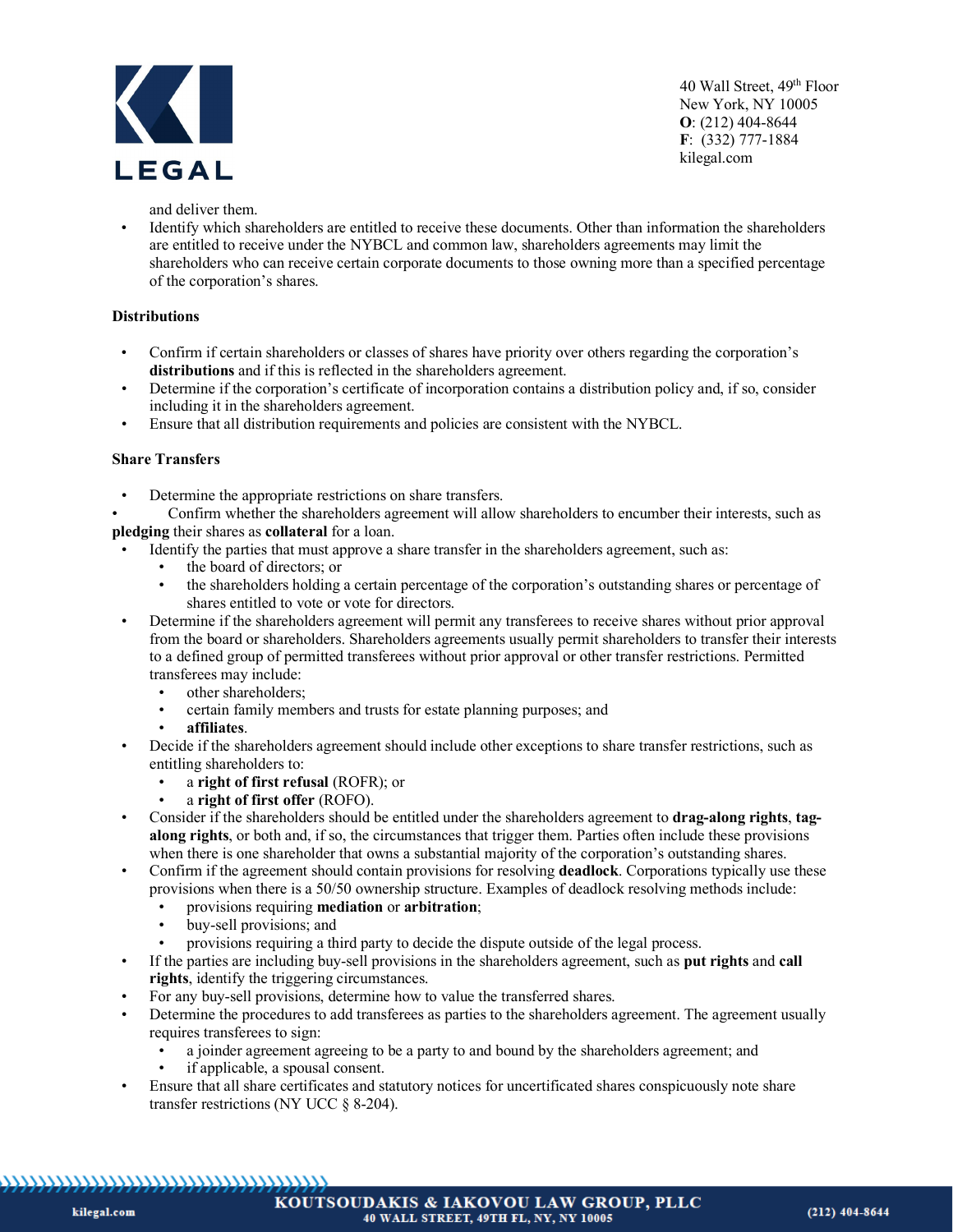

# **Preemptive Rights**

- Determine if the shareholders are entitled to **preemptive rights** under the corporation's certificate of incorporation (NYBCL § 622). Shareholders agreements typically address the terms of any preemptive rights.
- If the shareholders have preemptive rights, decide if the shareholders may purchase more than their **pro rata** share of future share issuances.
- Consider whether the preemptive rights apply only to new share issuances or include options, warrants, and other types of **securities**.
- Identify any limitations imposed on the preemptive rights. Certain share issuances are often excluded from preemptive rights, such as shares issued in connection with a **merger** or acquisition or as part of an employee bonus or compensation plan.

#### **Representations and Warranties**

- Decide if the shareholders are making any **representations and warranties**. Shareholders agreements often include representations and warranties covering matters such as:
	- the shareholder's individual legal capacity or entity power and authority to enter into the agreement;
	- the agreement's enforceability against the shareholder; and
	- the non-existence of conflicting agreements.
- If it is a party, consider if the corporation should make any representations and warranties to the shareholders.

#### **Termination**

- Confirm the events causing the shareholders agreement to terminate. Shareholders agreements typically terminate by agreement of the shareholders or if an event occurs that causes the termination of the corporation's operations, such as **insolvency**, bankruptcy, or **winding up**.
- Determine if the shareholders agreement should limit its own term or duration.
- Identify any provisions of the shareholders agreement that survive termination. For example, confidentiality provisions usually survive termination.

#### **Miscellaneous**

- Confirm that New York law should govern the shareholders agreement. It is common to choose the laws of the corporation's state of incorporation.
- Determine the appropriate **venue** and jurisdiction if there is a dispute over the shareholders agreement. Shareholders agreements for New York corporations usually require parties to submit to the jurisdiction of New York courts.
- Decide if the agreement should include **alternate dispute mechanisms**, such as arbitration or mediation.
- Determine the consent required to amend the shareholders agreement.
- Consider if any third parties should have rights under the shareholders agreement.

#### **Schedules and Exhibits**

• Collect all information necessary to complete any schedules or exhibits to the shareholders agreement. Schedules often contain information that is too lengthy to include in the body of the agreement or that is easier to view in a table format on a separate page. Exhibits usually include forms referenced in the body of the agreement, such as a form of joinder agreement and spousal consent.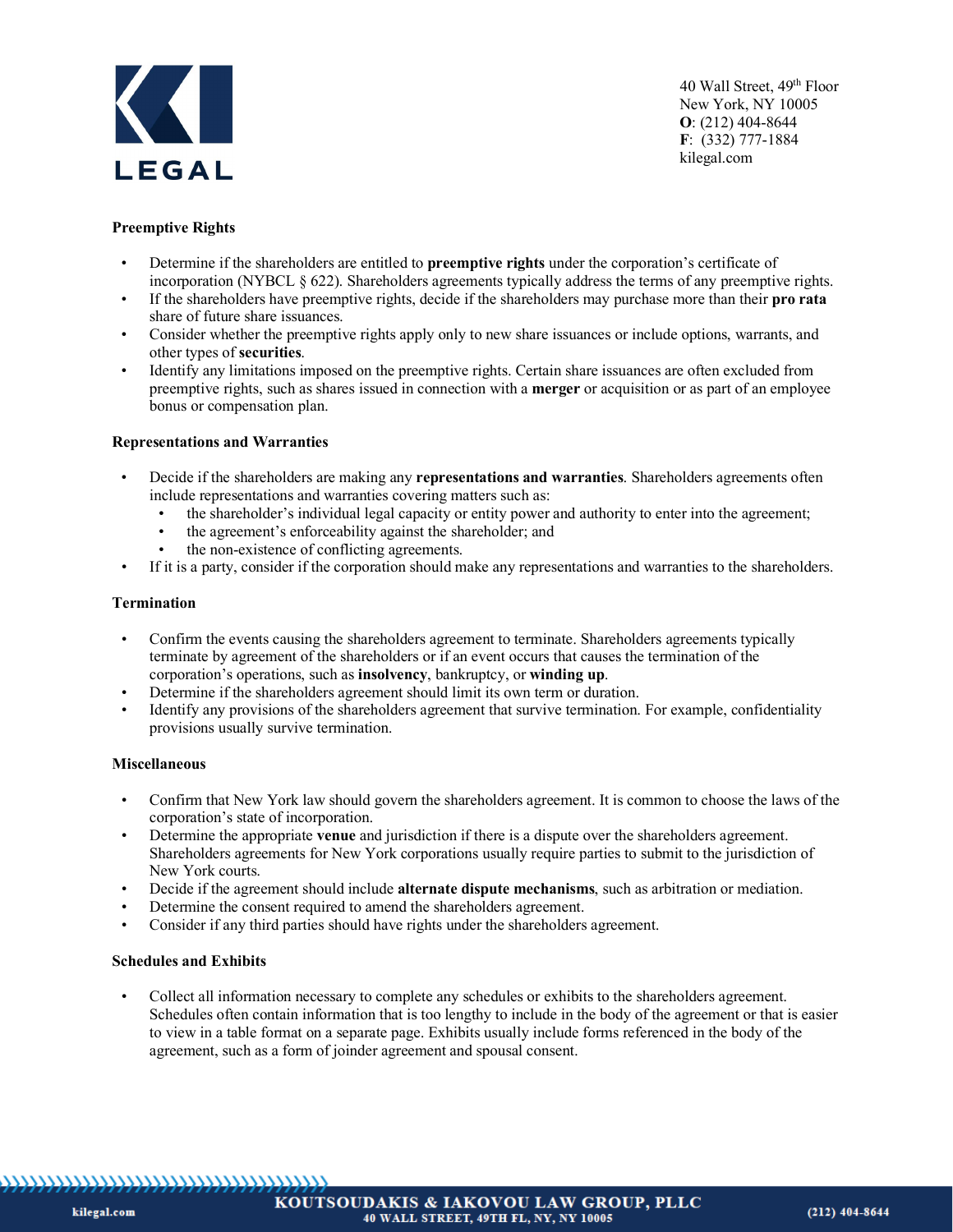

#### **Authority and Conflicts**

- Ensure that the provisions of the shareholders agreement, including any shareholder approval requirements, do not conflict with the NYBCL or the corporation's governing documents. If there is a conflict, the NYBCL prevails (unless the NYBCL expressly provides otherwise), followed by the corporation's certificate of incorporation and then the corporation's by-laws (NYBCL §§ 402(c) and 601(b)).
- If the shareholders want terms in the shareholders agreement that are inconsistent with the corporation's certificate of incorporation or by-laws, amend these governing documents by following the amendment and approval process set out in the respective documents and the NYBCL.
- Determine if any other shareholders agreements exist. If there is an existing agreement (such as a buy-sell agreement), ensure the shareholders agreement does not conflict with it. Before amending an existing agreement, review and comply with the existing agreement's approval and amendment provisions.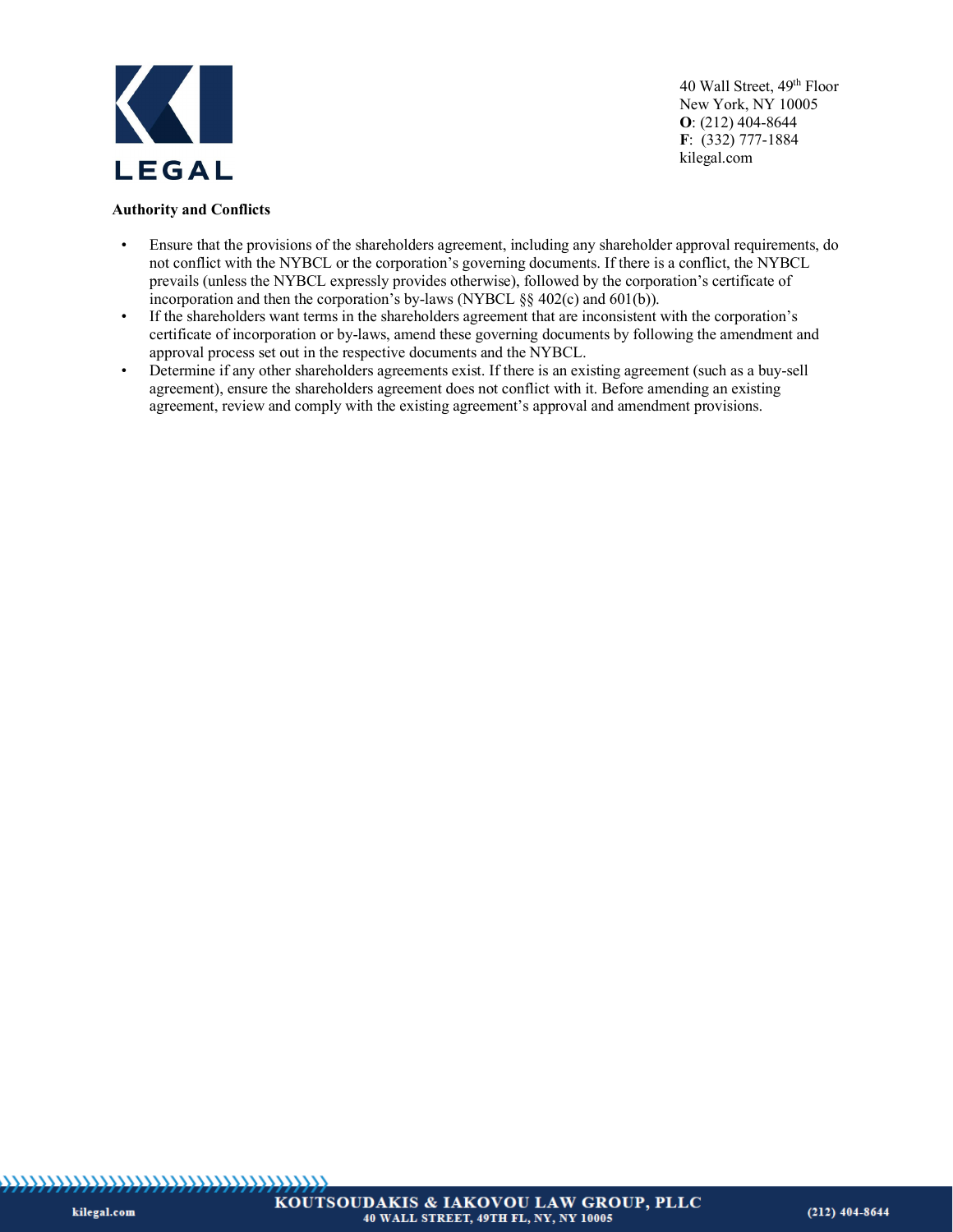

# **3. Operating Agreement Checklist (NY)**

# **Initial Considerations**

- Is this a single-**member** or multi-member **limited liability company** (LLC)? A New York LLC must have at least one member when formed (NY LLCL § 203(c)). Under the New York Limited Liability Company Law (NY LLCL) (NY LLCL §§ 101 et seq.), a member is any individual, corporation, LLC, trust, or other entity that has been admitted to and has a membership interest in the LLC (NY LLCL § 102(q), (w)). The LLC's organizer does not have to be a member of the LLC (NY LLCL § 203(b)).
- Will the LLC use a long or short form **operating agreement** (also known as an LLC agreement)? The LLC's members must adopt a written operating agreement (NY LLCL §§ 417(a)).
- Are there majority and minority **membership interests** or are the interests divided evenly among the members? Minority and majority parties often have different concerns than members in an LLC with evenly divided interests.
- Is this a **joint venture** company? Operating agreements for joint venture companies often include provisions not usually found in operating agreements for other companies (such as provisions regarding the ownership and use of intellectual property created by the LLC).
- Who are the LLC's investors? For example, **private equity** firms typically want more control over management than passive investors.
- Are any of the members key employees? If so, there are often special considerations for those members (such as employment agreements and **non-compete provisions**).
- Are tax advisors reviewing the operating agreement? Tax advisors (such as tax counsel) should review the operating agreement, especially the tax matters section and the allocations and distributions provisions, to ensure that matters such as the timing and computation of members' distributions are stated properly.
- If there is no provision in the operating agreement governing a particular matter, what is the NY LLCL default rule, if any? This Checklist identifies default provisions that may be particularly relevant when preparing an operating agreement.

# **Parties and Background**

- Are all of the parties identified in the operating agreement? The operating agreement does not have to be adopted by all the members. A majority in interest of the members entitled to vote can adopt the operating agreement, unless the operating agreement provides otherwise (NY LLCL  $\S$  402(c)(3)). A majority in interest of the members means the members that in the aggregate are entitled to more than half of all the members' shares of the LLC's current profits, unless the operating agreement provides otherwise (NY LLCL  $\S$  102(o)).
- Will the LLC be a party to the operating agreement? The LLC is usually a party if it has obligations to the members under the agreement.
- Is the operating agreement effective when signed or on a different date? An operating agreement may be entered into before, at the time of, or within 90 days after the filing of the articles of organization. Regardless of when the agreement is entered into, it cannot be effective before the LLC's formation. (NY LLCL § 417(c).)
- Is there any important or relevant background information to include in the recitals? For example, the recitals may state the reasons for forming the LLC.

# **Organizational Matters**

- What is the LLC's name?
- Does the LLC's name meet the following NY LLCL's requirements:
	- contain "Limited Liability Company" or the abbreviation "L.L.C." or "LLC" (NY LLCL § 204(a));
	- refrain from using any restricted or prohibited word or phrase (NY LLCL § 204(d)-(i));
	- distinguishable from the names of other business entities (NY LLCL  $\S 204(b)$ ); and
	- used by the LLC to transact business, unless it will use an assumed name (NY LLCL  $\S 204(c)$ , N.Y.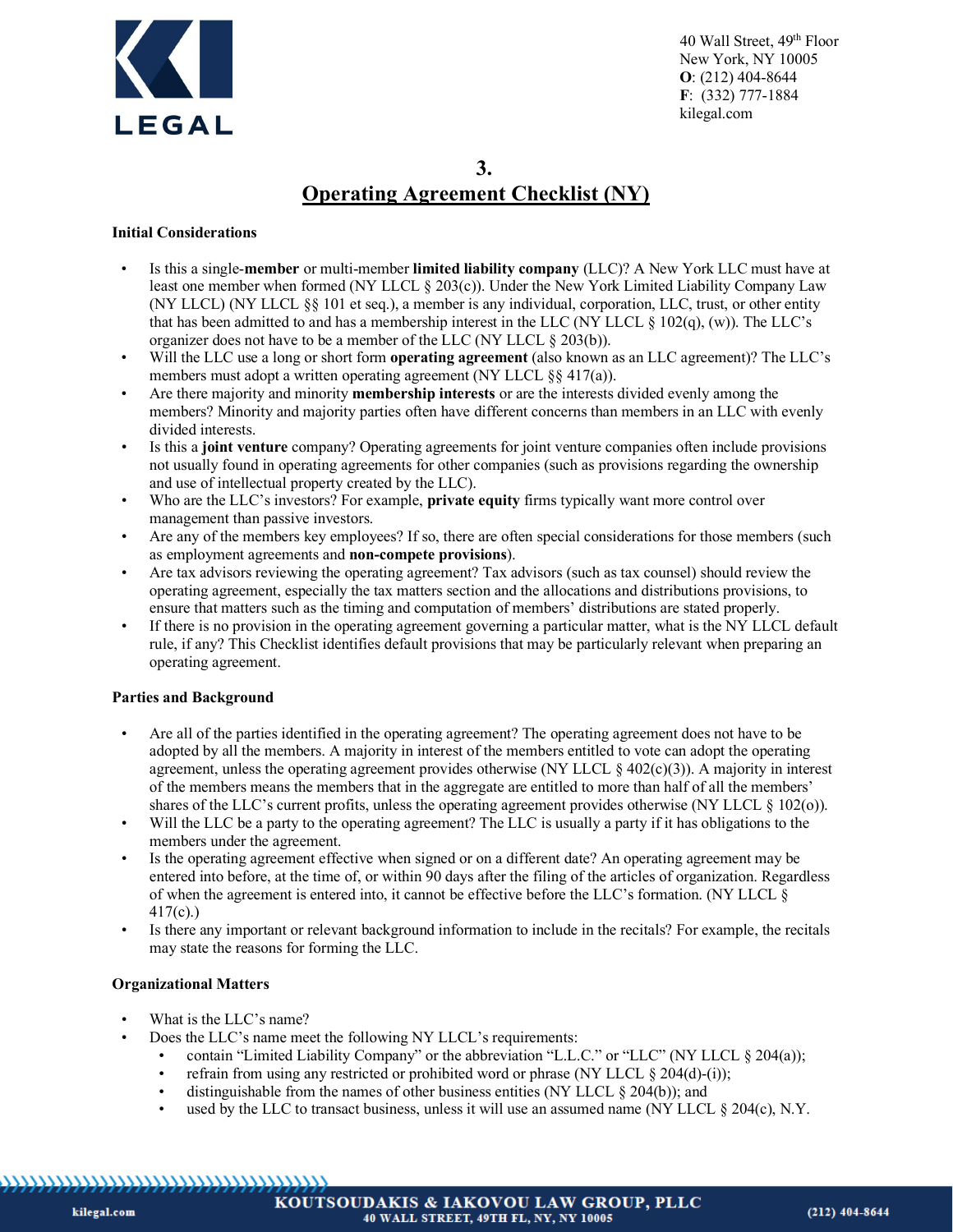

Gen. Bus. Law § 130(1)(b))?

- Have the members provided their contact information (mailing address, telephone and fax numbers, email address, and principal contact)? The LLC must maintain records regarding the members' names and mailing addresses (NY LLCL  $\S$  1102(a)(2)). This information is often attached as a schedule to the operating agreement.
- When will the LLC be formed? The operating agreement cannot be effective before the LLC is formed (NY) LLCL § 417(c)). A New York LLC is formed when the initial articles of organization are filed with the New York State Department of State (DOS), unless the articles specify a later date (not more than 60 days after filing) (NY LLCL  $\S$  203(d)).
- Has the LLC designated the New York Secretary of State (SOS) as its agent for service of process in its articles of organization, as required by the NY LLCL? Do the articles of organization also include the post office address in the US where the SOS can mail a copy of any process served on the SOS? (NY LLCL §  $203(e)(4)$ .)
- Will the LLC also designate a **registered agent** for service? If so, the article of organization must include the name and New York address of the registered agent and a statement that the registered agent is the LLC's agent upon whom process against the LLC may be served. (NY LLCL  $\S 203(e)(5)$ .)
- Where is the LLC's principal place of business? Will it operate branch offices or locations?
- Will the LLC conduct business in other states besides New York? If so, does the LLC need to file for **foreign qualification** in those other states?
- How long will the LLC exist? Is there a known or anticipated date or event that will cause the LLC to end? The LLC may exist in perpetuity but, if it has a date certain for dissolution, it must include that date in its articles of organization. In addition to the dissolution events specified in the NY LLCL, the articles of organization or operating agreement may describe dissolution events. (NY LLCL  $\S$ § 203(e)(3), (7) and 701(a)(1), (2).)
- What is the LLC's general purpose? Will it be narrow in scope (for example, to buy a piece of real estate or perform obligations under a government contract) or broad (for example, to conduct any business allowed by law)? An LLC can have any lawful business purpose except those that must be conducted by an individual or another entity form (NY LLCL § 201). In petitions for judicial dissolution under Section 702 of the NY LLCL, one factor courts consider is whether the purpose stated in the operating agreement is being achieved (*In re 1545 Ocean Ave., LLC*, 893 N.Y.S.2d 590, 598 (2d Dep't 2010)). Judicial dissolution may be more difficult to obtain if the LLC has a broad purpose.
- Will the articles of organization restrict any of the powers otherwise granted by the NY LLCL (NY LLCL § 202)?
- If the LLC is forming under a merger or conversion, are the properties of the old business being transferred to the LLC? Can or should the old business's licenses, insurance, or other authorizations be transferred to the LLC? Has the certificate of merger or conversion been filed? Will the LLC accept or assume the liabilities of the old business? (NY LLCL §§ 1004 and 1007.)
- Will the LLC be a professional service LLC (PLLC) providing a professional service that requires the individuals providing the service or the members to be licensed by New York? If so, do those individuals and the members have the proper licenses? PLLCs are subject to licensing requirements and transfer restrictions that do not apply to other LLCs (NY LLCL §§ 1203, 1204(a), 1207, and 1209 to 1211). These requirements and restrictions should be reflected in the operating agreement.
- Does the LLC require a license to operate its business? Depending on its type of business and where it is located, the LLC may need to obtain local and state business licenses.
- Has the county clerk provided the names of two newspapers (one published weekly and the other daily) in the county of the LLC's office that will publish notice of the LLC's formation (NY LLCL § 206)? Has the cost of publication been taken into consideration?

# **Member Considerations**

• How can new members be admitted? Unless the operating agreement or articles of organization provide otherwise, the admission of new members requires a vote of a majority in interest of the members entitled to vote (NY LLCL §§ 402(c)(1) and 203(e)(7)).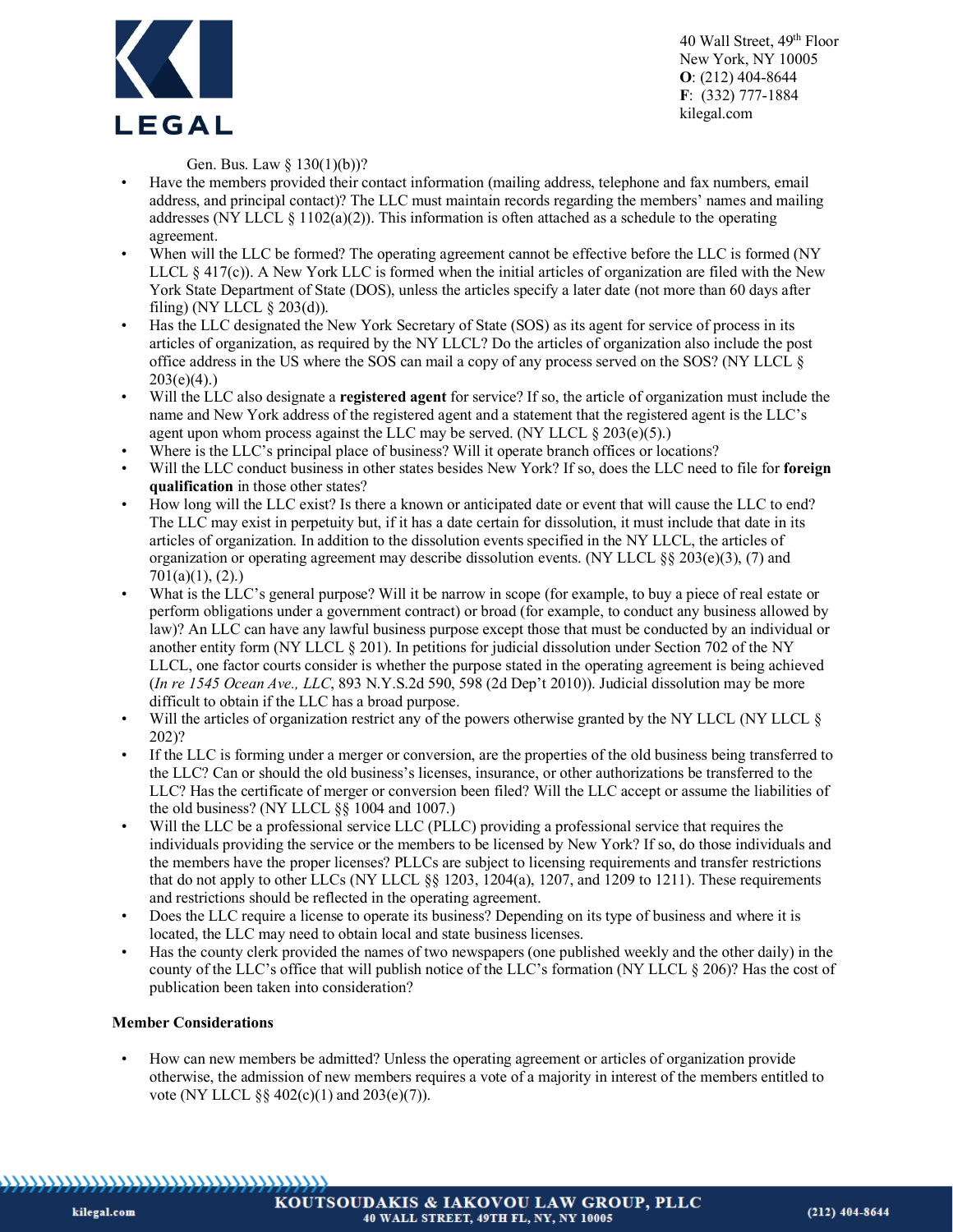

- If the LLC is manager-managed, does the admission of new members require the consent of the manager? Will the operating agreement allow the manager to unilaterally update the operating agreement to reflect new members?
- What are the limitations of liability and indemnification provisions (NY LLCL §§ 417(a) and 420)? Operating agreements usually provide that:
	- members are not liable for more than their capital contribution; and
	- subject to certain exceptions, the LLC will indemnify members from and against claims and demands resulting from being a member or manager of the LLC.
- Can members enter into transactions with the LLC? For example, can the members make loans to the LLC? Members can transact business with the LLC, including lending or borrowing money or acting as guarantor, unless the operating agreement provides otherwise (NY LLCL  $\S$  611).
- Has each member provided any other information required for disclosures and compliance with applicable law (such as for federal tax purposes or for the **Office of Foreign Assets Control** (OFAC))?

# **Voting and Action**

- Will the members have voting rights in addition to the voting rights granted under the NY LLCL? If so, consider:
	- what other matters can they vote on? The NY LLCL grants members, regardless of whether the LLC is member-managed or manager-managed, the right to vote on significant matters (such as the sale of all or substantially all of the LLC's assets), unless the operating agreement provides otherwise (NY LLCL § 402(c), (d)). Operating agreements usually grant members the right to vote on the same matters as authorized under the NY LLCL but also list additional matters that require member consent (such as initiating an initial public offering).
	- what vote is required to approve each matter (majority, supermajority, or unanimous)? Does the required level of consent comply with the NY LLCL?
	- are there any actions that require a lesser or higher threshold vote than others? For example, the LLC may specify that certain matters require majority consent while others require supermajority or unanimous consent (such as dissolving the LLC). Any provision of the NY LLCL, articles of organization, or operating agreement that requires a minimum percentage in interest of the members to approve an action can only be amended by at least that minimum percentage (NY LLCL  $\S$  402(e)).
	- will the votes of members be calculated based on their percentage of membership interests, share of the LLC's current profits, or some other basis? The NY LLCL's default rules calculate the members' vote based on their share of the LLC's current profits but the operating agreement may amend this (NY LLCL  $\S$ § 102(o) and 402(a)).
- Will the operating agreement vary the members' default minimum approval requirements under the NY LLCL and, if so, what will those thresholds be (NY LLCL  $\&$  402(c), (d), (f))?
- Can members act without having a meeting? If so, is unanimous consent required? Unless the operating agreement provides otherwise, members may act by less than unanimous written consent (NY LLCL §  $407(a)$ ).
- Can the members act by **proxy**? Members may vote in person or by proxy unless the operating agreement provides otherwise (NY LLCL § 402(b)).
- Will the operating agreement address meetings and actions by the members? Unless the operating agreement provides otherwise, members must have an annual meeting (NY LLCL § 403). Consider whether to include provisions relating to:
	- annual and special meetings;
	- notice of meetings;
	- setting a **record date**;
	- **quorum** requirements;
	- acting by written consent;
	- acting by proxy; and
	- majority, unanimous, or other minimum voting thresholds needed to act.
- Will the operating agreement include deadlock provisions? If so, the following are common ways to deal with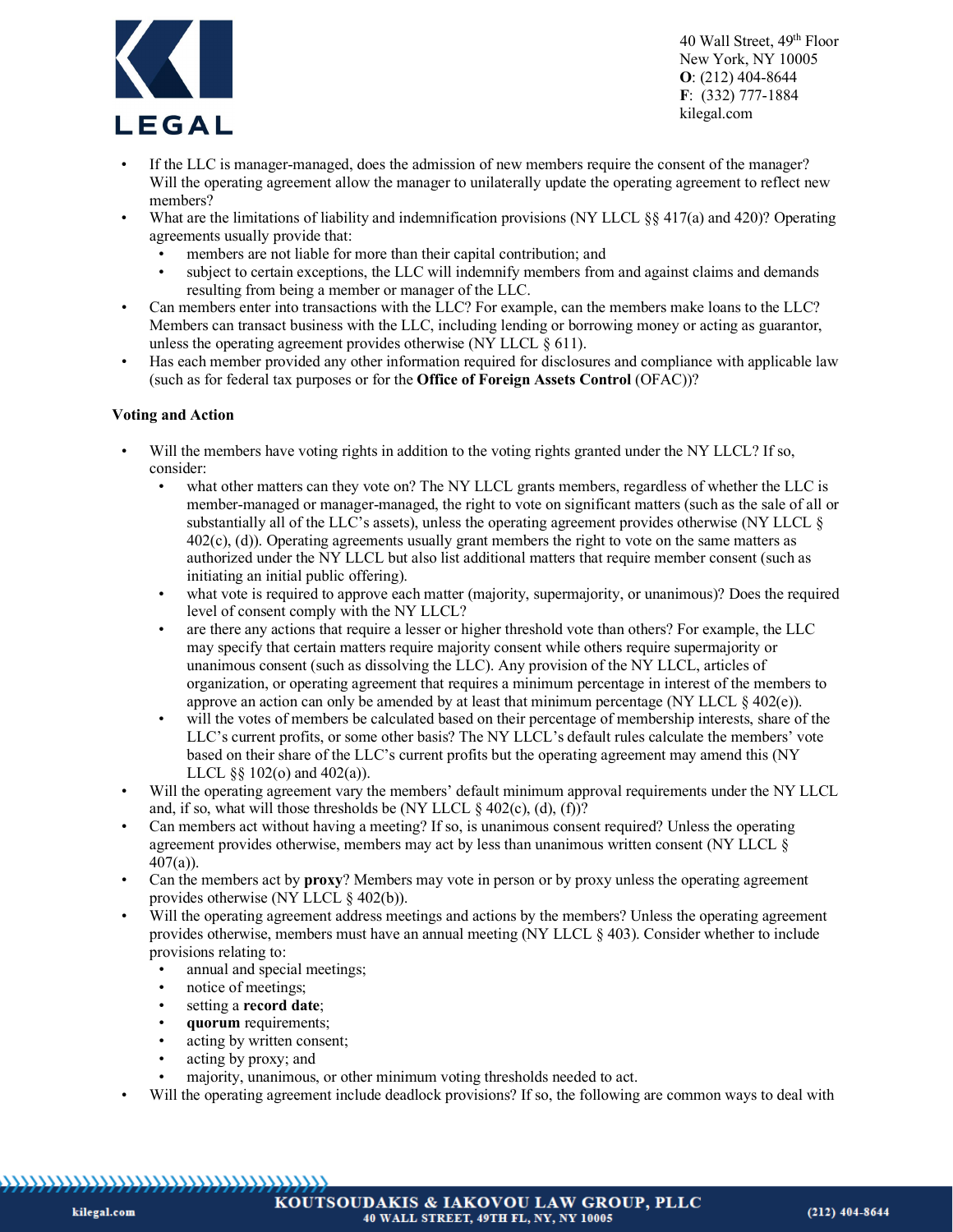

deadlocks:

- **mediation** or **arbitration**;
- buy-sell provisions; and
- third-party referee outside of legal process.

#### **Withdrawal or Termination of a Member**

- How can a member withdraw from the LLC? Can a member withdraw before the dissolution and winding up of the LLC? Under the NY LLCL, a member may withdraw only as specified in the operating agreement. Additional restrictions apply under the NY LLCL but vary depending on whether the LLC was formed before, on, or after August 31, 1999. (NY LLCL § 606.)
- If a member can withdraw, what notice or process must the member follow to withdraw? If withdrawal is permitted by the operating agreement, it should include provisions that address the process and consequences of withdrawal.
- What liability, if any, will there be for wrongful withdrawal?
- If a member withdraws, what distribution (if any) will the withdrawing member be entitled to? Assuming withdrawal is permitted, a withdrawing member is entitled to receive:
	- any distribution due to that member under the operating agreement; and<br>• the fair value of that member's membership interest in the LLC as of the
	- the fair value of that member's membership interest in the LLC as of the withdrawal date, unless the operating agreement provides otherwise.
- (NY LLCL § 509.)
- How will the LLC handle the retirement of a member? Will the remaining members have the right to buy out the retiring member? Will there be a mandatory retirement age at which a member must cash out? Will there be a reduction in the amount of the buy-out depending on how early the member retires?
- What happens if a member becomes disabled? If the disability is temporary, will the member receive full or partial salary or other compensation? If the member is permanently disabled or the disability continues for a specified time, do the LLC or the other members buy the disabled member's interest? Will the buy-out be mandatory? Will the LLC buy insurance to cover these types of contingencies?
- Can a member be expelled? There is no statutory provision in the NY LLCL providing for expulsion. The right to expel a member must be authorized in the operating agreement.
- If the operating agreement allows for the expulsion of a member, what process must be followed to expel the member? When will the expulsion become effective?
- Will the LLC buy the expelled member's interest (**redemption**) or will members be required to purchase the expelled member's interests (cross-purchase)? If so:
	- how will the parties determine the purchase price?
	- what will be the terms of payment (for example, timing of payments and interest and security for payment of the purchase price)?
- The LLC should consult an accountant or tax professional to take advantage of any tax benefits associated with a buyout provision.
- Are the provisions in the operating agreement that address withdrawal and termination consistent with any buy-sell provisions or transfer restrictions in the operating agreement or standalone buy-sell agreement?

# **Membership Interests**

- Do the articles of organization provide for more than one class of membership interests (NY LLCL  $\S$  418(a))? If so, consider the following for each class:
	- voting rights;
	- common or preferred membership interests;
	- **allocation**, **distribution**, and **liquidation preferences** (priorities among classes of membership interests are usually contained in provisions of the operating agreement known as **waterfall provisions**);
	- management rights;
	- additional **capital contributions**; and
	- **pre-emptive rights** to avoid **dilution**.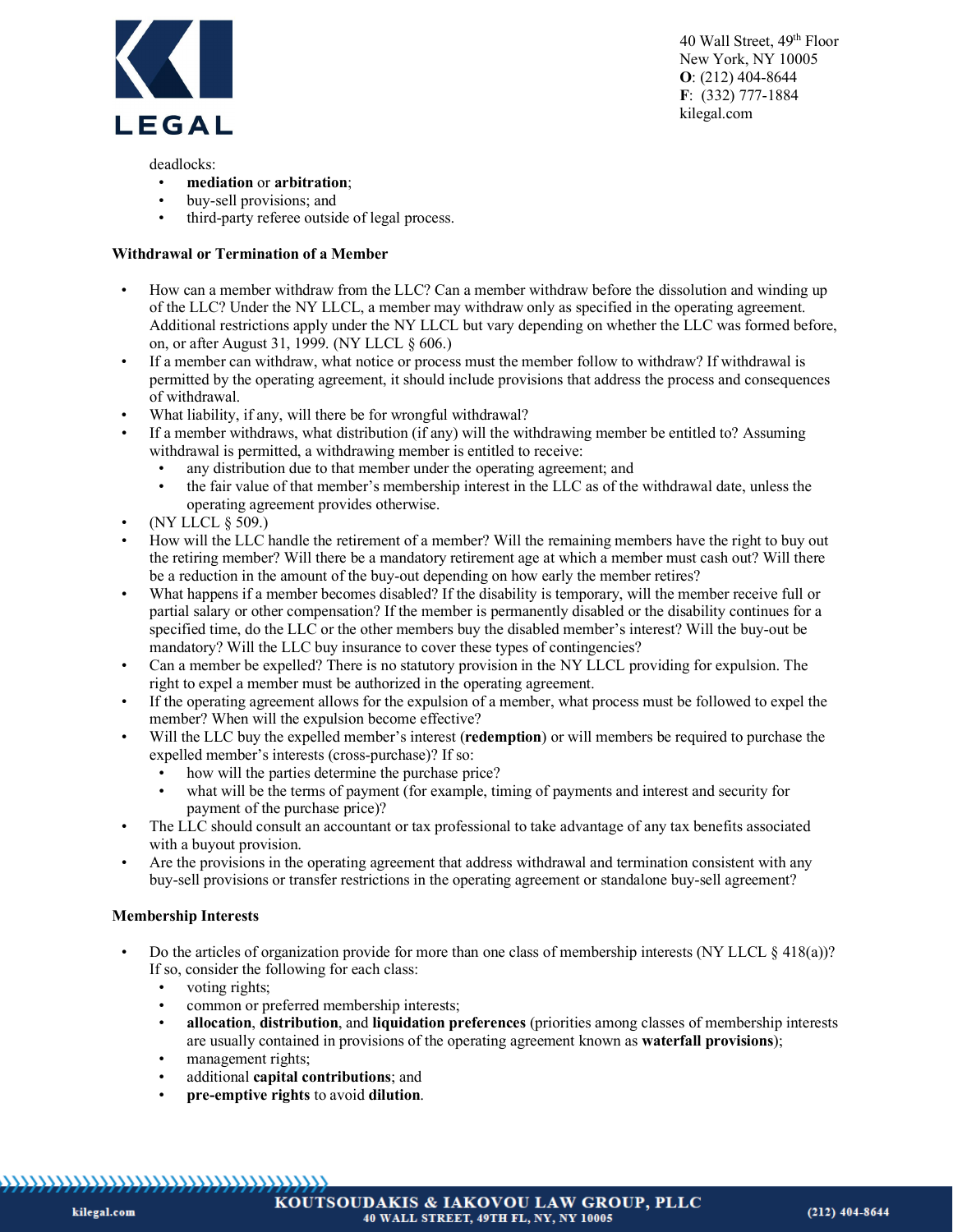

- Will the membership interests need to be registered under New York's **blue sky laws**, known as the Martin Act (N.Y. Gen. Bus. Law §§ 352 to 359-h)? Will the LLC need to file appropriate documents for an exemption from registration under the **Securities Act of 1933** (Securities Act), such as **Form D**?
- Will the LLC issue **profits interests** to members or employees?
- Will the membership interests be evidenced by certificates? Membership interests may be certificated or uncertificated (NY LLCL § 603(b)).

### **Transfers of Interests**

- Can membership interests be assigned? Unless the operating agreement states otherwise, membership interests are assignable (NY LLCL  $\S 603(a)(1)$ ). Operating agreements typically allow assignments subject to certain transfer restrictions.
- Does an assignment entitle the assignee to become a member or have any voting rights? Unless the operating agreement provides otherwise:
	- an assignee is not a member unless at least a majority in interest of the non-assigning members agree (NY LLCL  $\S$  604(a)); and
	- an assignee receives the economic interests but not voting, management, or other member rights associated with the membership interest (NY LLCL  $\S 603(a)(2)$ , (3)).
- What transfer restrictions will the operating agreement impose? Operating agreements often contain detailed transfer restrictions. If the LLC is treated as a partnership for US federal income tax purposes, any transfer (or withdrawal) that causes the LLC to be treated as a corporation for US federal income tax purposes is generally prohibited despite any other provisions of the operating agreement.
- Whose consent will be required to approve an assignment (for example, the manager or the members)?
- Who are the permitted assignees (for example, family trusts, **affiliates**, immediate family members, or other members)? Operating agreements typically allow transfers of membership interests to a defined group of assignees without prior consent even though the assignees have no right to be part of the management of the LLC's affairs.
- What are the procedures for admitting assignees as additional members? New members (including assignees of existing membership interests) usually have to meet certain requirements before becoming a member for purposes of the operating agreement (such as agreeing to be bound by the operating agreement and certifying that the member is an **accredited investor** under the Securities Act).
- If an assignee is not admitted as a member under the operating agreement, what will that assignee be entitled to? Unless the operating agreement provides otherwise, an assignee not admitted as a member is typically only permitted to receive the economic benefit of the assigned membership interest (NY LLCL  $\delta$  603(a)(3)).
- Will the operating agreement restrict the members from encumbering their membership interests, such as using them as collateral for a personal business loan? The NY LLCL allows a member to pledge or grant security interests in a membership interest without affecting the member's rights unless the operating agreement provides otherwise (NY LLCL  $\S 603(a)(4)$ ).
- What types of transfer and buy-sell provisions will the operating agreement include? Common examples include:
	- **tag-along** and **drag-along rights**;
	- **rights of first offer**;
	- **rights of first refusal**;
	- **put option**; and
	- **call option**.
- Will the LLC include buy-sell provisions in the operating agreement or in a separate buy-sell agreement? These provisions are often included in the operating agreement.
- If there are buy-sell provisions, do they address valuation and payment methods?
- Are the buy-sell provisions and transfer restrictions, if any, consistent with any provisions in the operating agreement addressing withdrawal or termination of members?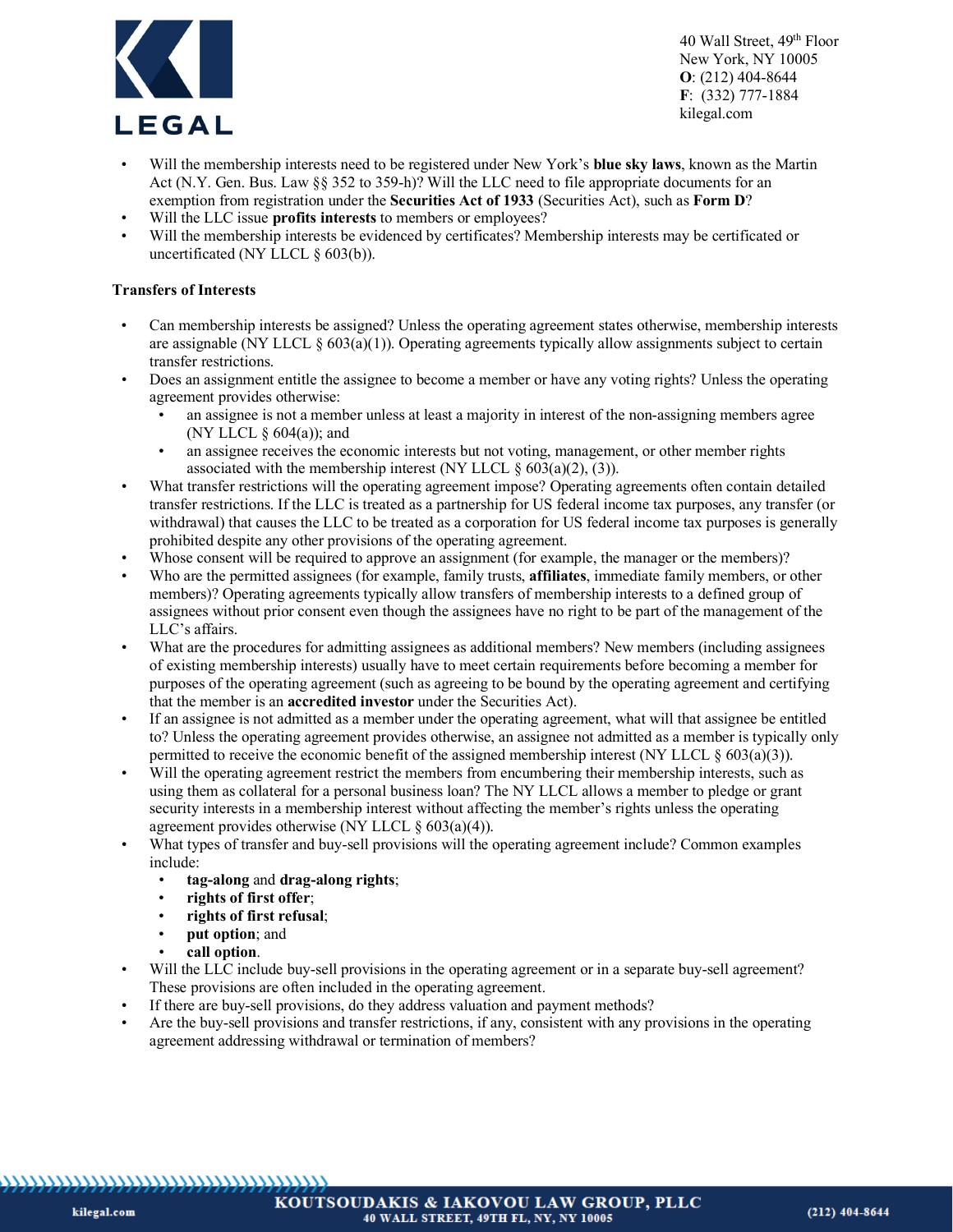

#### **Management**

What is the management structure? Will the LLC be member-managed or will the members delegate that responsibility to one or more managers or even an executive committee, board of directors, or officers? Unless the articles of organization provide otherwise, the members manage the LLC (NY LLCL § 401(a)). If the LLC will be managed by members, the considerations addressed below regarding managers apply to the managing members.

#### **Member-Managed**

- If the LLC is member-managed, will it be managed by all of the members or only certain members or classes of members? Unless the articles of organization or operating agreement provide otherwise:
	- the LLC is managed by all the members; and
	- any member exercising management powers or responsibilities is deemed a manager of the LLC unless the context requires otherwise.
- (NY LLCL §§ 401 and 408(a).)
- What are the members' powers? Every member of a member-managed LLC is an agent of the LLC and can bind the LLC, unless the member had no authority to act and the third party knew the member lacked authority (NY LLCL § 412(a)).
- Will any member be compensated for services provided to the LLC?
- Can members appoint officers and delegate authority?

#### **Manager-Managed**

- If the LLC is manager-managed, will it be managed by one manager or by a separate board of managers? In a manager-managed LLC, a manager is any person or entity the members name to manage the LLC as provided in the operating agreement (NY LLCL  $\S$  102(p)).
- Will the operating agreement specify qualifications for managers (NY LLCL § 410(b))? Unless the operating agreement provides otherwise, a manager:
	- is not required to be a member (NY LLCL  $\S$  410(a)); and
	- may be an individual, corporation, LLC, association, trust, or other "person" as defined under the NY LLCL (NY LLCL  $\S$  102(p), (w)).
- Who will be the initial managers? Operating agreements often identify the initial managers and provide for the process to elect managers. Will members elect managers periodically or will the agreement provide for managers to act indefinitely or for a term? Unless the operating agreement provides otherwise, members of a manager-managed LLC must elect the managers annually (NY LLCL  $\S$  413(a)).
- If there is an even number of managers, how will they settle any deadlocks between or among them?
- How can a manager be removed? Unless the operating agreement provides otherwise, a majority in interest of the members entitled to vote on removal can vote to remove managers with or without cause (NY LLCL § 414).
- How can manager vacancies be filled (for example, if a manager resigns or is removed)? Unless the operating agreement provides otherwise, vacancies may be filled by the vote of members with a majority in interest (NY LLCL  $\S$  416(a)).
- What are the managers' powers? Do certain managers have blocking rights over certain LLC actions? Every manager of a manager-managed LLC is an agent of the LLC and can bind the LLC, unless the manager has no authority to act in the matter and the third party knew of this lack of authority (NY LLCL  $\S$  412(b)(2)).
- Will there be any limitations on the managers' powers? What management authority or responsibility, if any, will be retained by the members?
- Will the managers be compensated for acting as managers?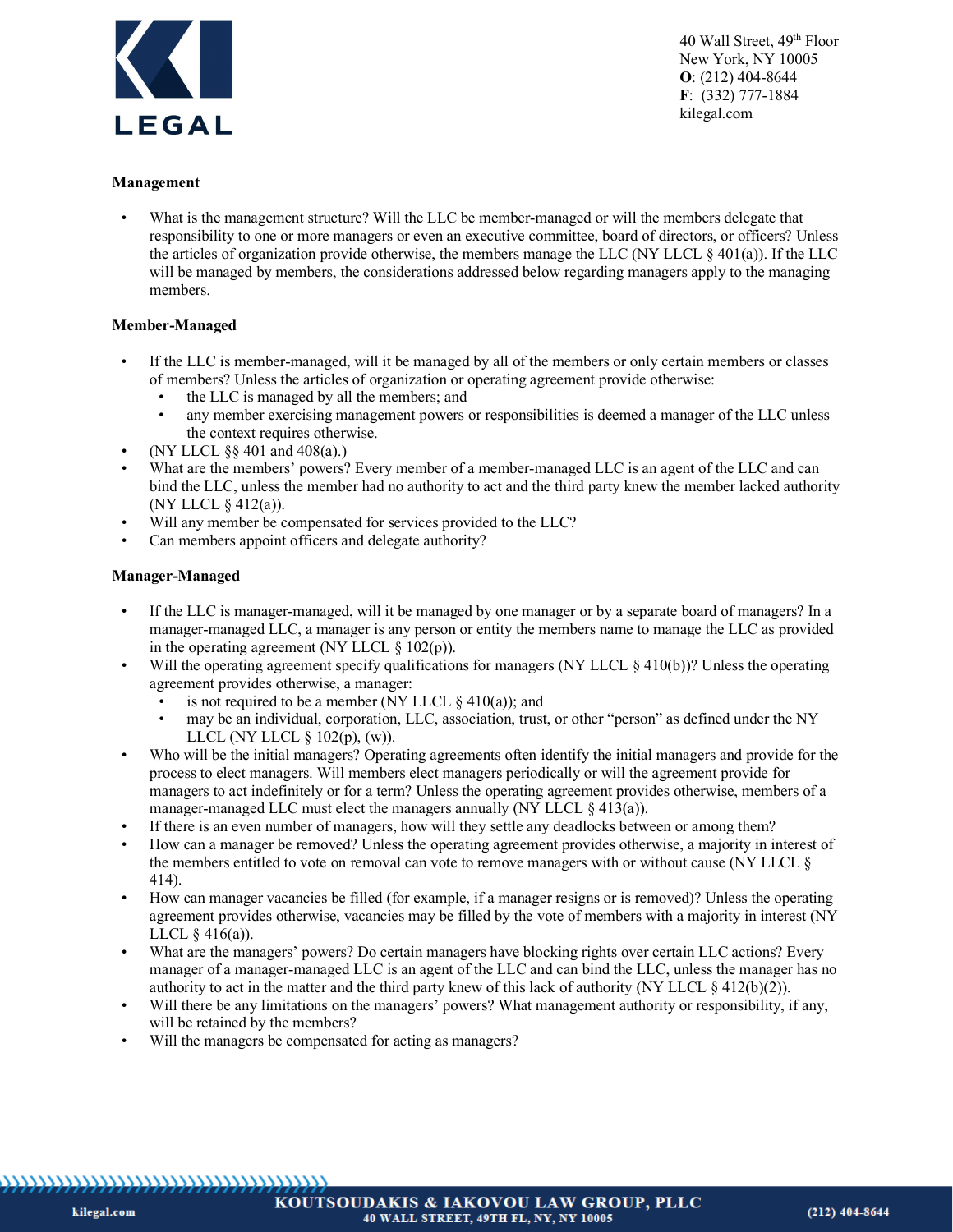

### **Liability and Indemnification**

- Regardless of the LLC's management structure, what standards of conduct will the members or managers be held to? Unless the operating agreement provides otherwise, a manager must perform the manager's duties in good faith and with the same degree of care that an ordinarily prudent person in a similar position and circumstance would use (NY LLCL  $\S$  409(a)). Members in a member-managed LLC are subject to the same standards (NY LLCL § 401(b)(ii) and see *Marcus v. Antell*, 2018 WL 4849375, \*4-5 (Sup. Ct. N.Y. Co. October 5, 2018) (stating that, if management is vested in all members of a member-managed LLC, each member owes fiduciary duties regardless of how active the member is in the LLC's management)).
- Will the operating agreement include provisions limiting or eliminating the managers' personal liability for a breach of duty? These provisions are subject to restrictions set out in the NY LLCL (NY LLCL  $\frac{1}{2}(417(a))$ ).
- Will the operating agreement include specific indemnification procedures for the managers? Operating agreements typically indemnify managers to the maximum extent allowed by law. They may also include restrictions or standards for indemnification (NY LLCL § 420).

#### **Officers and Directors**

- Will the LLC have officers? The NY LLCL does not require officers.
- If the LLC has officers, who will have the authority to appoint officers and how will they be appointed? Options for appointing officers include, but are not limited to, approval by:
	- a majority of the members;
	- a majority of the managers; or
	- the sole member of a single-member LLC.
- What are the powers and responsibilities of the officers?
- How can officers be removed?
- Will the LLC have a board of directors? The parties cannot assume that the statutory law or common law regarding corporate directors applies to LLC directors. Therefore, the operating agreement must clarify the board's:
	- role in governing the LLC;
	- relationship to the managers and members;
	- responsibilities;
	- procedures for choosing and removing officers; and
	- authority to act.

#### **Economic Considerations**

#### **Capital Contributions**

- What will be the form and amount of the members' initial capital contributions? Contributions can consist of one or more of the following:
	- cash;
	- property;
	- services rendered; or
		- a promissory note or other obligation to contribute cash or property or to render services.
- (NY LLCL § 501.)
- When are the initial capital contributions due? Members can make the capital contributions at or before formation, according to a schedule, or on the occurrence of certain events.
- Are additional contributions allowed? If so, what is the procedure for additional contributions?
- Will additional capital contributions (**capital calls**) ever be required? If so, consider:
	- who determines when to call an additional capital contribution. In a manager-managed LLC, this is often in the management's discretion;
	- how members are notified of capital calls;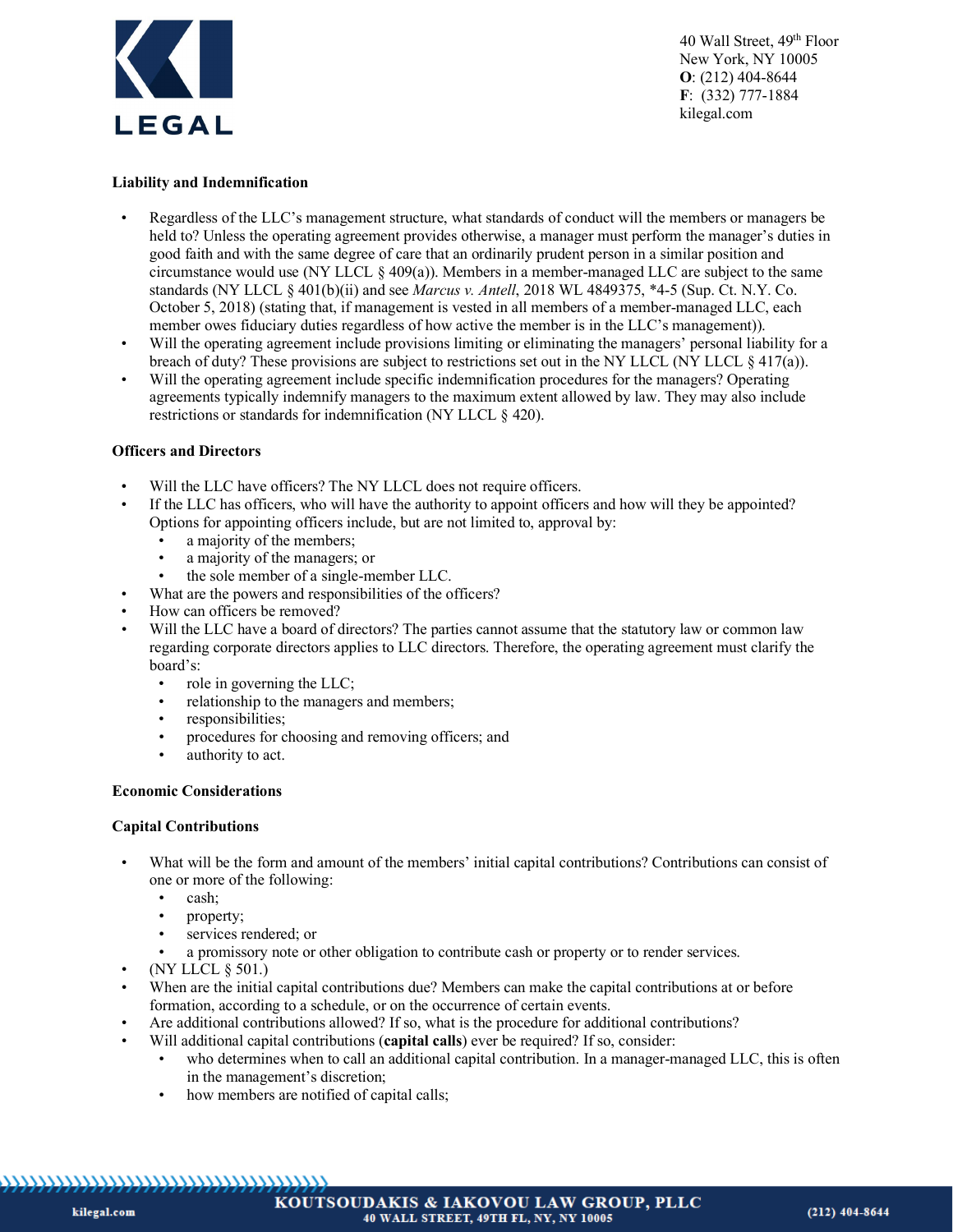

- how much each member will be responsible to contribute; and
- how the LLC can raise any additional funds not provided by the members.
- What are the liabilities and responsibilities of the members if one member does not make a required capital contribution?
- Will there be penalties or consequences for a member who fails to make a required capital contribution? The operating agreement may provide for penalties and consequences including:
	- reducing or eliminating the defaulting member's interest;
	- subordinating the defaulting member's interest to the non-defaulting members' interests;
	- forcing the sale of the defaulting member's interest; or
	- borrowing funds from the other members to cover the defaulting member's commitment.
- (NY LLCL § 502(c).)
- Are members entitled to interest on their capital contributions? They usually are not.

#### **Capital Accounts**

- Will the operating agreement provide for the establishment and maintenance of **capital accounts**?
- Will the operating agreement state that members are not obligated to restore a negative capital account balance? Such an obligation would undermine the separation between an LLC and its members and effectively impose potentially unlimited liability on the members.
- Will the capital account of a transferring member transfer to a transferee on the transfer of part or all of a membership interest?
- Will withdrawals of amounts from a member's capital account be permissible or required?
- Did tax counsel or any other tax advisor review the section regarding capital accounts in the operating agreement to ensure compliance with applicable New York and federal tax law?

#### **Allocations and Distributions**

- Do certain members or classes of membership interests have priority regarding distributions or allocations?
- How will profits and losses be allocated? Net profits and net losses may be allocated simply according to the agreed value of each member's percentage ownership of the LLC or according to a more complicated waterfall provision. If the operating agreement does not specify how profits and losses are allocated, they will be allocated based on the value (as stated in the LLC's records) of each member's contributions, excluding defaulted contribution obligations and any contributions that have been returned to that member (NY LLCL § 503).
- If the LLC is manager-managed, will distributions of company funds be at the manager's discretion or made at established times? If the latter, how will those times be established? For example, will the operating agreement require distributions at specified dates or intervals or on the occurrence of specified events?
- How will distributions be made? Similar to allocations of profits and losses, distributions are often made according to percentage ownership or a waterfall provision. If the operating agreement does not specify how to make distributions, they are made based on the value (as stated in the LLC's records) of each member's contributions, excluding defaulted contribution obligations and any contributions that have been returned to that member (NY LLCL § 504).
- Besides cash, will the distribution of securities and other LLC property be permitted? Unless the operating agreement provides otherwise, a member can refuse to accept a distribution of an asset in kind to the extent that the percentage of the asset distributed to that member exceeds the percentage in which the member shares in the LLC's distributions (NY LLCL § 505(b)).
- Is there a provision providing for tax distributions to cover members' tax obligations attributable to their membership in the LLC?
- Are there restrictions on distributions? Under the NY LLCL, an LLC cannot distribute funds if it would cause the LLC's liabilities to exceed the fair market value of its assets (NY LLCL  $\S$  508(a)).
- If the operating agreement permits a member to withdraw, is the member entitled to a full distribution or payment of the value of the member's interest on withdrawal?
- Did tax counsel or another tax advisor review the section regarding allocations and distributions in the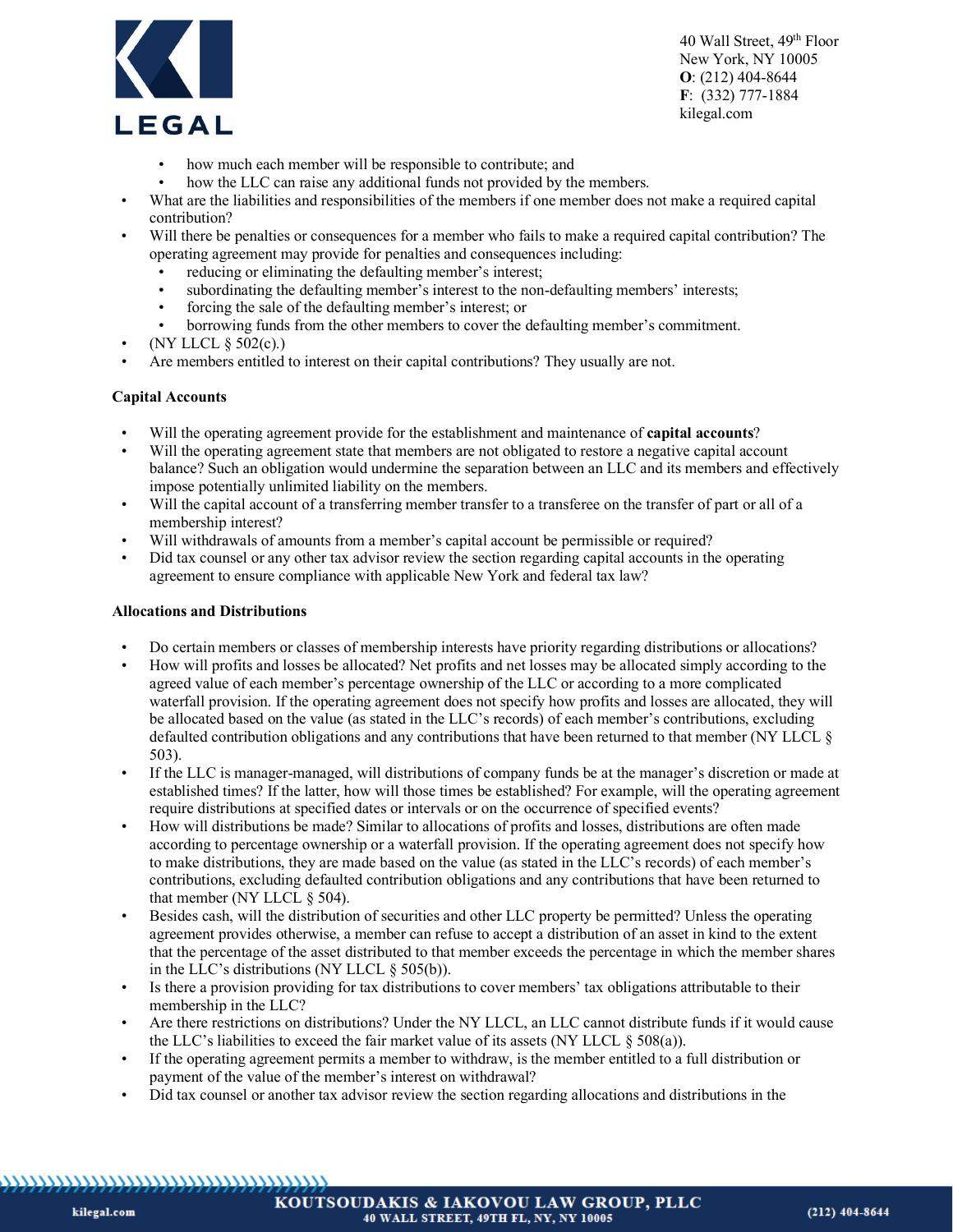

operating agreement to ensure that it will not have unintended consequences for the LLC or its members?

#### **Taxes, Books, and Records**

### *Taxes*

- How will the LLC be treated for US federal income tax purposes? Many LLCs are treated as pass-through entities, which means they are not subject to US federal income tax. Unless the LLC specifically elects to be treated as a corporation, it can avoid the entity-level tax imposed on C-corporations. Typically:
	- a single-member LLC is treated as a sole proprietorship, branch, or division of the owner; and
	- a multi-member LLC is treated as a partnership.
- How will the LLC be treated for New York state income tax purposes? A New York LLC will be treated for New York state tax purposes the same as it is treated for federal income tax purposes. The LLC will need to file certain tax forms with New York state depending on the LLC's tax classification.
- Is the LLC going to operate in New York City? If so, depending on the LLC's tax classification, it may be subject to the New York City General Corporation Tax, Business Corporation Tax, or Unincorporated Business Tax. The LLC may also be subject to other city and local taxes. The parties should consult with local tax specialists.
- Must the LLC prepare and distribute monthly, quarterly, or annual financial statements or reports? If so, do any or all of them have to be prepared in accordance with **generally accepted accounting principles** (GAAP)?
- Will the operating agreement include provisions for preparing and filing the LLC's tax returns?
- What is the LLC's fiscal year?
- Who is the partnership representative (and designated individual, if applicable) (IRC § 6223)? The operating agreement generally specifies the tax matters member's duties and any supplemental powers, such as:
	- making any tax elections on behalf of the LLC;
	- filing tax returns; and
	- representing the LLC in foreign, state, and local audits and judicial tax proceedings.
- What powers do the members have over actions of the partnership representative (and designated individual, if applicable)? The partnership representative has sole authority to represent the LLC in US federal income tax audits under revised partnership audit rules, and the LLC agreement may restrict this authority by:
	- requiring the partnership representative to notify the members of the beginning of any tax audit, receipt of a tax assessment, or receipt of a final partnership adjustment;
	- preventing the partnership representative from entering into a settlement agreement, or taking other actions (for example, extending the statute of limitations) without the consent of a specified percentage of the members; and
	- requiring the partnership representative to take certain actions to reduce an imputed underpayment (the tax assessed against the LLC) or, alternatively, to either opt out of the revised partnership audit rules if this option is available, or to elect procedures to push out adjustments to audited-year members.
- Is there a provision addressing tax withholding?
- Does the LLC need an **employer identification number** (EIN)? If the LLC has more than one member, it must obtain its own EIN regardless of whether it has employees. A single-member LLC also must have an EIN if it elects to be taxed as a corporation rather than a sole proprietorship. An EIN is also required for:
	- opening a bank account for the LLC;
	- federal and state tax reporting purposes (for example, an LLC with a single owner and treated as a disregarded entity or sole proprietorship must obtain an EIN to report excise taxes); and
	- hiring employees (for example, an LLC with a single owner and treated as a disregarded entity or sole proprietorship must obtain an EIN to report and pay employment taxes).

#### *Books and Records*

• Will the LLC prepare and distribute monthly, quarterly, or annual financial statements or reports? If so, do any or all of them have to be prepared in accordance with GAAP, IFRS, or other accounting conventions?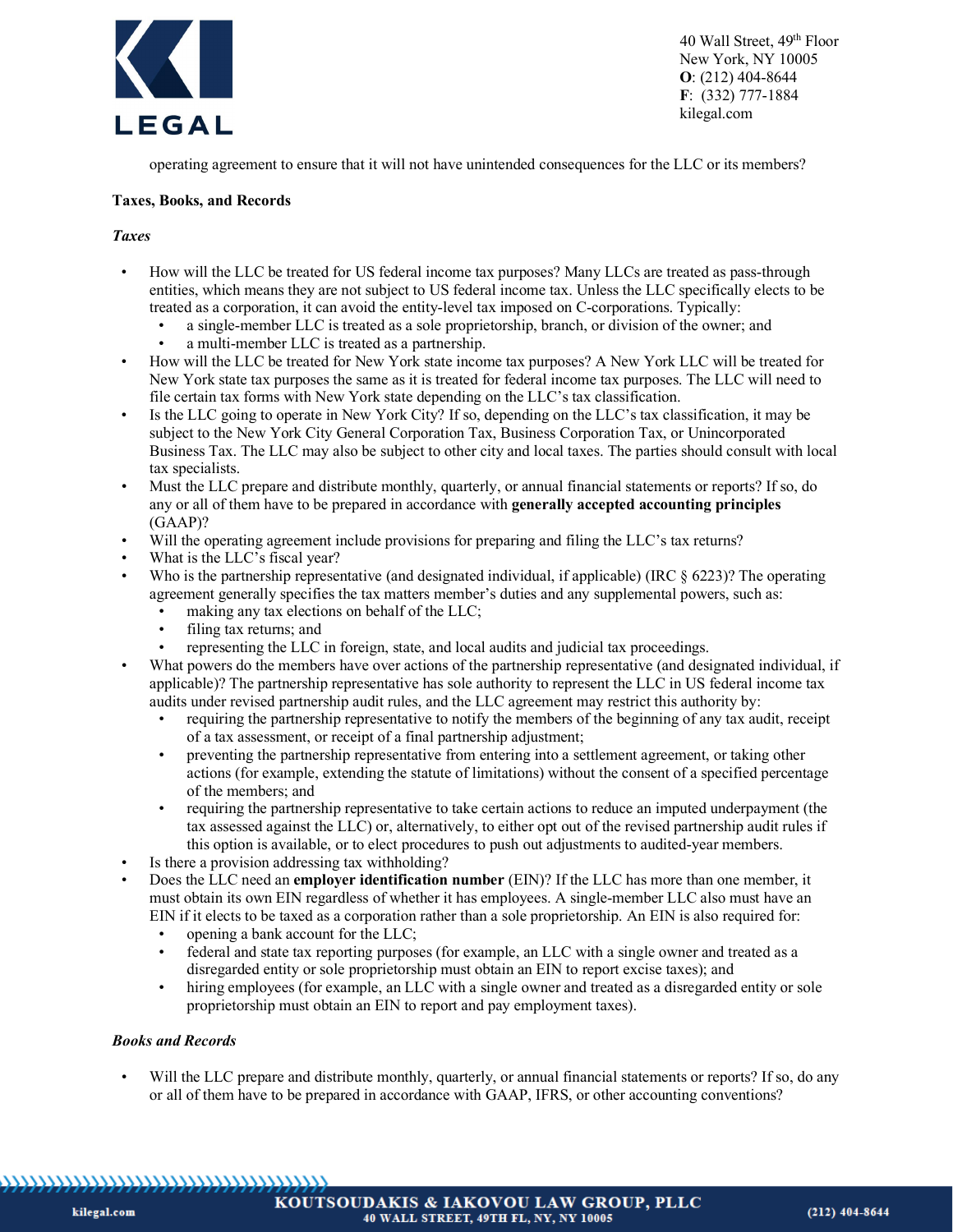

- What are the policies for preparing and maintaining the LLC's books and records? Have the NY LLCL's requirements for the keeping of certain records been addressed (NY LLCL  $\S$  1102(a))?
- What provisions will the operating agreement include for members and managers to inspect the books and records of the LLC? Under the NY LLCL, any member may inspect and copy, at the member's own expense, for a purpose reasonably related to the member's interest in the LLC:
	- the records listed in Section  $1102(a)$  of the NY LLCL;
	- the LLC's financial statements for the last three years; and
	- any other information concerning the LLC's affairs as is just and reasonable.
- (NY LLCL § 1102(b).)
- Members may also seek an equitable accounting under common law, which encompasses more detailed financial information (*Gottlieb v. Northriver Trading Co. LLC*, 872 N.Y.S.2d 46, 46-47 (1st Dep't 2009)).

# **Winding Up and Dissolution**

- Will the operating agreement specify events that will cause the LLC's dissolution (NY LLCL  $\S$  701(a)(2))? Will the operating agreement include a deadlock sale provision to avoid dissolution in the event of a deadlock?
- Will the LLC have a limited or perpetual term? If limited, when will the term end? (NY LLCL  $\S$ § 203(e)(3) and  $701(a)(1)$ .)
- What member vote is required to terminate the LLC? The vote or written consent of at least a majority in interest of the members may voluntarily dissolve the LLC, unless the operating agreement requires a different percentage. If there is more than one class or group of members, then at least a majority in interest (or other percentage set out in the operating agreement) of each class or group must approve. (NY LLCL  $\S$  701(a)(3).)
- If the LLC has no remaining members, can the legal representative of the last member continue the LLC? Under the NY LLCL, an LLC is dissolved any time there are no members. However, unless the operating agreement provides otherwise, the LLC is not required to dissolve if the legal representative of the last remaining member agrees in writing within 180 days (or other period specified in the operating agreement) after the event that ended the last remaining member's membership to:
	- continue the LLC; and
	- become a member or have an assignee become a member.
- (NY LLCL  $\S 701(a)(4)$ .)
- Will certain member events cause the LLC to be dissolved? For LLCs formed on or after August 31, 1999, the death, dissolution, expulsion, retirement, resignation, or bankruptcy of a member will not dissolve the LLC unless a majority in interest of the remaining members vote to dissolve the LLC. For LLCs formed before August 31, 1999, certain member events will cause the LLC to dissolve unless a majority in interest of the members vote to continue the LLC or the operating agreement provides otherwise. For more information, see Practice Note, Dissolving an LLC (NY): Dissolution on Certain Member Events.
- Can the members revoke the decision to end the LLC, change the expiration date of the LLC, or cancel or extend the time for the event on which the LLC expires? The articles of organization and operating agreement can contain any provisions relating to members' rights not inconsistent with law (NY LLCL §§ 203(e)(7) and 417).
- Who will take care of the winding up and liquidation process? Unless the operating agreement provides otherwise, the members of a voluntarily dissolving LLC may wind up the LLC's affairs. In a judicial dissolution, on cause shown, the supreme court ordering dissolution may wind up the LLC's affairs and appoint a liquidating trustee or receiver. (NY LLCL  $\S$  703(a).)
- Will the operating agreement set out notice requirements for known creditors on dissolution? What about unknown or missing creditors? Unlike many states, New York does not require a dissolving LLC to provide notice to creditors and claimants during the wind-up phase of the dissolution. However, this is often a prudent measure. Placing creditors on notice may prevent future claims or issues, particularly if there is a dispute on the amount owed.
- How are assets distributed when liquidation occurs? When an LLC is winding up, the assets are distributed to creditors and then, unless the operating agreement provides otherwise, to members in the following order:
	- for the payment of outstanding distributions;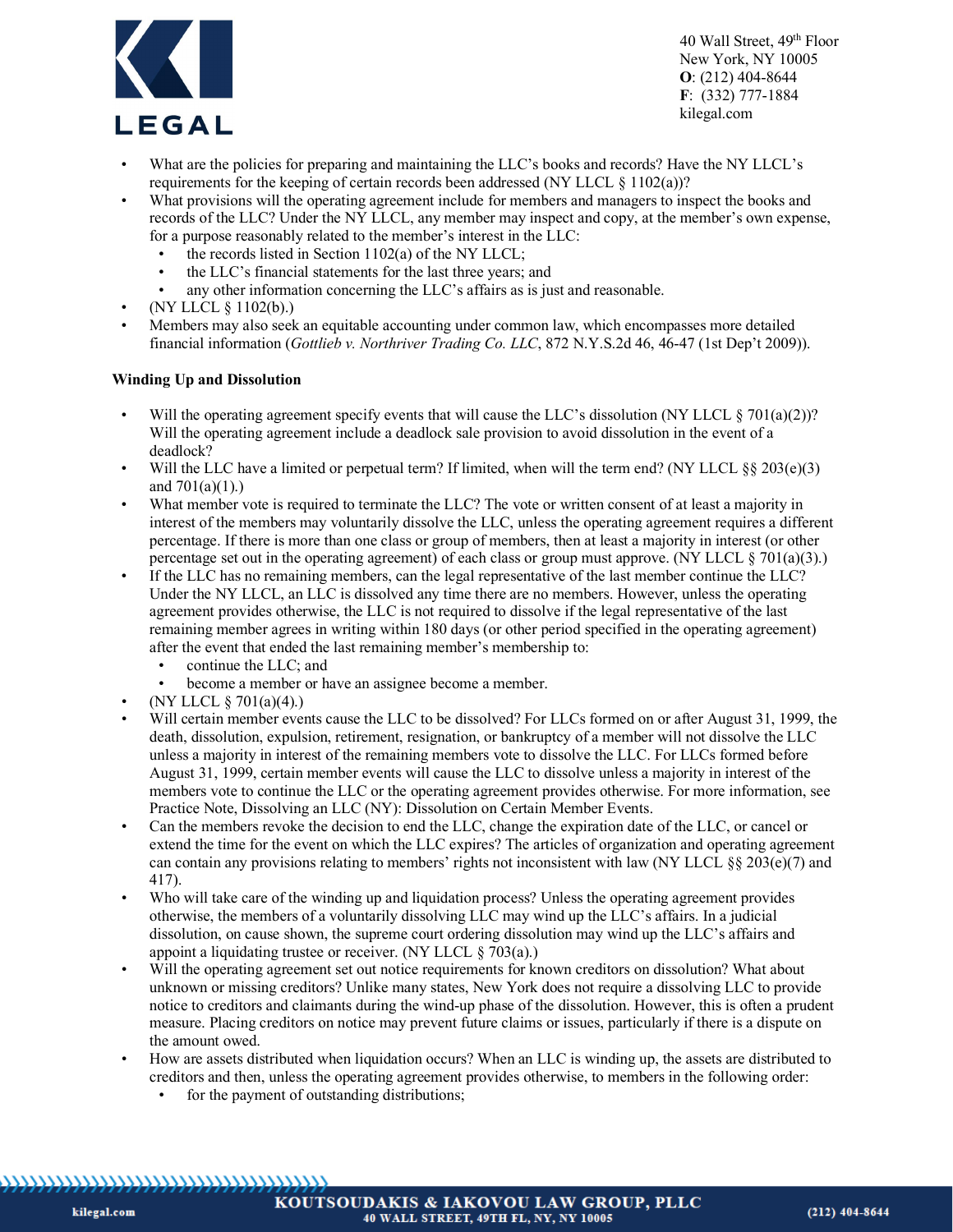

- for the return of contributions; and
- in proportion to their share in distributions.
- (NY LLCL § 704.)

### **Restrictive Provisions**

- Is there a need for confidentiality provisions? For example, if the LLC has **trade secrets** to protect, it usually wants the members to agree to maintain them as confidential.
- Is there a need for **non-compete provisions**? Members, managers (especially officers who are managers), and other key employees are often restricted from competing with the LLC.
- If the operating agreement includes non-compete provisions, will they apply to all members and managers? Restricting competitive activities of members and managers who are also key employees of the LLC is usually more important than restricting minority investors with no involvement in the LLC's operations.
- Are there any other restrictive provisions or agreements to consider, such as restricting a member's ability to dispose of the member's interests in the LLC without consent from the other members?

#### **Miscellaneous**

- Which state's laws will govern the operating agreement? It is common to pick the state in which the LLC is formed.
- How will the operating agreement provide for the resolution of disputes among the members or among the members and the LLC? Will the operating agreement provide for a specific **venue** and jurisdiction for disputes?
- How can notices under the operating agreement be given? For example, can notices be given by email? Unless the operating agreement provides otherwise, notices of members meetings can be given by mail or personally (NY LLCL § 405(b)).
- Are any third parties entitled to any rights under the operating agreement? If not, will the operating agreement include a "no third-party beneficiaries" provision to make it clear that third parties do not have any rights under the operating agreement?
- How can the operating agreement be amended or modified (NY LLCL  $\S$  417(b))? For example, the operating agreement may allow the manager to make administerial changes to the operating agreement in the manager's discretion while requiring the approval of a certain percentage of membership interests for all other changes.

#### **Schedules and Exhibits**

- Does the operating agreement call for any schedules or exhibits?
- If so, what information is required to complete the schedules or exhibits?

#### **Authority and Conflicts**

- Is this a new operating agreement or is it an amendment to or restatement of an existing operating agreement? If this is an amended and restated operating agreement, does it comply with the existing operating agreement's amendment provisions?
- Is the operating agreement consistent with the NY LLCL and the articles of organization? The operating agreement cannot conflict with the NY LLCL or the articles of organization (NY LLCL  $\S 417(a)$ ).
- Do the articles of organization need to be amended or restated? Any changes to the articles of organization require a filing with the DOS (NY LLCL §§ 211 and 214).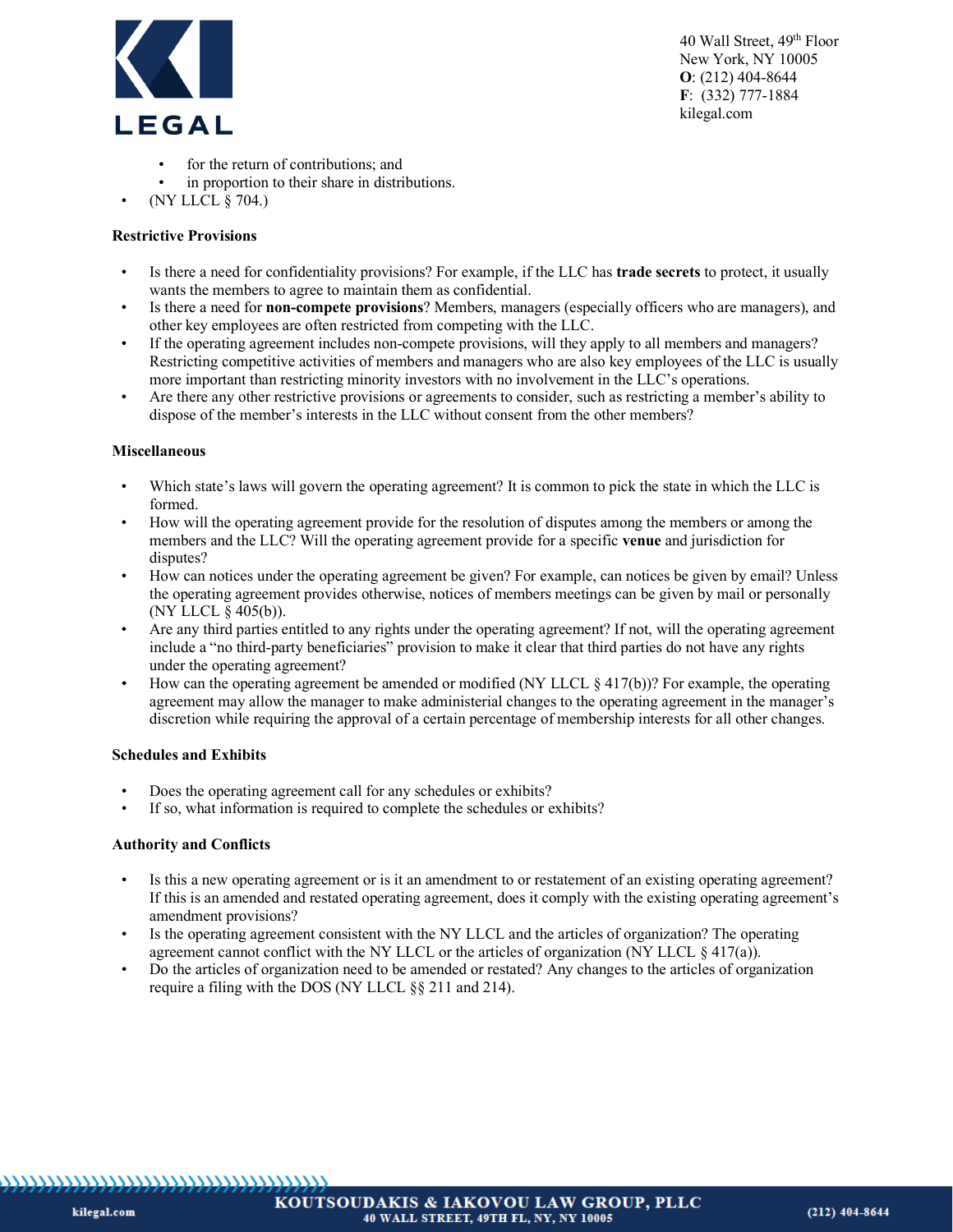

**4.**

# **Best Practices in Corporate Subsidiary Management**

# **The Task of Subsidiary Management**

Maintaining orderly subsidiary governance and management is necessary to:

- Provide for optimal care of the company's assets.
- Avoid a **piercing the corporate veil** between a subsidiary and its parent company, which would expose the parent company to the liabilities of the subsidiary.
- Enable prompt **due diligence** by third parties when pursuing a liquidity event (sale or an IPO).
- Have the subsidiaries ready to act as **guarantors** and grantors of **security** if the parent company must obtain debt financing.

Subsidiary management involves:

- Creating new legal entities.
- Ensuring that all subsidiaries maintain their **good standing** and qualification to do business.
- Overseeing the completion of all corporate formalities, including:
	- issuing stock to the subsidiary's stockholders or other equity holders;
	- holding meetings or obtaining written (or electronic) consents of stockholders and directors (or in the case of **limited liability companies**, of the **members** and **managers**);
	- electing the appropriate directors or managers and officers for each entity, each year; and
	- documenting all material transactions and transfers.
- Maintaining separate and complete records for all subsidiaries.

#### **Company-Wide Processes**

To ensure proper governance and management of subsidiaries, the company's corporate secretary (or legal department) must maintain central control over the creation, maintenance, and **dissolution** (when applicable) of all the company's subsidiaries. No subsidiary should be formed or dissolved without the knowledge or involvement of the company's legal department or other legal authority. To ensure that this practice is upheld, the board of directors or CEO should authorize the corporate secretary or legal department to maintain central control of subsidiaries, supported with the necessary information-management tools.

#### **Authority**

All companies, regardless of size, industry, or business, should have a policy that determines who in the organization has authority to approve and implement each corporate action.

#### **Delegation to Executive Management**

The best practice is for the board to adopt this policy. The policy should describe the business issues and items that the board delegates to the CEO (or other members of management), such as:

- Transactions up to a certain dollar threshold.
- Borrowing up to a certain dollar threshold.
- Spending within the annual budget (with some additional leeway, if desired).
- Hiring and firing of officers of a given level of seniority.
- Contracts in the ordinary course (potentially with a dollar threshold).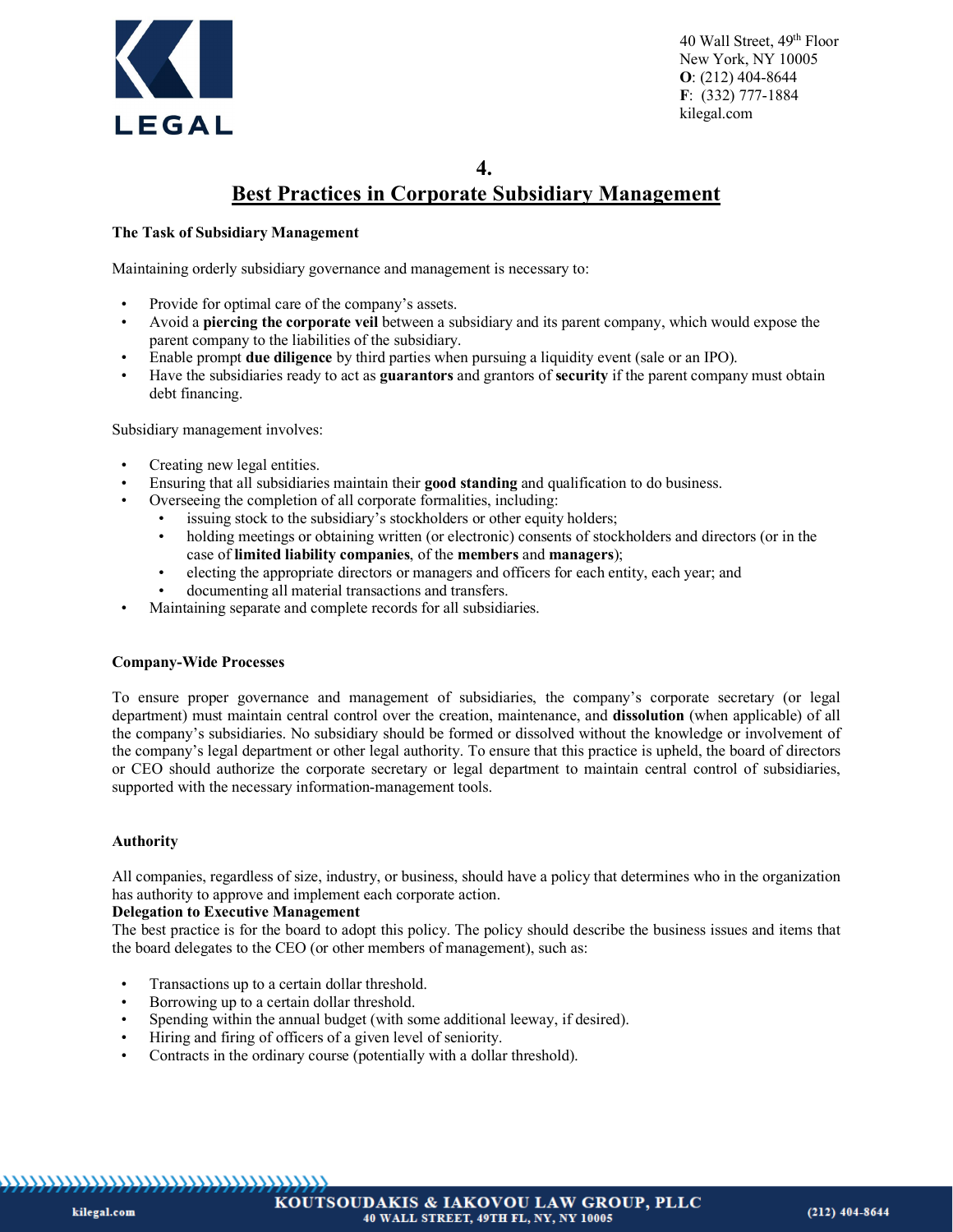

#### **Delegation of Subsidiary Management**

The CEO, having received broad authority from the board, typically delegates certain tasks to more junior officers or to the relevant departments. One of the tasks that the CEO should delegate is authority over the formation and maintenance of subsidiaries. Depending on the company's preference, the board policy should delegate this authority, either:

- Directly to the corporate secretary or the legal department.
- To the CEO, who then delegates it to the corporate secretary or the legal department.

Either way, the authority over the formation and maintenance of subsidiaries should ultimately be in the control of corporate counsel working either in the legal department or with the corporate secretary.

#### **Delegation of Authority Policy**

Corporate counsel should be tasked with designing, drafting, and periodically reviewing the board's delegations of authority and subsequent delegations of authority from the CEO. As noted, these delegations cover several issues, but should always include central legal-department control over subsidiary formation and management.

The delegation policy does not need to be complex or attempt to describe every contingency. Its goal is to state which officer or department is charged with what responsibilities and should be written to reflect that purpose. To that end, it should be written in as understandable a format as possible, such as:

- An organizational chart adopted by board resolution.
- A textual description adopted as a resolution (without any standalone document attached as an exhibit).

Although the board does not need to renew the policy annually, counsel should perform an annual review to ensure it is up to date.

#### **Information Management**

To maintain control over subsidiary management, counsel should create a database of all the subsidiaries' pertinent information. The database can be as simple as a spreadsheet or a more sophisticated third-party software product, depending on:

- The company's size.
- The number of subsidiaries being managed.
- The number of subsidiaries that are fully operating businesses versus shell entities formed for tax or other strategic purposes and that have few complexities to track.
- The cost of implementing a more sophisticated system, especially in light of the legal department's total budget.

Counsel should also consider the information that should be kept in the database for each subsidiary, which typically includes:

- The subsidiary's organizational information.
- The jurisdictions where the subsidiary is qualified to do business.
- The subsidiary's parent company and any other equity holders, if applicable.
- The subsidiary's directors (or managers) and officers.
- Statutory due dates for annual stockholder and board meetings.
- The due date for the subsidiary's annual **franchise tax** and report to the state.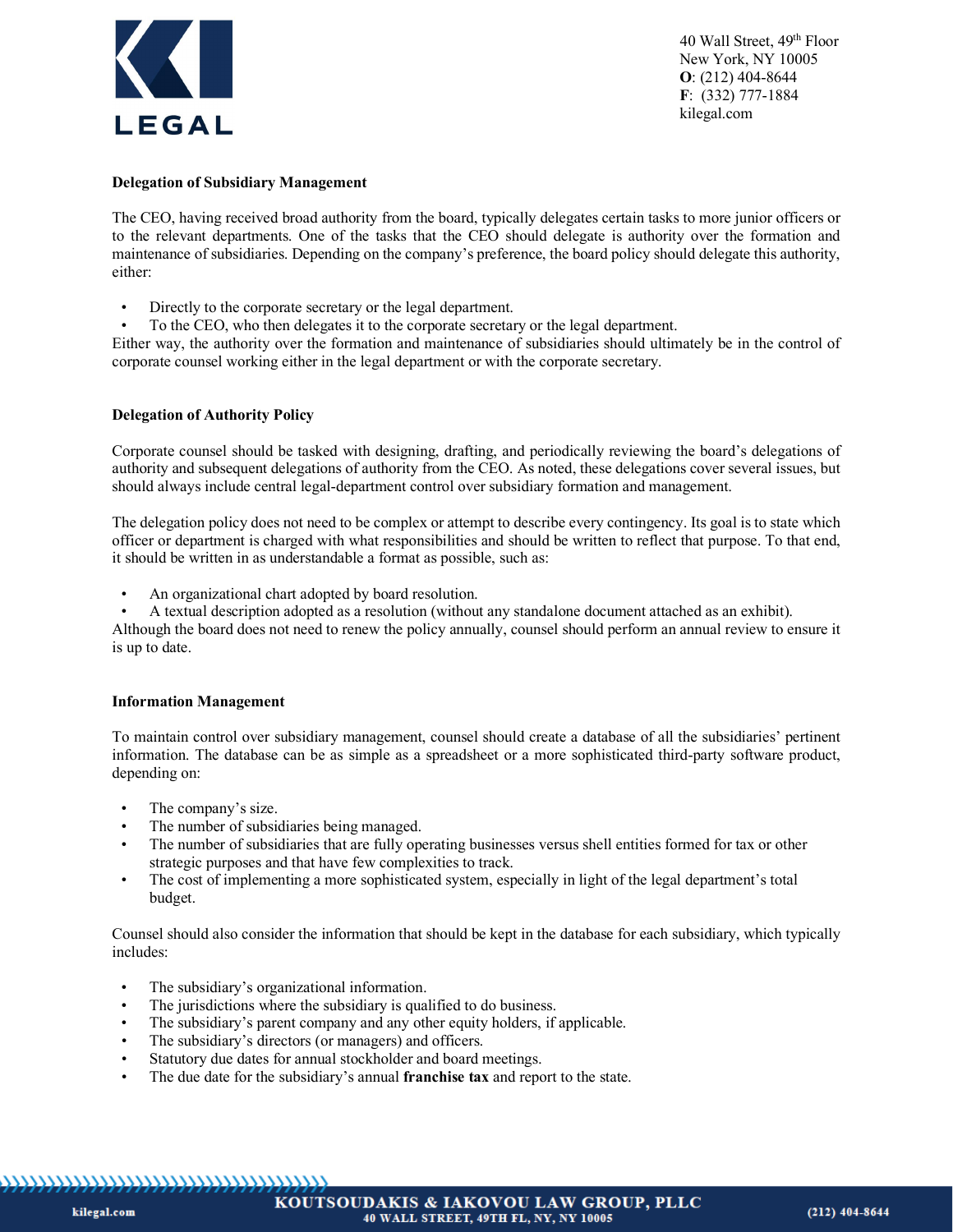

• The service company acting as **registered agent**, if the subsidiary uses an outside service provider.

Counsel also must consider who at the company needs access to the database, and in particular:

- Whether information must be shared among separate divisions.
- How many individuals must have access to the database.
- Whether everyone who needs access works in the same office.

Ultimately, if the database is made accessible to others, counsel should implement the following policies:

- Only counsel and authorized individuals in the legal department can update the database. Others should have read-only access.
- Updates to the database require supporting formal documentation of the relevant change, such as the board's written consent or meeting minutes or copies of filed annual reports or tax returns, to ensure that the database reflects official, legally recognized changes.

#### **Maintaining Distinct Corporate Identities**

Companies manage their operational risk by creating corporate subsidiaries to conduct their businesses, including contracting with customers and suppliers and incurring debt. This corporate structure allows a parent company to:

- Have different risk profiles for different business lines.
- Shield itself from each subsidiary's liabilities and limit its exposure to the amount of its **capital contribution** in the subsidiary.

Plaintiffs asserting claims against a subsidiary often seek to disregard the corporate form of the subsidiary and hold the parent company directly liable for the subsidiary's obligations. This type of claim is commonly referred to as piercing the corporate veil. The corporate veil can be pierced if the parent company dominates the subsidiary to the point that the subsidiary shows no separate corporate interests of its own, and the plaintiff demonstrates that an injustice or wrong will likely result to the plaintiff if the corporate veil is not pierced.

Although not as common, piercing claims may be used to reach the assets of a wholly-owned subsidiary (known as reverse veil-piercing) in exceptional circumstances. In Delaware, in the context of denying a motion to dismiss, the Chancery Court held that a reverse veil-piercing claim was appropriate if the defendant's subsidiaries knowingly participated in a scheme to prevent funds to flow to their direct parent to avoid paying an appraisal judgment against the parent (see *Manichaean Cap., LLC v. Exela Tech., Inc.*, 2021 WL 2104857 (Del. Ch. May 25, 2021)).

#### **Domination by Parent Company**

When determining whether the parent company dominates the subsidiary, the courts consider factors including, but not limited to, whether:

- The parent company owns all of the stock in the subsidiary.
- The subsidiary is inadequately capitalized.
- The subsidiary's corporate formalities (such as holding annual meetings, documenting stock issuances and asset transfers, and recording board minutes and resolutions) are not observed.
- The subsidiary makes undocumented loans to the parent company or extends credit to the parent company on non-market terms.
- The parent company and subsidiary share corporate officers and directors.
- The subsidiary shares offices, employees, bank accounts, and telephone numbers with the parent company.
- The parent company pays the salaries of the subsidiary's employees or makes all human-resources decisions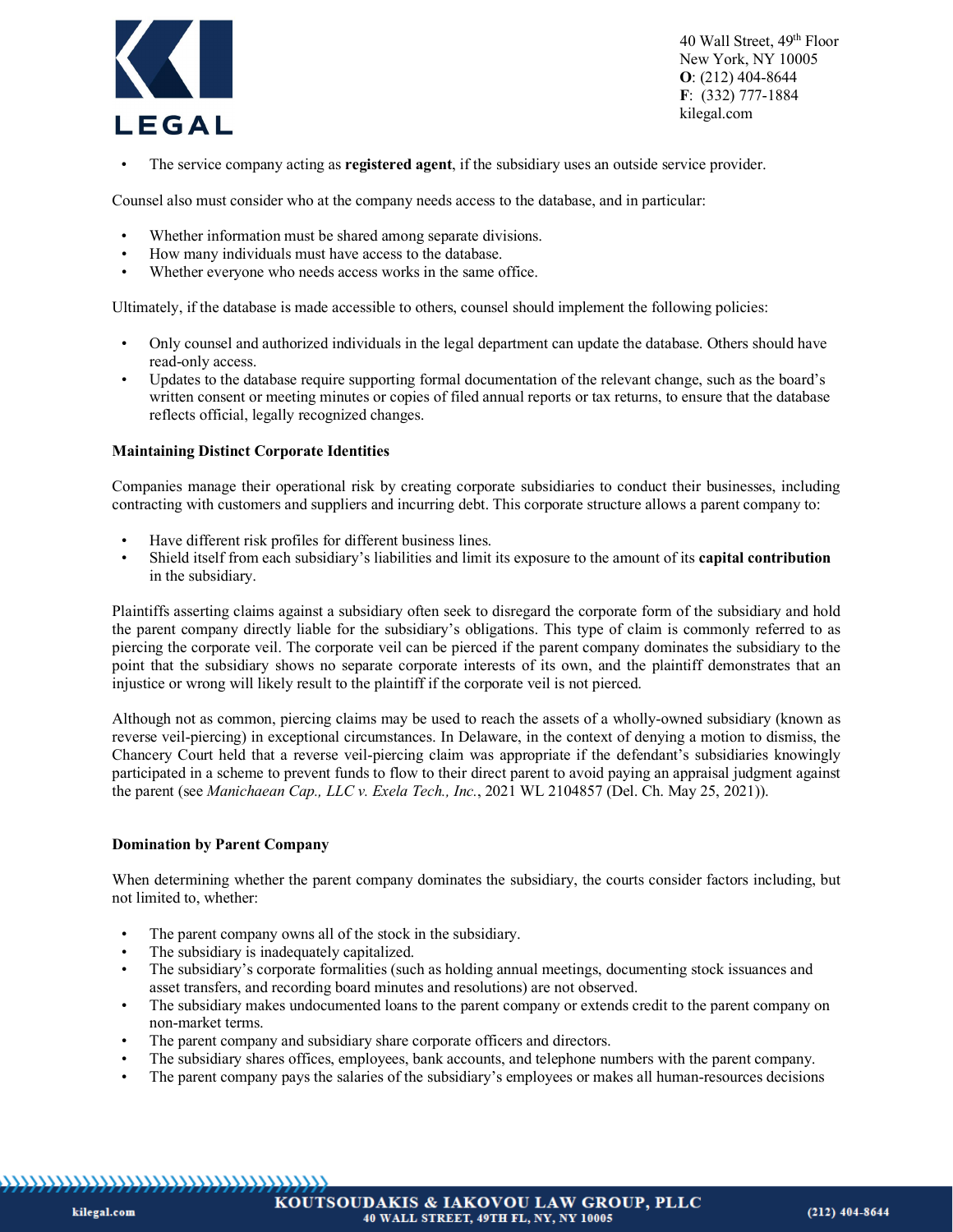

- for the subsidiary.
- The parent company siphons money out of the subsidiary or accepts money intended for the subsidiary.
- The agreements and other arrangements (such as sharing of administrative services, employees, or insurance arrangements) between the parent company and the subsidiary are not arms-length transactions.
- The parent company uses the subsidiary's property as its own.
- The subsidiary guarantees debts of the parent company or any of the parent company's other subsidiaries.
- The subsidiary's contracts contain **cross-default** provisions with contracts entered into by the parent company or any of its other subsidiaries.

Several of these factors are common to companies with genuinely separate subsidiary businesses and any one factor alone does not ordinarily justify setting aside the corporate form. Moreover, the sharing of officers, directors, and a business address is often unavoidable and even advisable for the sake of maintaining efficient operations. In these cases, implementation of best practices for maintaining separate corporate identities is critical.

#### **Avoiding Veil Piercing**

A parent company can minimize the risk that a court will pierce the corporate veil of its subsidiary to reach the parent company's assets. Corporate counsel should advise the board of the steps needed to minimize the risk, some of which may require commitment from senior management of the parent company. These steps include:

- Properly capitalizing each subsidiary to only hold those assets required for its operations and any statutory capitalization requirements. This can limit the amount potentially recoverable in actions against the subsidiaries.
- Adequately insuring each subsidiary to substantially weaken the possibility that the plaintiff will suffer an injustice if the corporate veil is not pierced. Courts are less likely to permit a plaintiff to reach the assets of a parent company if the plaintiff can collect the full amount of a money judgment from the subsidiary's insurer.
- Ensuring all transactions with the subsidiary are done on an arms-length basis, including any loan to or from the parent company.
- Keeping a balance between debt and equity that is appropriate for the type of business the subsidiary operates.
- Having the subsidiary hire its own employees, paid from the subsidiary's own funds.
- Not allowing the parent company to hire and fire the subsidiary's employees.
- Avoiding references to the subsidiary, at both the parent level and subsidiary level, as a division or department of the parent company.

Corporate counsel can oversee and implement other steps to mitigate risk, without management action, such as:

- Complying with corporate formalities.
- Properly filing each subsidiary's **certificate of incorporation** or **certificate of formation**.
- Creating a separate and independent bank account for each subsidiary.
- Keeping separate books and records for each subsidiary.
- Documenting the reasons for the subsidiary's capital structure and its levels of equity and debt.
- Fully documenting all transfers of money or other property between the parent company and subsidiary.
- Conducting separate meetings of each subsidiary's board of directors or having each board sign its own unanimous written consents.
- Filing separate tax returns and annual reports with the jurisdiction of incorporation.

The same steps that minimize risk of a court piercing the corporate veil to reach the assets of a parent company also minimize the risk of a court reverse veil-piercing to reach the assets of a wholly-owned subsidiary because traditional veil-piercing factors must be satisfied as part of the "carefully circumscribed reverse veil-piercing rule" (*Manichaean*, 2021 WL 2104857, at \*12-13).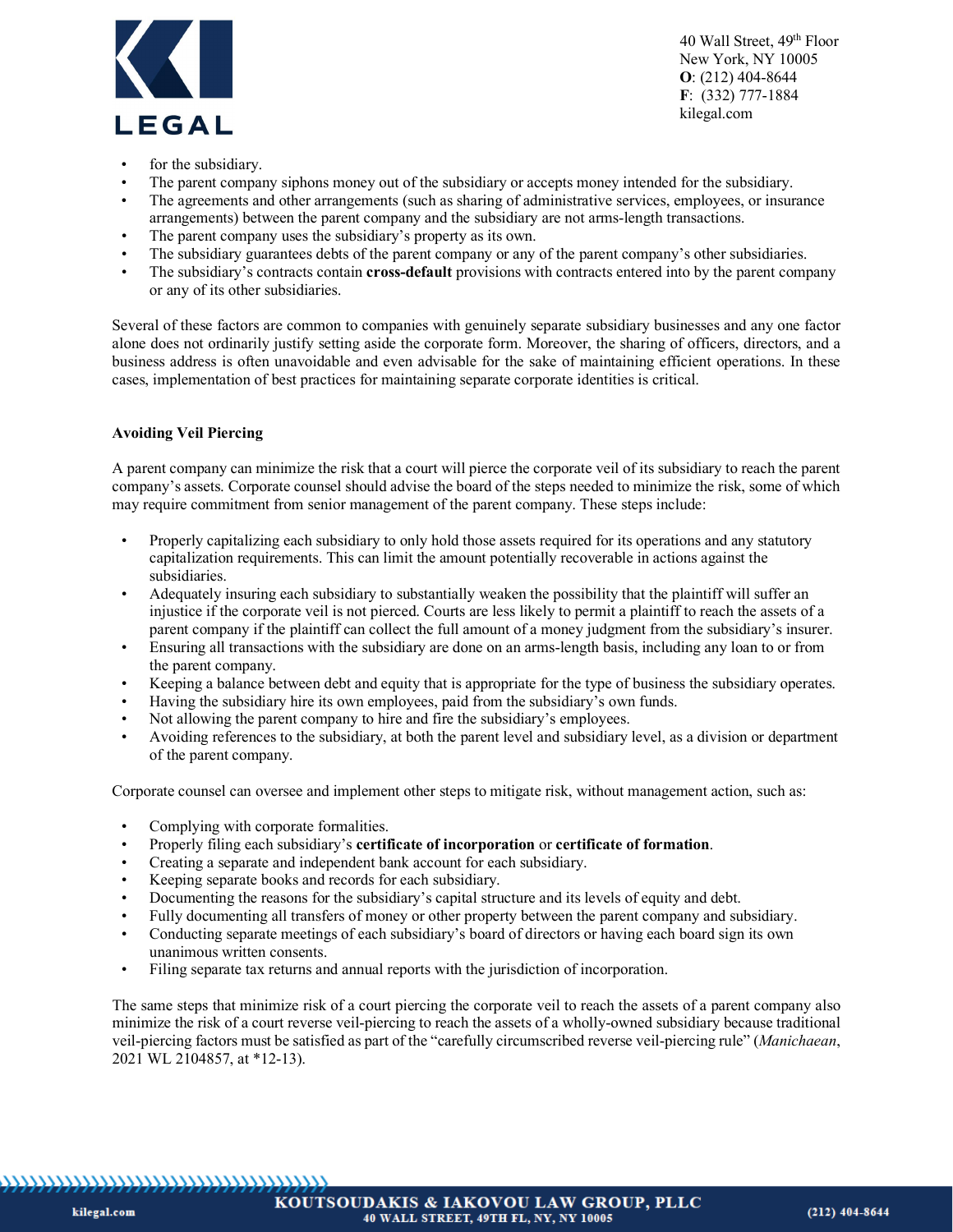

### **Creating Subsidiaries**

Before forming a new subsidiary, the parent company's CEO or other responsible officer, with the advice of corporate counsel, must decide whether the new subsidiary is actually necessary. Creating a new subsidiary adds both organizational complexity and costs relating to formation and ongoing management. To avoid unnecessary proliferation of subsidiaries, the company should have compelling business, legal, tax, or regulatory reasons for forming any new subsidiary.

After management has decided to form a new subsidiary, counsel, in consultation with the appropriate directors and officers, considers these threshold issues:

- The subsidiary's position in the company's organizational chart, which is a function of:
	- which existing company or companies is to own the stock of the new subsidiary; and
		- what assets or businesses are to be owned or run by the subsidiary.
- The choice of entity for the subsidiary, whether a corporation, limited liability company (LLC), or **partnership**.
- The jurisdiction where the subsidiary is to be formed.

#### **Jurisdiction of Organization**

When forming a corporation, Delaware is the most commonly chosen state for many reasons, including:

- Low franchise taxes.
- Ease of filing and online services.
- Well-developed body of corporate law.
- Respected judicial bench in corporate law.
- Business-friendly statutes and decisions.

However, the decision to incorporate in Delaware is not automatic. When deciding on a jurisdiction, counsel should consider:

- Where the subsidiary will primarily transact its business.
- Whether there are any business, social, or policy reasons for choosing a particular state.
- If the subsidiary is going to conduct a regulated business in a particular state, whether it be easier to obtain the necessary state licenses if it is a domestic corporation within that state.
- Whether local employees (or local counsel) who are familiar with local laws will have legal oversight of the subsidiary.
- Whether there are tax benefits to incorporating in another state that outweigh the benefits of incorporating in Delaware.

Counsel should interview a senior officer for the new subsidiary to learn where the subsidiary is to conduct business and which of these factors should weigh most heavily. Counsel should also identify any key legal differences between Delaware and the jurisdiction under consideration, such as differences in:

- Business-combination statutes.
- Statutorily mandated indemnification for directors and officers.
- Constituency statutes that allow the board to consider interests of stakeholders other than the stockholders.

#### **Certificate of Incorporation**

When drafting certificates of incorporation for each new corporate subsidiary, counsel should consider:

• Using a standard form of certificate of incorporation for all new subsidiaries. This promotes uniformity and minimizes the chances of making errors or other changes that contravene company policy.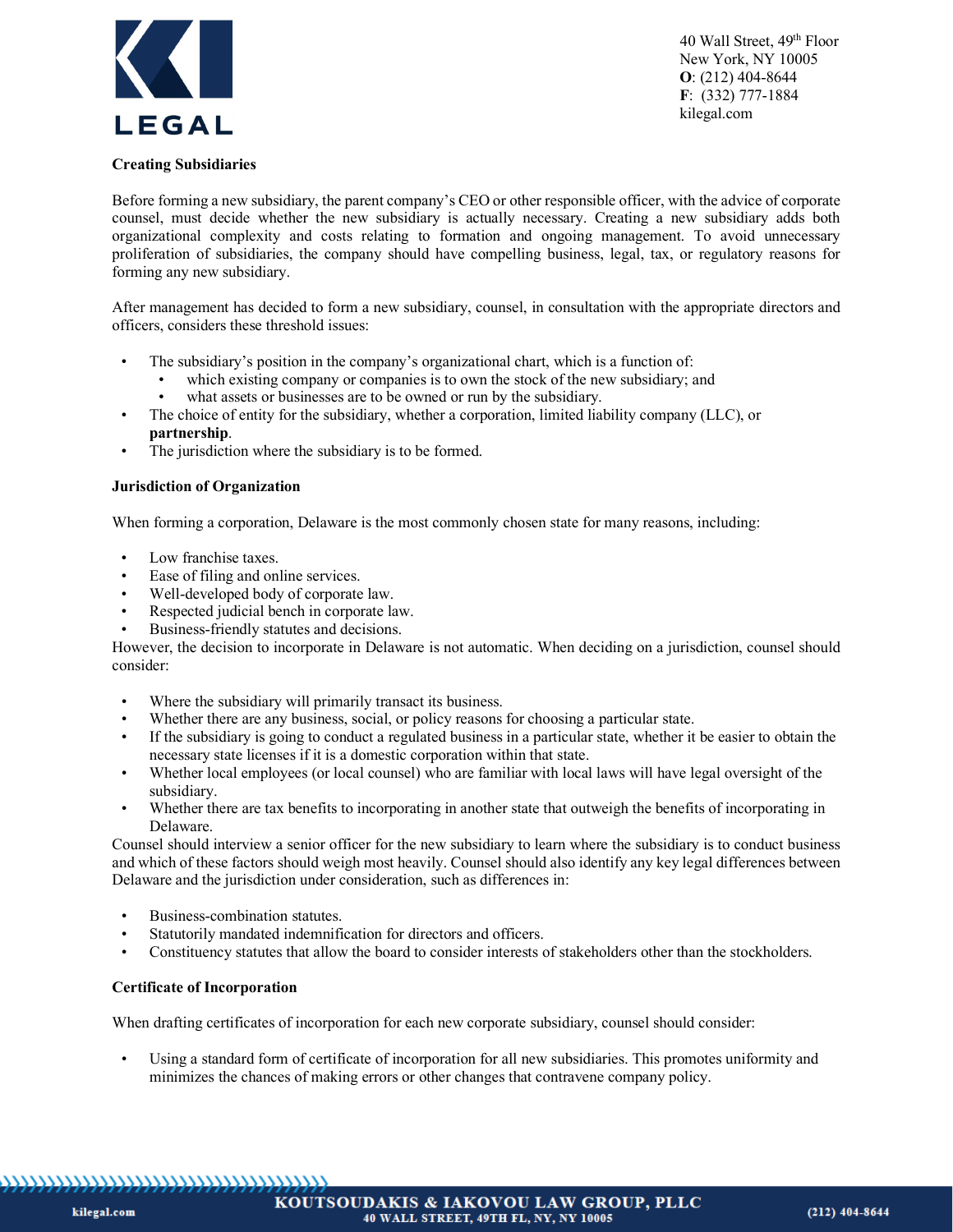

- Standardizing all optional provisions under Delaware (or other state) law for each subsidiary. For example, the form certificate of incorporation should reflect a standard approach to:
	- indemnification of directors and officers and advancement of their expenses for lawsuits relating to their service;
	- limitation of a director's personal liability for breaches of the duty of care, as permitted by the **Delaware General Corporation Law** (DGCL) (8 Del. C. § 102(b)(7); and
	- opting out of the business-combination statute of Section 203 of the DGCL.
- Making a separate decision for each new subsidiary as to the number of **authorized shares** to be listed in the certificate of incorporation, taking into account that:
	- if not enough shares are authorized in anticipation of future issuances, the subsidiary may later have to amend its certificate of incorporation to increase the number of authorized shares; and
		- too many authorized shares may increase the subsidiary's franchise tax unnecessarily.
- Updating the subsidiary database promptly after formation of the entity. In particular, include any deviations from the standard form certificate of incorporation, and consider adding a brief explanation with a reason for the change.

#### **By-Laws**

Corporate counsel should follow these practices for the adoption of **by-laws** for each new corporate subsidiary:

- As with the certificate of incorporation, create a standard form of by-laws for all subsidiaries to minimize mistakes.
- Interview the lead director or officer for the new subsidiary to see if there are any changes that should be made for the new subsidiary. For example, there may be reasons why the subsidiary should have different notice or **quorum** requirements.

For any subsidiary formed outside the jurisdiction of corporate counsel's expertise, consult with local counsel to ensure the form of the certificate of incorporation and by-laws complies with the law of the jurisdiction of formation.

#### **Organizational Resolutions and other Post-Formation Tasks**

After filing the certificate of incorporation with the appropriate state office, counsel should implement the immediate post-formation tasks, including:

- Signing the organizational action of the incorporator.
- Holding the first meeting of the subsidiary's board of directors or obtaining their unanimous written (or electronic) consent to the subsidiary's organizational resolutions.
- Issuing stock to the subsidiary's stockholder or stockholders.

The organizational resolutions should cover:

- Ratification of the actions of the incorporator.
- Adoption of the subsidiary's by-laws.
- Appointment of the subsidiary's initial officers.
- Adoption of a form of the subsidiary's stock certificate.
- Issuance of stock to the subsidiary's stockholder(s).
- Adoption of the subsidiary's **fiscal year**.
- Authorization for the officers to open bank accounts, sign documents on behalf of the subsidiary, and take other actions in furtherance of the business.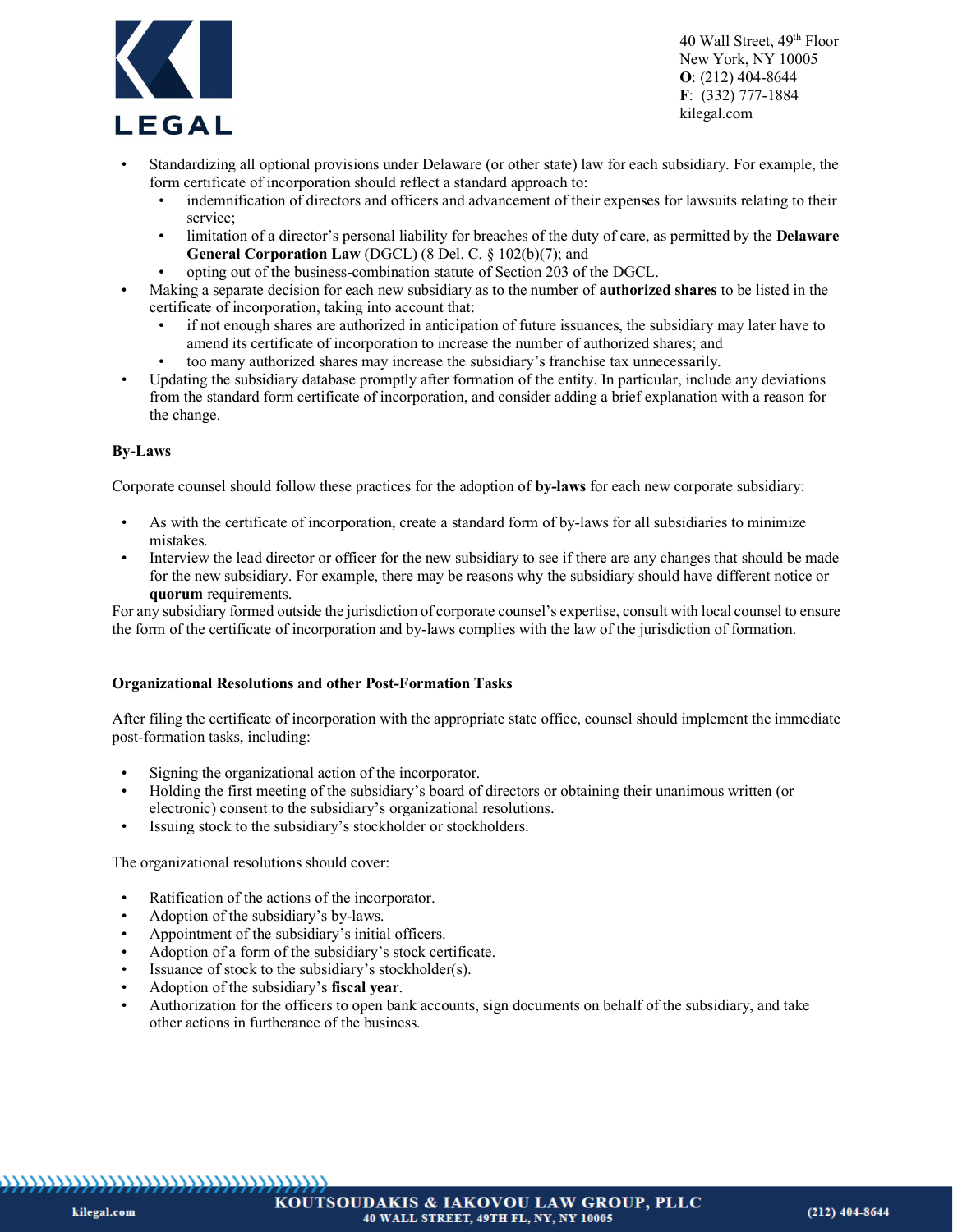

# **Capitalizing the Subsidiary**

To protect against the appearance of domination by the parent company, the subsidiary must be adequately capitalized. To document a cash contribution to the subsidiary, the board of the parent company should pass a resolution to make the contribution in return for an issuance of stock.

If the parent company intends to move an existing business into the control of a new subsidiary, counsel should consult with the appropriate directors and officers to determine:

- Which existing company or companies should be the stockholders of the new subsidiary.
- What assets the subsidiary should own.

These decisions should be made before formation. The contribution of assets to the subsidiary should be documented in a contribution agreement that is executed by both the parent company and subsidiary and approved by the boards of both.

# **Ongoing Maintenance of Subsidiaries**

Following formation, corporate counsel must ensure that the subsidiary continues to meet its legal requirements for conducting business, and that it follows all corporate formalities to protect against veil-piercing claims.

# **Good Standing**

Counsel must ensure that each subsidiary is in good standing. An entity is typically in good standing if it is up to date on its franchise taxes and required reports. Counsel must therefore know the following for each subsidiary:

- When the report to the state is due. Depending on the jurisdiction, the subsidiary may be required to file a report:
	- annually;<br>• on the occ
	- on the occurrence of certain events, such as a change in capital structure; or
	- never.
- States may not treat all entities in their jurisdiction uniformly. For example, Delaware corporations file an annual report and pay franchise tax, but LLCs and partnerships only pay a flat annual tax and are not required to file a report.
- Who in the company is responsible for filing the report. For example, if the report is filed with:
	- the secretary of state (as, for example, in Delaware), the legal department should file it; or • the state's revenue department, the company's tax department should file it.
- Because the franchise tax and report requirement varies for many subsidiaries, counsel should put this information on

a summary sheet in the front of the subsidiary's minute book.

# **Foreign Qualifications**

In addition to maintaining its good standing in the jurisdiction of its organization, each subsidiary must qualify to do business and maintain its qualification to do business wherever it conducts business. When applying for and maintaining a subsidiary's **foreign qualification**, counsel is usually responsible for:

- Checking the name availability of the entity in the states where the subsidiary is to conduct business.
- Preparing and filing the certificate of authority with the state, either directly or through a service provider.
- Paying filing fees, either directly or through a service provider.
- Determining if maintaining the subsidiary's foreign qualification requires the annual payment of fees or filing of reports, and if so, which company department is responsible for the filing.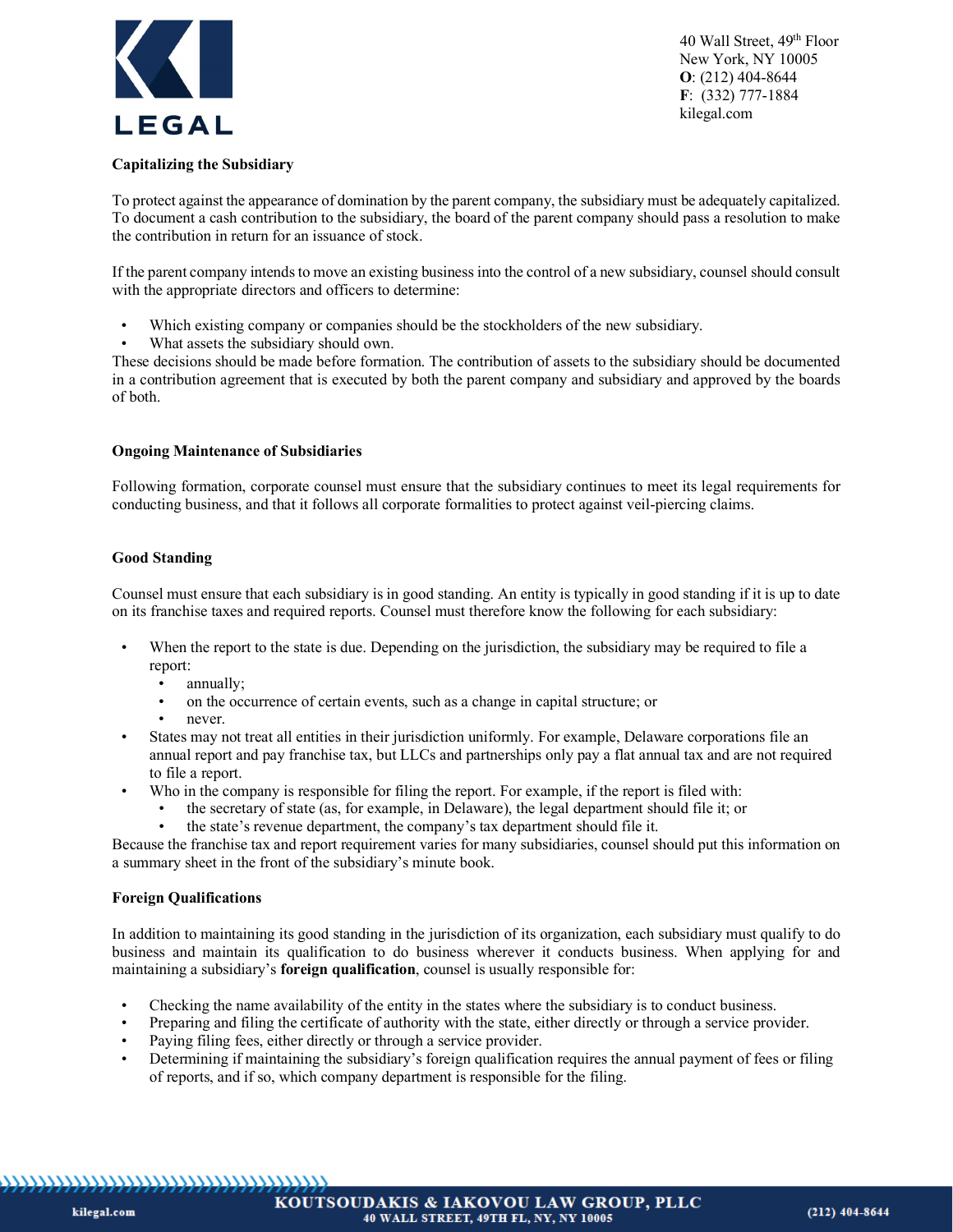

#### **"Doing Business As" Names**

If the subsidiary has any assumed or d/b/a names, counsel should also determine if the name must be renewed or if it is perpetual. If the name expires, counsel should record the due date for the necessary renewal filing on the company's summary sheet and in the database.

#### **Annual Stockholder Meetings**

Each subsidiary should hold an annual stockholders' meeting or have the stockholder or stockholders execute a unanimous written consent in lieu of an annual meeting. A subsidiary should not skip this step just because it is wholly owned by a parent company, as that would create an opening for a claim to pierce the corporate veil.

Counsel should consider implementing these practices:

- Create form consents that are appropriate for each state.
- Ideally, the parent company should complete a separate consent for each subsidiary, rather than combining consents for multiple subsidiaries owned by the same parent company. If circumstances demand combining multiple subsidiaries into one consent, counsel should:
	- ensure the subsidiaries are all organized in the same jurisdiction and owned by the same parent company; and
	- provide a separate copy of the combined consent to be signed by the parent company (stockholder) for each subsidiary so that an original signature can be kept in each subsidiary's minute book.
- For ease of management, elect the same set of directors for each subsidiary unless there is reason to change the slate. Consider whether the same directors can serve for all subsidiaries, or for all subsidiaries within each line of business or geographic area. The approach for electing directors varies by company, depending on the parent company's way of doing business. The company may also be subject to industry or professional regulations that impose licensing or other qualifications that preclude certain individuals from serving as directors.
- Do not automatically insert the names of the same directors into the stockholder consent each year. Have an annual discussion with each director to establish if they are on the boards of the right entities based on their current duties and responsibilities.
- Counsel should not serve as a director of any entity. Counsel should avoid situations in which its legal representation of the company could diverge from its **fiduciary duties** as a board member. For example, if the subsidiary were to become insolvent, counsel may have a fiduciary duty as a director to the subsidiary's creditors, while still having a duty as legal counsel and an employee to the parent company, the subsidiary's stockholder.
- If any subsidiary is not wholly owned and an action is taken without a meeting by less than unanimous consent of the subsidiary's stockholders, provide notices under Section 228(e) of the DGCL (or its equivalent in the subsidiary's jurisdiction of formation) to the non-consenting stockholders.

Although appointing the same individuals to the boards of all subsidiaries is a factor in weighing veil-piercing claims, it is not determinative of those claims, even when combined with the parent company's control through stock ownership and board control. A more significant factor is the parent company's concentration of control over the dayto-day business decisions of the subsidiary.

#### **Board Resolutions**

Shortly after formation, the board of the new subsidiary should adopt organizational resolutions.

For future board action, counsel should implement these practices: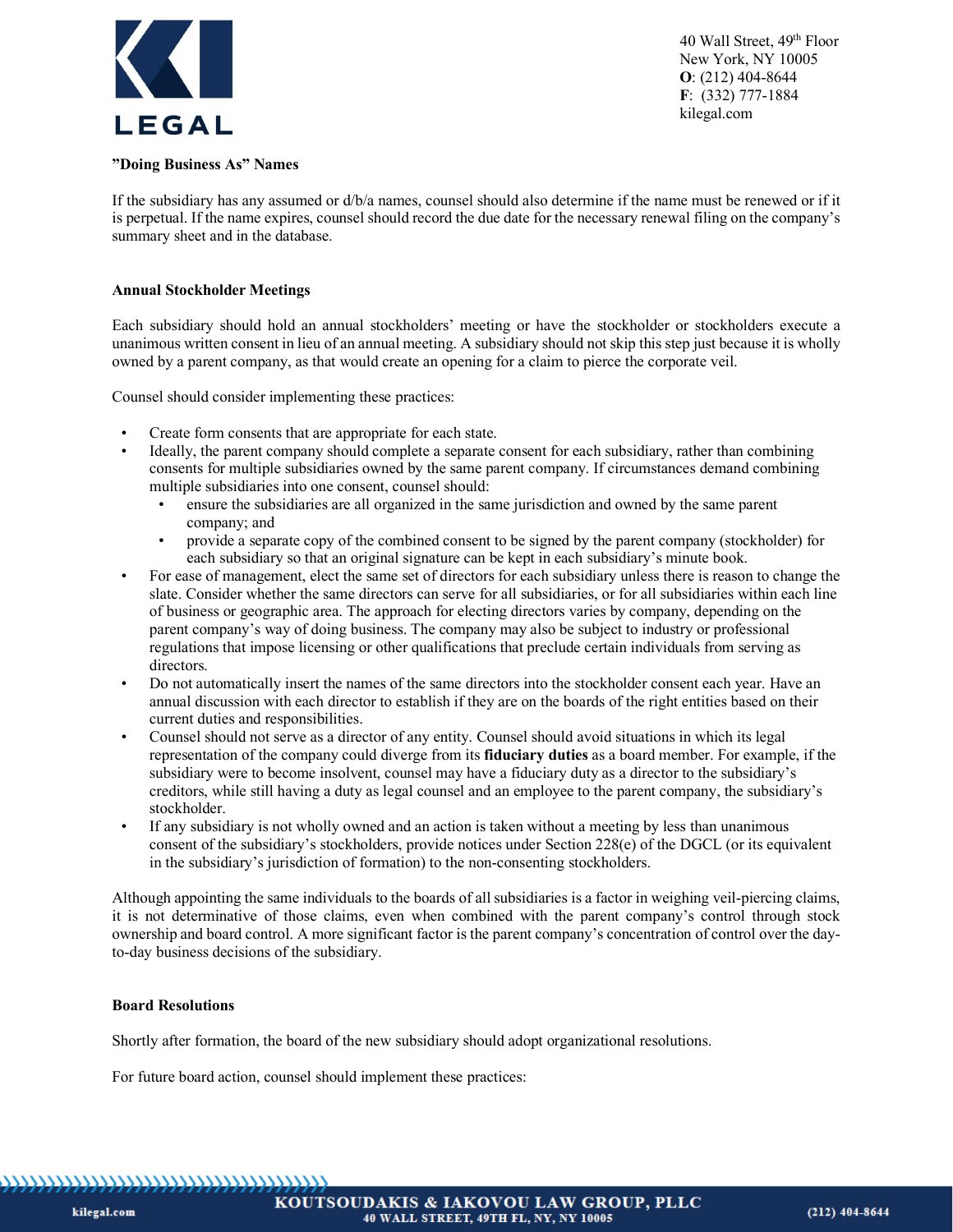

- Have the directors execute written consents at least annually, to demonstrate their continued engagement with the subsidiary's affairs and that the subsidiary is not a shell for the parent company.
- Use one of the regular board consents to appoint subsidiary officers each year.
- Do not automatically reappoint the same officers each year. Have an annual discussion with each officer to confirm that they are appointed to the appropriate entities based on their current employment responsibilities.
- Obtain board approval by written consent or at a meeting for every stock and asset transfer, even those among affiliates.
- Obtain board approval by written consent or at a meeting for every material contract and every significant corporate action.
- Include in all written consents and minutes a catch-all resolution approving all actions so far taken and to be taken by the officers in furtherance of the approved action.
- Do not backdate documents if approval for an action is given after the action is taken. Use the catch-all resolution described above.
- Write all consents and resolutions in plain English. Use as little formalistic legal language as possible, including lengthy WHEREAS clauses.

In Delaware, unless restricted in the corporation's certificate of incorporation or by-laws, written board consents can also be signed and delivered electronically (DGCL  $\S$  116(a) and  $\S$ 141(f)).

#### **Minute Book**

The best practice for organizational purposes is to maintain a separate minute book for each subsidiary. The minute book should contain the originals of all organizational documents, signed consents and minutes, the corporate seal, and the stock ledger.

Counsel should update the stock ledger with each issuance and transfer of stock. Each entry on the ledger should document the record date and owner for each action. Counsel should also maintain the originals of all issued stock certificates with the stock ledger and minute book of the parent entity receiving the stock.

Counsel should also create a summary sheet that goes in the front of the minute book. The summary sheet should list:

- The names of the subsidiary's current directors (or managers, or the general partner, as applicable).
- The names of the subsidiary's current officers.
- For corporations, the number of shares authorized for issuance and the number of shares issued and outstanding.
- The identity of subsidiary's parent company and any other stockholders, if applicable.
- The service provider acting as registered agent, if applicable, and the address for service of **process**.
- The amount of the subsidiary's annual franchise taxes (an amount that may need updating yearly based on how the jurisdiction of incorporation calculates the required franchise tax) and the company department responsible for payment.
- The subsidiary's state-reporting requirement and due date, if any, and who is responsible for filing.
- The subsidiary's foreign qualifications and any associated fees or due dates.
- The subsidiary's d/b/a names, jurisdictions of use, and related filing due dates, if any.
- A description of the purpose of the subsidiary, including who requested and who approved its formation.

Counsel should review and update the summary sheet annually. If the company has an electronic database, counsel may find it more convenient to maintain this information there, eliminating the need to include a paper copy in the minute book. As part of the annual review, counsel should also confirm that the subsidiary's corporate formalities have been met, its taxes paid, and its reports filed.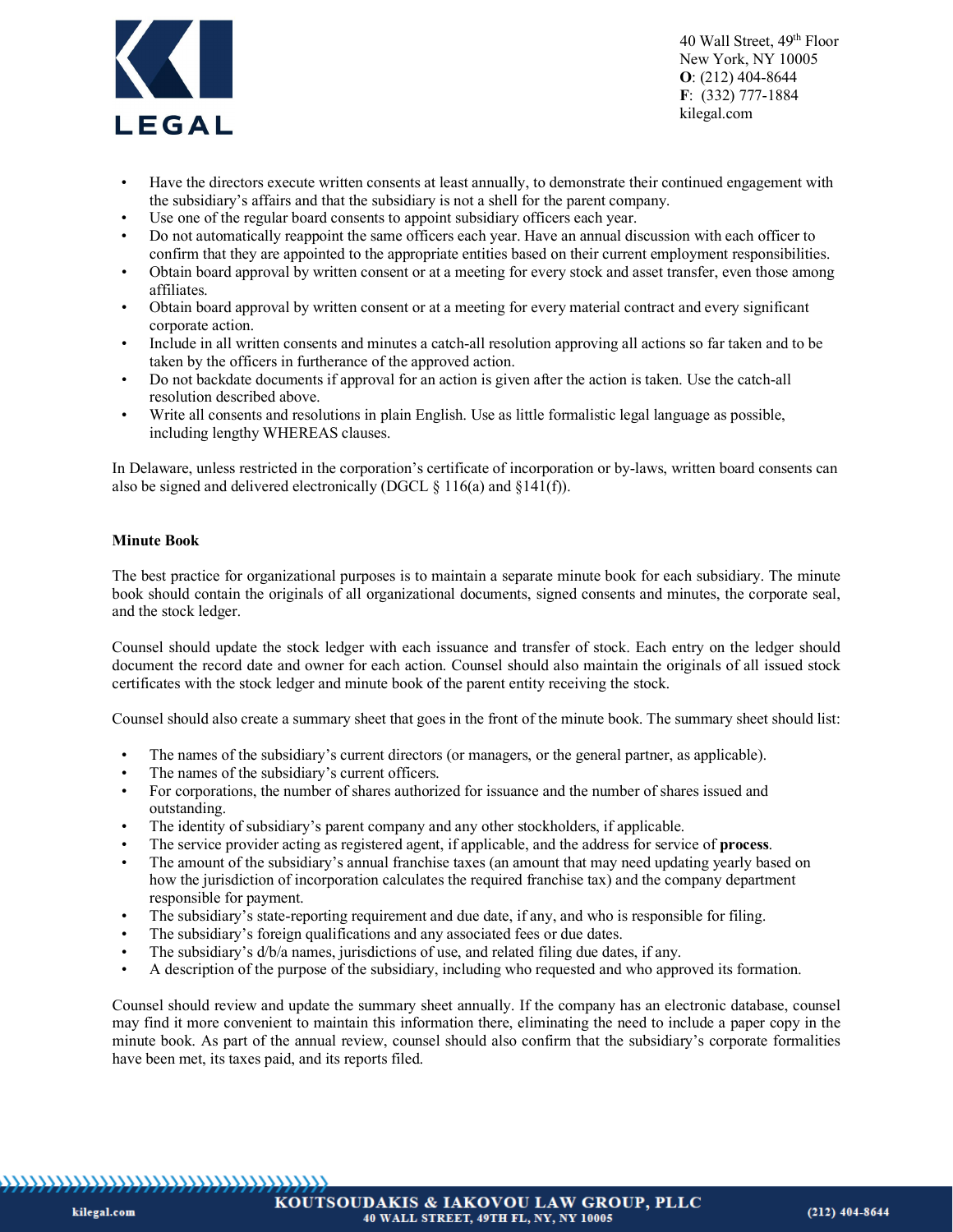

One benefit of the summary-sheet system is that if an officer leaves the company, counsel can quickly look up which companies the officer served and arrange for the replacement to be appointed, if necessary. An electronic database also makes this task easier to complete.

Consider including a capitalization table in the minute book if the subsidiary is not wholly owned by the parent company.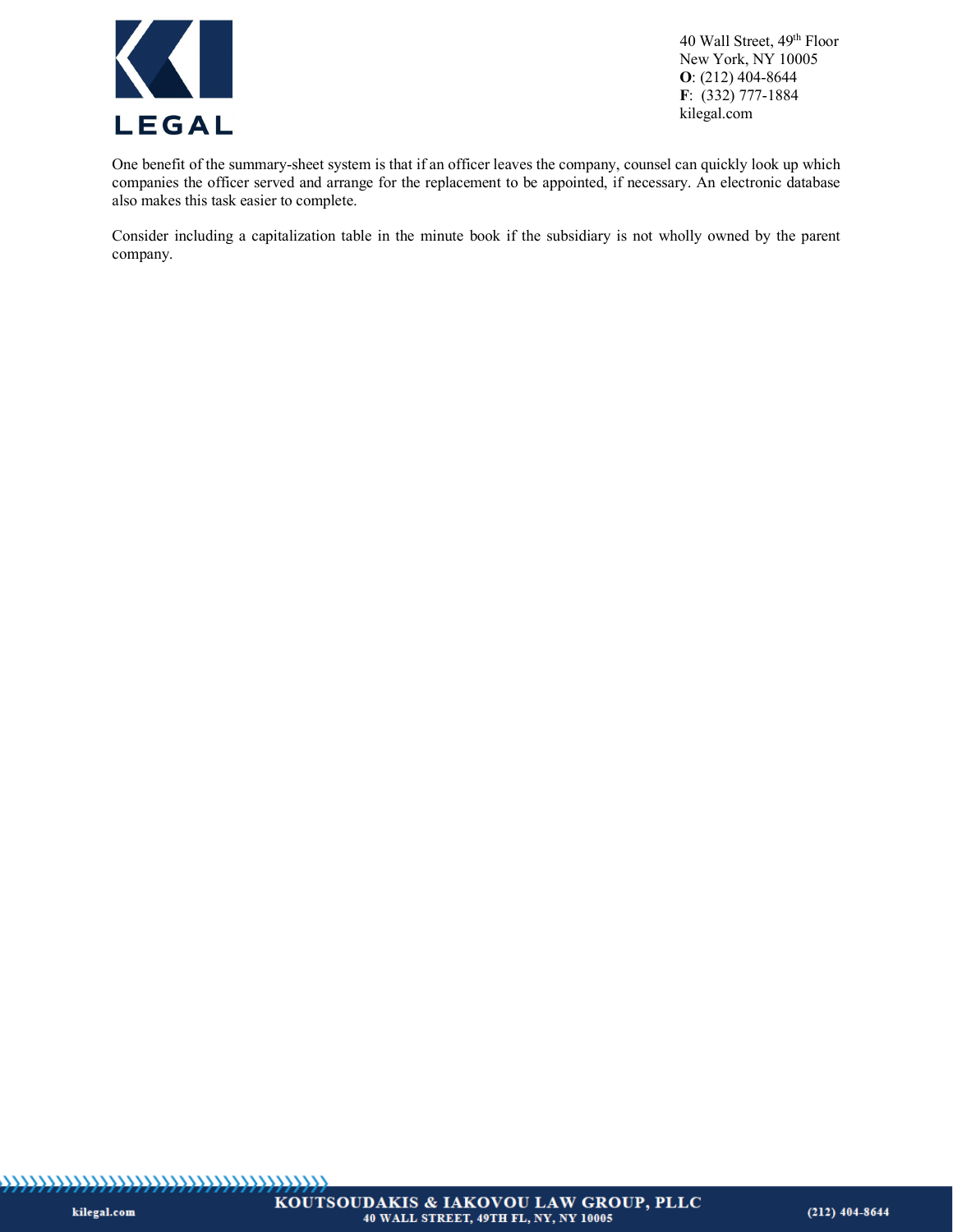

**5.**

# **Key Negotiating Points in Private Acquisition Agreements Comparison Chart**

# **1. Representations and Warranties**

**Representations and warranties** are statements of fact and assurances made by the parties. They are usually the longest part of the acquisition agreement and often take a significant amount of time to negotiate. The buyer and seller generally negotiate the scope of the representations and warranties. The buyer's goal is to get comprehensive representations and warranties because they are a valuable source of information about what the buyer is purchasing and form the basis for the buyer's right to indemnification for any problems or unforeseen risks and constitute part of the closing conditions. Conversely, the seller wants to give as few representations and warranties as it can and limit the scope of the representations and warranties it has to give.

The seller can limit the representations and warranties in the following ways:

- **Materiality:** Qualify a representation or warranty by what is material or what might cause a material adverse effect.
- **Knowledge:** Qualify a representation or warranty by what a party knows or should know.
- **Scope:** Limit a representation or warranty to certain material. For example, the representation or warranty may be limited to the materials identified in the data room.
- **Time:** Make a representation or warranty as of a specified date or time or for a particular period.
- **Disclosure schedules:** Limit a representation or warranty by reference to the disclosure schedules.

| The particular representations and warranties in the table below are frequently the subject of negotiation. |  |  |  |  |  |  |  |  |
|-------------------------------------------------------------------------------------------------------------|--|--|--|--|--|--|--|--|
|-------------------------------------------------------------------------------------------------------------|--|--|--|--|--|--|--|--|

| <b>Name of Provision</b>                                                                                                                                                                      | <b>Buyer Favorable</b>                                                                                                                                                                                                                                                                                                                                                           | <b>Seller Favorable</b>                                                                                                                                                                                                                                                                                                                                                                                                                                                                                                                                                                                                                                                             |
|-----------------------------------------------------------------------------------------------------------------------------------------------------------------------------------------------|----------------------------------------------------------------------------------------------------------------------------------------------------------------------------------------------------------------------------------------------------------------------------------------------------------------------------------------------------------------------------------|-------------------------------------------------------------------------------------------------------------------------------------------------------------------------------------------------------------------------------------------------------------------------------------------------------------------------------------------------------------------------------------------------------------------------------------------------------------------------------------------------------------------------------------------------------------------------------------------------------------------------------------------------------------------------------------|
| <b>No Undisclosed Liabilities</b><br>Representation<br>This representation protects the<br>buyer against unknown liabilities<br>by shifting the risk of unknown<br>liabilities to the seller. | A buyer wants the seller to represent and<br>warrant that there are no target company<br>liabilities (contingent or otherwise) other<br>than those expressly identified on a<br>disclosure schedule, reflected or reserved<br>against on the face of the balance sheet, or<br>incurred in the ordinary course of business<br>since the date of the most recent balance<br>sheet. | A seller wants to narrow the scope of the<br>representation and warranty. In particular,<br>the seller wants to limit the nature and<br>type of the liabilities required to be<br>disclosed to the buyer to liabilities which<br>would be required to be disclosed as a<br>liability on a balance sheet prepared in<br>accordance with GAAP. As a general rule,<br>GAAP requires an accrual associated with<br>a contingent liability if it is probable that<br>an asset has been impaired or a liability<br>has been incurred and the amount of the<br>loss can be reasonably estimated.<br>Therefore, this framework excludes<br>unknown contingent liabilities from<br>coverage. |
| Full Disclosure/(10b-5)                                                                                                                                                                       | A buyer wants to include a 10b-5                                                                                                                                                                                                                                                                                                                                                 | A seller wants to exclude any 10b-5 or full                                                                                                                                                                                                                                                                                                                                                                                                                                                                                                                                                                                                                                         |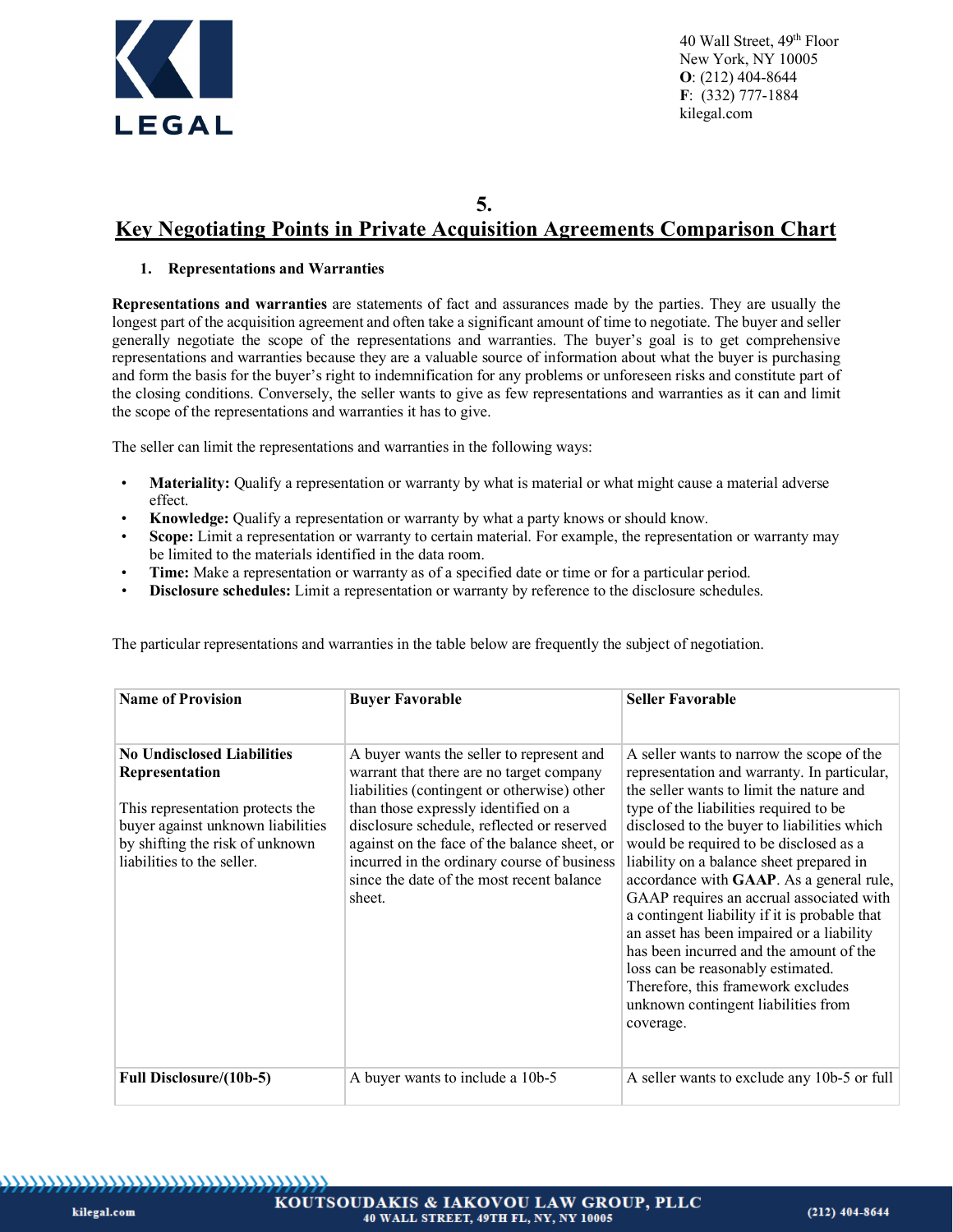

#### **Representation**

The full disclosure (10b-5) representation is based on **Rule 10b-5** promulgated under the **Securities Exchange Act of 1934**.

Rule 10b-5 makes it unlawful, in connection with the purchase or sale of any security, for a person to "make any untrue statement of a material fact or to omit to state a material fact necessary in order to make the statements made, in the light of the circumstances under which they were made, not misleading."

representation and expand it to require full disclosure, with no knowledge qualifier, of any fact that would materially adversely affect the assets, business, or financial condition of the target company or its business.

The buyer's right of recovery for a breach of a 10b-5 contractual representation is broader than the buyer's right of recovery under Rule 10b-5, because to prevail in a Rule 10b-5 securities fraud action, a buyer must prove, among other things, that the seller acted with scienter and that the injured party reasonably relied to its detriment on the representation or nondisclosure.

 40 Wall Street, 49th Floor New York, NY 10005 **O**: (212) 404-8644 **F**: (332) 777-1884 kilegal.com

disclosure representation. However, if the representation is included, the seller should seek to limit it to the language of 10b-5 ("make any untrue statement of a material fact or to omit to state a material fact necessary in order to make the

statements made, in the light of the circumstances under which they were made, not misleading") and resist any expansion of the scope.

If the representation is expanded to cover any fact that could have a material adverse effect on the target company or its business, the seller should seek to insert a knowledge qualifier.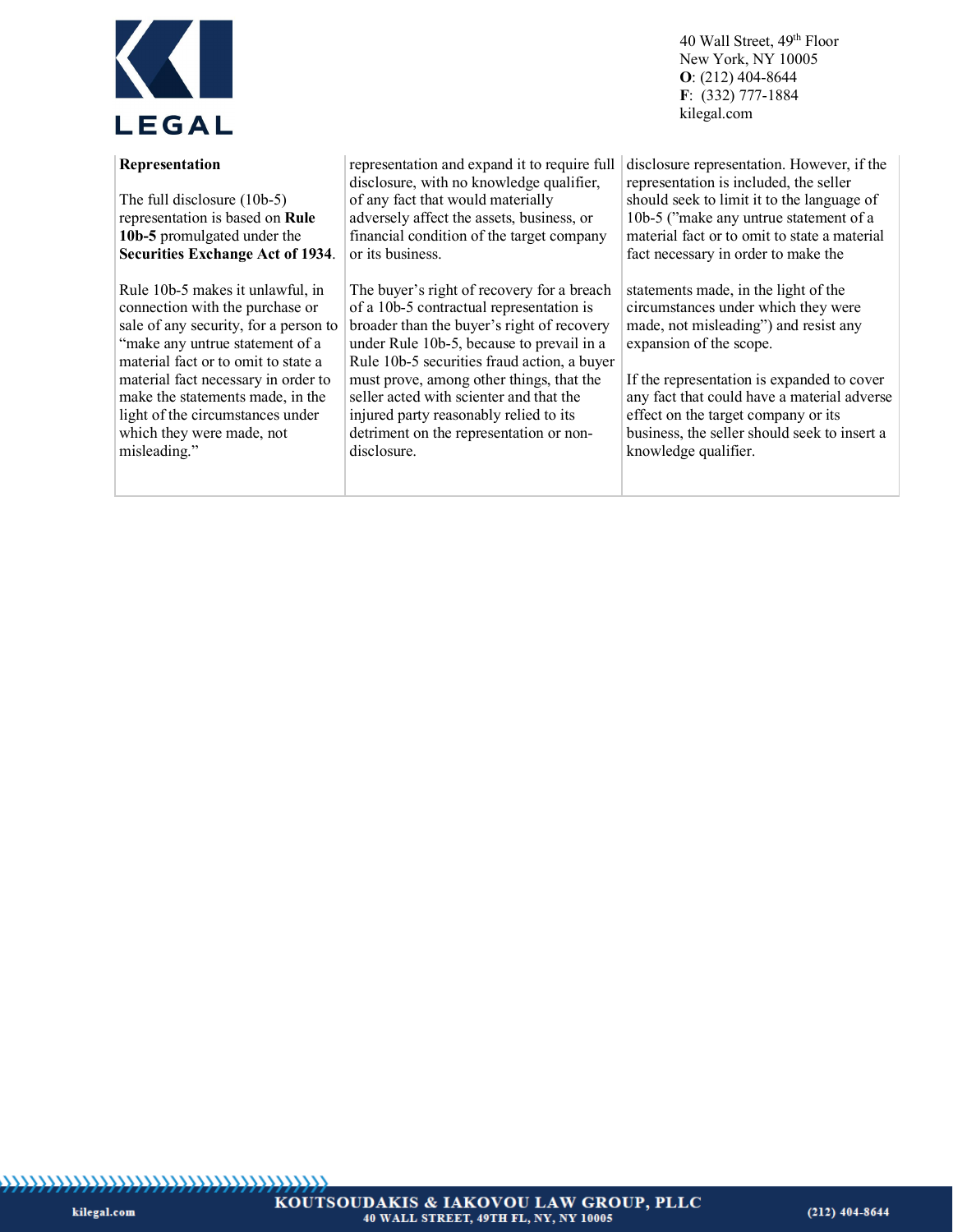

# **2. Closing Conditions**

If there is a time gap between signing and closing, each party requires the other to fulfill certain conditions before the transaction closes. Usually there are conditions that both parties must satisfy and conditions that only bind one of the parties. If a condition of a party is not satisfied, that party is typically not required to close the transaction until the condition is satisfied. A party can always waive its own closing condition. The particular closing conditions set out in the table below are frequently the subject of negotiation.

| <b>Name of Provision</b>                                                                                                                                                                                                                                                                                                                                                          | <b>Buyer Favorable</b>                                                                                                                                                                                                                                                                                                                                                                                                                                                                                                                                                                                                                                                                                                                                                                                                                                                                                                                                                                                                                                                              | <b>Seller Favorable</b>                                                                                                                                                                                                                                                                                                                                                                                                                                                                                                                                                                                                              |
|-----------------------------------------------------------------------------------------------------------------------------------------------------------------------------------------------------------------------------------------------------------------------------------------------------------------------------------------------------------------------------------|-------------------------------------------------------------------------------------------------------------------------------------------------------------------------------------------------------------------------------------------------------------------------------------------------------------------------------------------------------------------------------------------------------------------------------------------------------------------------------------------------------------------------------------------------------------------------------------------------------------------------------------------------------------------------------------------------------------------------------------------------------------------------------------------------------------------------------------------------------------------------------------------------------------------------------------------------------------------------------------------------------------------------------------------------------------------------------------|--------------------------------------------------------------------------------------------------------------------------------------------------------------------------------------------------------------------------------------------------------------------------------------------------------------------------------------------------------------------------------------------------------------------------------------------------------------------------------------------------------------------------------------------------------------------------------------------------------------------------------------|
|                                                                                                                                                                                                                                                                                                                                                                                   |                                                                                                                                                                                                                                                                                                                                                                                                                                                                                                                                                                                                                                                                                                                                                                                                                                                                                                                                                                                                                                                                                     |                                                                                                                                                                                                                                                                                                                                                                                                                                                                                                                                                                                                                                      |
| <b>Bring-down of representations</b><br>and warranties (issue of when)<br>The bring-down of representations<br>and warranties provides the buyer<br>with the right to walk away from<br>the deal if any of the seller's<br>representations are inaccurate.<br>The buyer and the seller often<br>negotiate on what date the<br>representations and warranties<br>must be accurate. | A buyer should ask that the<br>representations and warranties be accurate<br>as of the signing and as of the closing.<br>This is important because a buyer values<br>the target based on certain assumptions,<br>including the accuracy of the<br>representations and warranties as of the<br>signing.                                                                                                                                                                                                                                                                                                                                                                                                                                                                                                                                                                                                                                                                                                                                                                              | A seller prefers to only measure the<br>accuracy of the representations and<br>warranties as of the closing date to<br>enhance the certainty of closing. A seller<br>should consider including an updating<br>mechanism for the disclosure schedules.                                                                                                                                                                                                                                                                                                                                                                                |
| <b>Bring-down of representations</b><br>and warranties (issue of how<br>accurate)<br>The buyer and the seller also often<br>negotiate how accurate the<br>representations and warranties<br>must be when they are brought<br>down.                                                                                                                                                | Ideally, a buyer wants the representations<br>and warranties to be "accurate in all<br>respects." However, a buyer typically<br>cannot obtain this standard for all<br>representations and warranties. Typically,<br>certain fundamental representations and<br>warranties (such as organization and<br>authority, capitalization, ownership of<br>shares, taxes, and less frequently,<br>employee benefits and environmental<br>matters) must be accurate in all respects or<br>accurate with a de minimis exception. The<br>remainder of the representations and<br>warranties must be accurate in all material<br>respects or accurate except where the<br>inaccuracy would not constitute a material<br>adverse effect.<br>The buyer should ensure that it is not<br>subject to a double materiality standard<br>for representations that are already<br>qualified by materiality. This is why<br>representations that are subject to a<br>materiality qualifier should be accurate in<br>all respects, rather than accurate in all<br>material respects. Another approach that | A seller wants to subject any bring-down<br>of representations and warranties to a<br>materiality or material adverse effect<br>qualification. Otherwise, the seller risks<br>uncertainty of closing over immaterial<br>breaches.<br>However, the seller typically agrees to<br>subject certain fundamental<br>representations and warranties that are<br>within its control to an "accurate in all<br>respects" standard or accurate with a de<br>minimis exception (such as organization<br>and authority, capitalization, ownership of<br>shares, taxes, and less frequently,<br>employee benefits and environmental<br>matters). |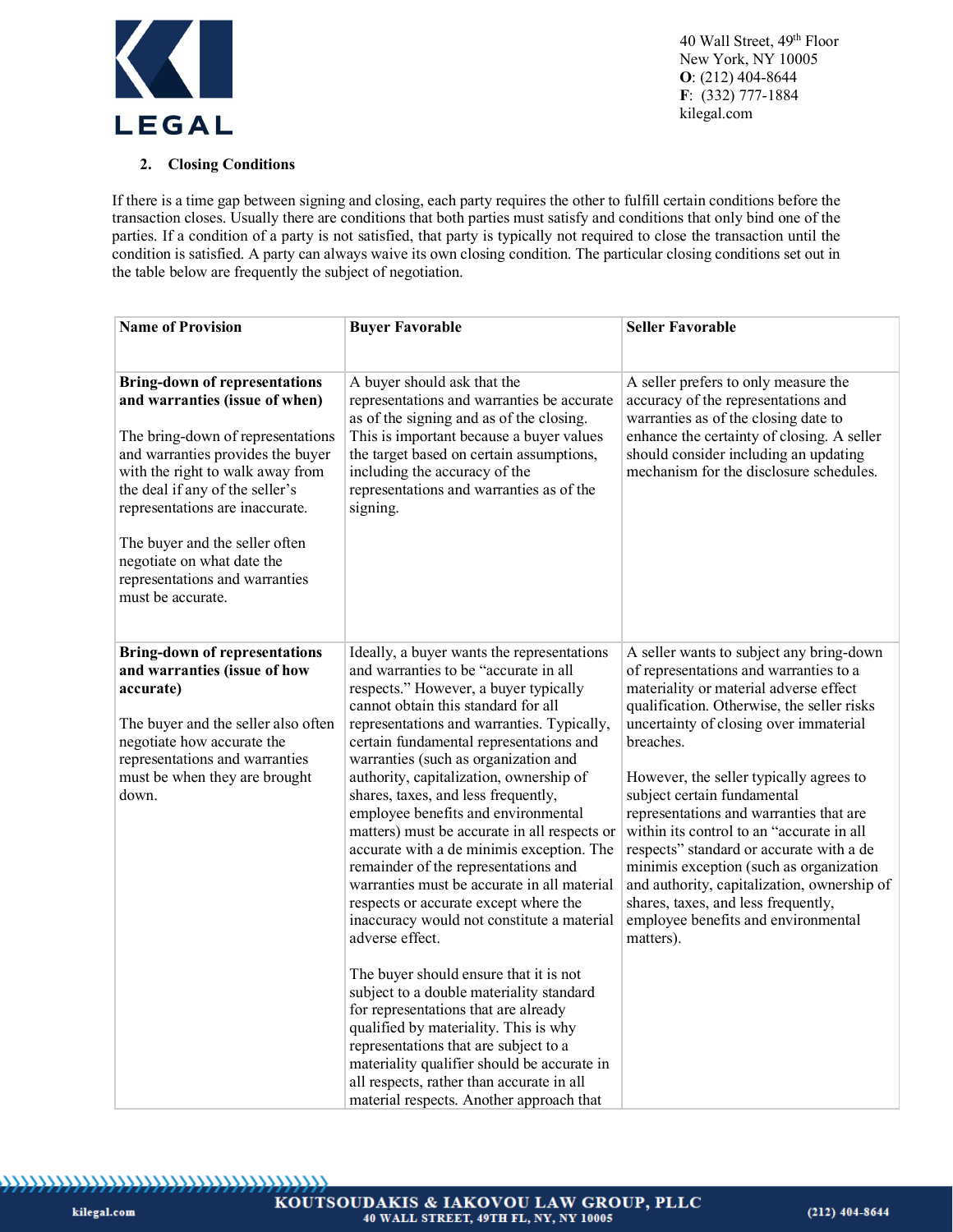| K<br><b>LEGAL</b>                                                                                                                                                                                                                                                     |                                                                                                                                                                                                                                                                                                                                                                                                                                                                                                                                                                                                                                                                                                                                                                                                                                                                                                                                                                                                                                                                                                                                                                                                                                                           | 40 Wall Street, 49 <sup>th</sup> Floor<br>New York, NY 10005<br>$O: (212)$ 404-8644<br>$F: (332) 777-1884$<br>kilegal.com                                                                                                                                                                                                                                                                                                                                                                                                                                                                                                                                                                                                                                                                              |
|-----------------------------------------------------------------------------------------------------------------------------------------------------------------------------------------------------------------------------------------------------------------------|-----------------------------------------------------------------------------------------------------------------------------------------------------------------------------------------------------------------------------------------------------------------------------------------------------------------------------------------------------------------------------------------------------------------------------------------------------------------------------------------------------------------------------------------------------------------------------------------------------------------------------------------------------------------------------------------------------------------------------------------------------------------------------------------------------------------------------------------------------------------------------------------------------------------------------------------------------------------------------------------------------------------------------------------------------------------------------------------------------------------------------------------------------------------------------------------------------------------------------------------------------------|--------------------------------------------------------------------------------------------------------------------------------------------------------------------------------------------------------------------------------------------------------------------------------------------------------------------------------------------------------------------------------------------------------------------------------------------------------------------------------------------------------------------------------------------------------------------------------------------------------------------------------------------------------------------------------------------------------------------------------------------------------------------------------------------------------|
|                                                                                                                                                                                                                                                                       | can be taken is to disregard (read out)<br>materiality and material adverse effect<br>qualifiers for all representations and<br>require the representations to be accurate,<br>in all material respects or accurate except<br>where the inaccuracy would not constitute<br>a material adverse effect.<br>The buyer should also seek a provision<br>eliminating double materiality in the<br>indemnification section.                                                                                                                                                                                                                                                                                                                                                                                                                                                                                                                                                                                                                                                                                                                                                                                                                                      |                                                                                                                                                                                                                                                                                                                                                                                                                                                                                                                                                                                                                                                                                                                                                                                                        |
| <b>Stand-alone material adverse</b><br>effect (MAE) condition<br>The stand-alone MAE condition<br>gives the buyer the right to walk<br>away from the transaction if there<br>has been a target company MAE<br>between the date of signing and<br>the date of closing. | A buyer often includes this as a separate<br>condition because it provides an additional   MAE condition to closing and can argue<br>right not to close the transaction.<br>However, as evidenced in MAC-related<br>cases such as Hexion Specialty Chemicals<br>v. Huntsman Corporation (965 A.2d 715<br>(Del. Ch. 2008)), it is difficult for buyers<br>to prove that an MAE has occurred;<br>though the finding of an MAE is not<br>unprecedented in light of <i>Akorn</i> , Inc. v.<br>Fresenius Kabi AG (2018 WL 4719347<br>(Del. Ch. Oct. 1, 2018), aff'd 2018 WL<br>6427137 (2018)). The standard of proof for<br>an MAE is high, and the burden of proof<br>falls on the buyer. If a buyer wants more<br>certainty as to what would constitute an<br>MAE, the buyer can identify objective<br>criteria or metrics (such as financial or<br>operational targets) and include them in<br>the definition of MAE. For example, the<br>buyer could provide that, without limiting<br>the generality of the other parts of the<br>MAE definition, the failure of the business<br>to achieve a specified amount of EBITDA,<br>earnings per share, revenue, or other<br>income statement results for specified pre-<br>closing periods constitutes an MAE. | A seller wants to exclude any separate<br>that the buyer should be protected by the<br>bring-down of the representations and<br>warranties.<br>Because buyers rarely succeed when the<br>parties litigate the issue of whether an<br>MAE has occurred, the seller wants to<br>keep the standard MAE condition<br>formulation. If the seller agrees to include<br>objective criteria or metrics (such as<br>financial or operational targets) in the<br>definition of an MAE, it can provide that<br>multiple triggers must be met before the<br>buyer can refuse to close the transaction.<br>For example, multiple triggers might<br>include that there has been a 20% decline<br>in the target's EBITDA and the target has<br>lost any one of the customers listed on a<br>schedule to theagreement. |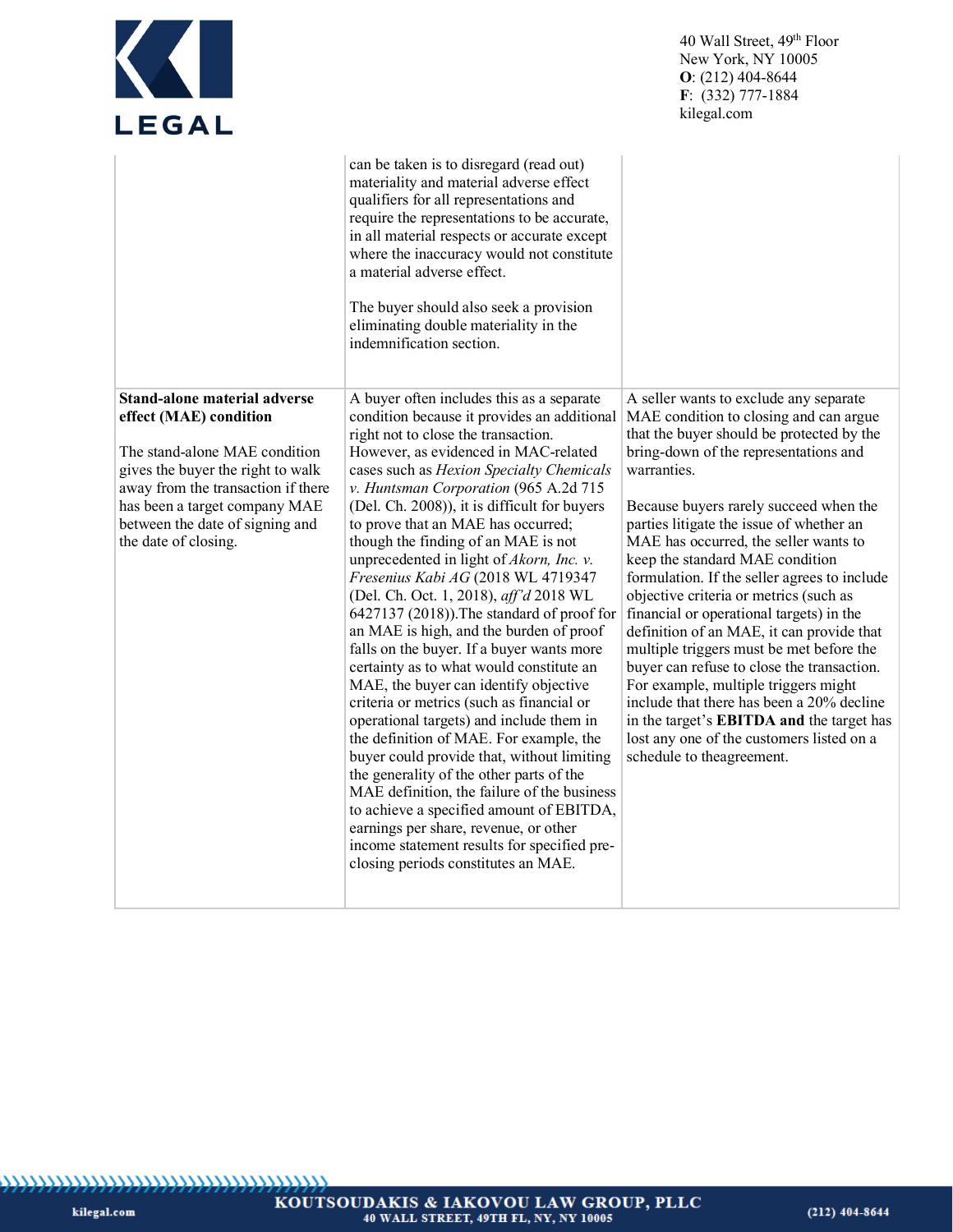

# **3. Definitions**

Defined terms are used in acquisition agreements for structure and clarity. The particular defined terms set out in the table below are often heavily negotiated because they serve to allocate risk between the parties.

| <b>Name of Provision</b>                                                                                                                                                                                                                                                             | <b>Buyer Favorable</b>                                                                                                                                                                                                                                                                                                                                                                                                                                                                                                                                                                                                                                                                                                                                                                                                                                                                                                                                                                                                                                                                                                                                                                                                                                                                                                                                                                                                                                                                                                                                                                                                                     | <b>Seller Favorable</b>                                                                                                                                                                                                                                                                                                                                                                                                                                                                                                                                                                                                                                                                                                                                                                                                                                                                                                                      |
|--------------------------------------------------------------------------------------------------------------------------------------------------------------------------------------------------------------------------------------------------------------------------------------|--------------------------------------------------------------------------------------------------------------------------------------------------------------------------------------------------------------------------------------------------------------------------------------------------------------------------------------------------------------------------------------------------------------------------------------------------------------------------------------------------------------------------------------------------------------------------------------------------------------------------------------------------------------------------------------------------------------------------------------------------------------------------------------------------------------------------------------------------------------------------------------------------------------------------------------------------------------------------------------------------------------------------------------------------------------------------------------------------------------------------------------------------------------------------------------------------------------------------------------------------------------------------------------------------------------------------------------------------------------------------------------------------------------------------------------------------------------------------------------------------------------------------------------------------------------------------------------------------------------------------------------------|----------------------------------------------------------------------------------------------------------------------------------------------------------------------------------------------------------------------------------------------------------------------------------------------------------------------------------------------------------------------------------------------------------------------------------------------------------------------------------------------------------------------------------------------------------------------------------------------------------------------------------------------------------------------------------------------------------------------------------------------------------------------------------------------------------------------------------------------------------------------------------------------------------------------------------------------|
| <b>Material Adverse Effect (MAE)</b><br>How the parties define a "material<br>adverse effect" is significant for<br>purposes of determining whether a<br>condition to closing has been<br>satisfied and for interpreting the<br>application of qualifiers to the<br>representations. | As mentioned above, the burden of proof<br>standard for an MAE is high and a court is<br>unlikely to find that an MAE has occurred<br>using the standard formulation. However,<br>the buyer can try to negotiate the<br>following:<br>Include "prospects" in the definition<br>$\bullet$<br>so that an MAE means "any change,<br>event, occurrence, or condition that<br>has a material adverse effect on the<br>business, assets, liabilities, financial<br>condition, results of operations, or<br>prospects of the Company."<br>Eliminate or scale back any seller<br>$\bullet$<br>carve-outs to the definition of MAE<br>for general economic changes or<br>conditions, industry wide changes or<br>conditions, war, terrorism, or<br>otherwise generally applicable or<br>deal-related risks.<br>If pro-seller carve-outs are accepted<br>$\bullet$<br>(as described in the above bullet),<br>exclude any circumstances that<br>"disproportionately affect" the target<br>from those carve-outs.<br>In addition, buyers may try to further<br>$\bullet$<br>shift the risk to the seller by:<br>affirmatively allocating the<br>$\bullet$<br>burden of proof to the seller;<br>expressly providing that any<br>$\bullet$<br>change, event, occurrence, or<br>condition whether known or<br>unknown at the time of<br>execution of the agreement<br>will be considered in the<br>determination of whether an<br>MAE has occurred;<br>applying the MAE definition<br>$\bullet$<br>to what "could have" or "is<br>reasonably likely to have" an<br>MAE, as opposed to "has" or<br>"would have" an MAE;<br>specifying the time period (for | A seller can try to narrow the MAE<br>definition by:<br>Deleting any reference to<br>$\bullet$<br>"prospects."<br>Including carve-outs for changes in<br>$\bullet$<br>law and general economic changes<br>or conditions, industry wide<br>changes or conditions, war,<br>terrorism, and otherwise generally<br>applicable risks. The seller can also<br>try to include carve-outs for an<br>MAE resulting from:<br>the announcement of the<br>transactions contemplated in<br>the acquisition agreement;<br>changes that the buyer knew<br>$\bullet$<br>about;<br>changes in GAAP or law;<br>changes to the credit markets<br>in general, including changes<br>in interest rates or the<br>availability of financing;<br>the target company's failure<br>$\bullet$<br>to meet internal or published<br>projections, forecasts or<br>revenue or earning<br>predictions for any period; or<br>changes in political<br>$\bullet$<br>conditions. |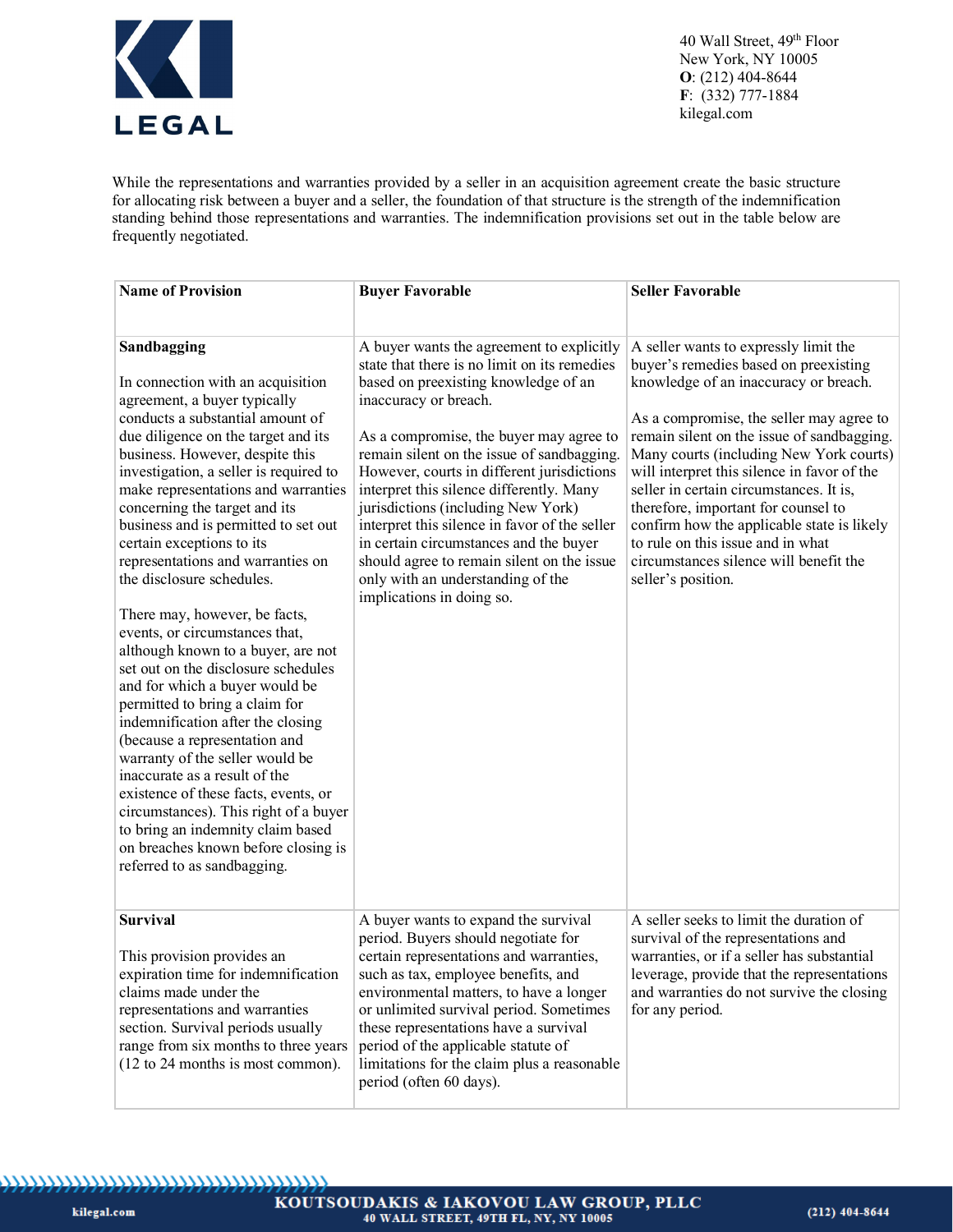| KT<br><b>LEGAL</b>                                                                                                                                                                                                                                                                                                                                                                                                                                                 |                                                                                                                                                                                                                                                                                                                                                                                                                                                                                                                                                              | 40 Wall Street, 49 <sup>th</sup> Floor<br>New York, NY 10005<br>$O: (212)$ 404-8644<br>$F: (332) 777-1884$<br>kilegal.com                                                                                                                                                                                                                                                                   |
|--------------------------------------------------------------------------------------------------------------------------------------------------------------------------------------------------------------------------------------------------------------------------------------------------------------------------------------------------------------------------------------------------------------------------------------------------------------------|--------------------------------------------------------------------------------------------------------------------------------------------------------------------------------------------------------------------------------------------------------------------------------------------------------------------------------------------------------------------------------------------------------------------------------------------------------------------------------------------------------------------------------------------------------------|---------------------------------------------------------------------------------------------------------------------------------------------------------------------------------------------------------------------------------------------------------------------------------------------------------------------------------------------------------------------------------------------|
|                                                                                                                                                                                                                                                                                                                                                                                                                                                                    | A buyer also wants to provide that the<br>survival period is unlimited for<br>fundamental representations and<br>warranties (such as organization and<br>authority, ownership of shares, and<br>capitalization).                                                                                                                                                                                                                                                                                                                                             |                                                                                                                                                                                                                                                                                                                                                                                             |
| <b>Type of damages</b><br>The parties often negotiate what<br>type of damages can be recovered in<br>the definition of "Damages" or<br>"Losses."                                                                                                                                                                                                                                                                                                                   | A buyer wants the definition of damages<br>or losses to be as broad as possible and<br>tries to include consequential and similar<br>damages and an express reference to<br>diminution in value. If a buyer has<br>substantial leverage, it can try to<br>expressly include punitive damages, but<br>this is not common.<br>Because a seller resists this inclusion, a<br>buyer sometimes compromises by<br>remaining silent on the issue or including<br>a qualitative limitation that only applies<br>to direct claims (and not to third party<br>claims). | A seller wants to expressly exclude<br>punitive, consequential, and similar<br>damages and may seek to exclude<br>diminution in value damages.<br>Because a buyer resists this express<br>limitation, a seller sometimes<br>compromises by remaining silent on the<br>issue or including a qualitative limitation<br>that only applies to direct claims (and not<br>to third party claims). |
| <b>Baskets and deductibles</b><br><b>Baskets and deductibles are</b><br>designed to provide a seller with<br>assurance that, even in the event of<br>breach of a representation or<br>warranty, the seller will not be<br>bothered for immaterial claims.                                                                                                                                                                                                          | A buyer, ideally, prefers no basket or<br>deductible because it is a limitation on its<br>right to indemnification. However,<br>because this type of limitation is<br>common, the buyer will likely accept the<br>concept and instead negotiates the size<br>and exceptions to the basket or<br>deductible.                                                                                                                                                                                                                                                  | A seller wants to include a basket or<br>deductible. Of the two, sellers prefer a<br>deductible because when the buyer's<br>losses exceed the agreed-on deductible<br>amount, the seller is liable only for the<br>amount of the losses that exceed the<br>deductible.<br>A seller wants the basket or deductible                                                                           |
| In the case of a basket or threshold,<br>when the buyer's losses exceed the<br>agreed-on basket or threshold<br>amount, the seller is liable for the<br>total amount of the losses.<br>In the case of a deductible, when the<br>buyer's losses exceed the agreed-on<br>deductible amount, the seller is<br>liable only for the excess amount of<br>the losses above the deductible. A<br>combination of a basket or threshold<br>and deductible is sometimes used. | A buyer prefers a basket or threshold over<br>a deductible because once the threshold is<br>hit, the seller is liable for the total<br>amount.<br>A buyer can try to lower the dollar<br>amount of any basket or threshold (at or<br>below 1% of deal value is common). A<br>buyer also wants to avoid any additional<br>smaller baskets for de minimis claims<br>(known as mini baskets). A mini basket<br>prohibits any claim below a certain<br>amount. Normally, these claims do not<br>count toward baskets or deductibles.                             | amount to be as high as possible. The<br>seller may also try to negotiate a mini<br>basket.<br>A seller also wants to limit any carve-outs<br>to the basket or deductible.                                                                                                                                                                                                                  |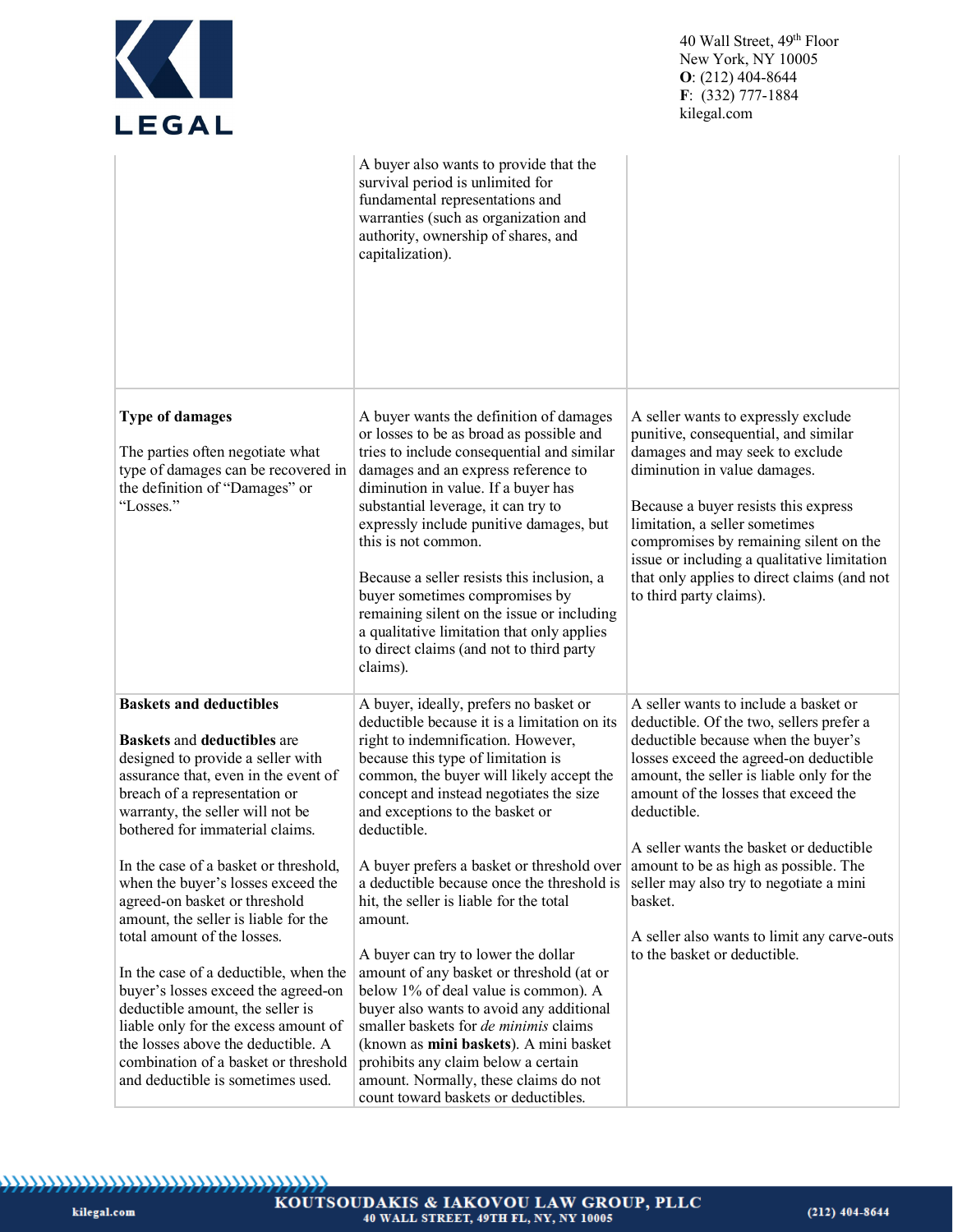| EGAI<br>L |
|-----------|

| After the parties have concluded that<br>a basket or deductible is appropriate,<br>the parties are then left to determine<br>the amount to set for the basket or<br>deductible (which may be based on<br>a percentage of the transaction<br>value). | A buyer should try to carve out covenants<br>and fundamental representations and<br>warranties (such as organization and<br>authority, ownership of shares,<br>capitalization, taxes, and less frequently.<br>employee benefits and environmental<br>matters) from the basket. If there is an<br>agreement that the seller will take full<br>responsibility for a particular liability<br>(such as specified litigation), the buyer<br>should ensure that the liability is not<br>included in the basket.<br>The buyer should ensure that it is not<br>subject to a double materiality standard<br>for representations that are already<br>qualified by materiality. The buyer<br>should insert a provision that contains a<br>read out of materiality and material<br>adverse effect qualifiers for the purpose<br>of indemnification. |                                                                                                                                                          |
|-----------------------------------------------------------------------------------------------------------------------------------------------------------------------------------------------------------------------------------------------------|-----------------------------------------------------------------------------------------------------------------------------------------------------------------------------------------------------------------------------------------------------------------------------------------------------------------------------------------------------------------------------------------------------------------------------------------------------------------------------------------------------------------------------------------------------------------------------------------------------------------------------------------------------------------------------------------------------------------------------------------------------------------------------------------------------------------------------------------|----------------------------------------------------------------------------------------------------------------------------------------------------------|
| Cap<br>A cap limits the seller's<br>indemnification obligation. It may<br>be a set dollar amount, but is<br>typically based on a percentage of<br>the transaction value.                                                                            | A buyer, ideally, prefers no cap because it $ A \rangle$ seller wants to include a cap and wants<br>is a limitation on its right to<br>indemnification. However, because this<br>type of limitation is common, the buyer<br>will likely accept the concept and instead<br>negotiate the size and exceptions to the<br>cap.<br>A buyer can try to increase the size of the<br>cap (approximately 10% is common). A<br>buyer should try to carve out covenants<br>and fundamental representations and<br>warranties (such as organization and<br>authority, ownership of shares,<br>capitalization, taxes, and less frequently,<br>employee benefits and environmental<br>matters) from the cap.                                                                                                                                          | the cap amount to be as low as possible<br>(approximately 10% of deal value is<br>common).<br>A seller also wants to limit any carve-outs<br>to the cap. |
|                                                                                                                                                                                                                                                     | If there is an agreement that the seller<br>will take full responsibility for a<br>particular liability (such as specified<br>litigation), the buyer should ensure that<br>the liability is not included in the cap. If<br>there are certain liabilities that have<br>potential to be high (such as<br>environmental liabilities or products<br>liabilities), the buyer may also try to<br>negotiate those as cap exclusions or<br>separate caps.                                                                                                                                                                                                                                                                                                                                                                                       |                                                                                                                                                          |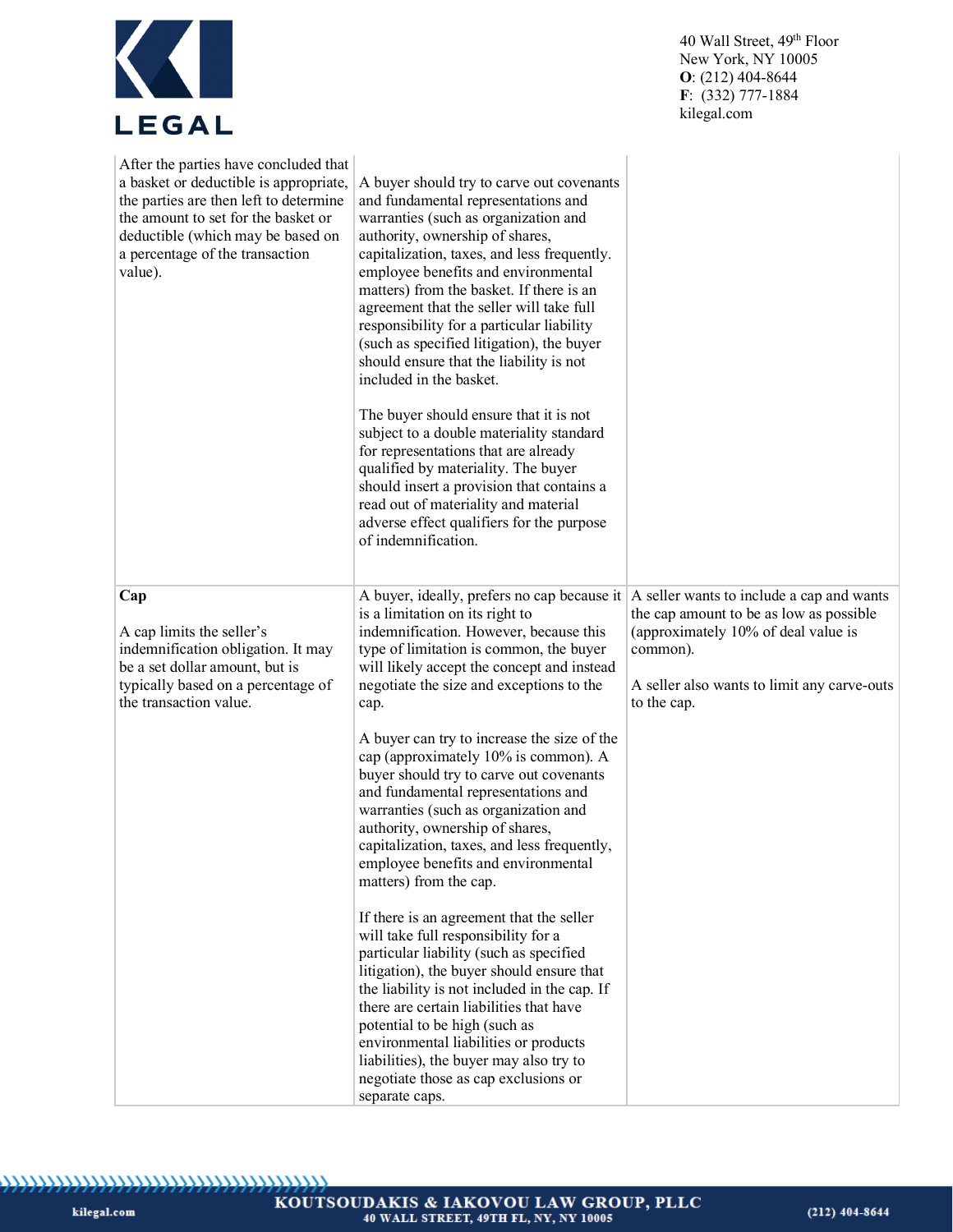

 $\begin{array}{c} \hline \end{array}$ 

 $\mathbb{L}$ 

40 Wall Street, 49th Floor New York, NY 10005  $O: (212)$  404-8644 F: (332) 777-1884 kilegal.com

 $\begin{array}{c} \hline \end{array}$ 

 $\overline{\phantom{a}}$ 

| <b>Exclusive Remedy</b><br>Agreements can provide that<br>indemnification is:<br>The exclusive remedy.<br>$\bullet$<br>The exclusive remedy except<br>$\bullet$<br>in certain situations.<br>A non-exclusive remedy<br>$\bullet$<br>(meaning that other remedies<br>in equity and for contractual<br>breach are available).<br>Alternatively, the parties can remain<br>silent as to whether or not it is the<br>exclusive remedy. | A buyer would rather provide that<br>indemnification is the non-exclusive<br>remedy or remain silent. However, this<br>point is typically difficult to win. Most<br>buyers agree to an exclusive remedy<br>provision, but negotiate certain<br>exclusions for equitable remedies, fraud,<br>willful breach, and intentional<br>misrepresentation. | A seller wants to provide that<br>indemnification is the exclusive remedy<br>with limited exceptions. Otherwise the<br>seller could risk rendering negotiated<br>limits to indemnifications less meaningful<br>(such as caps and baskets). A seller<br>typically agrees to certain exclusions<br>(such as for equitable remedies, fraud,<br>willful breach, and intentional<br>misrepresentation). It is particularly<br>difficult for a seller to argue that fraud<br>must be subject to any indemnification<br>limitations; however, sellers will attempt<br>to limit this exclusion by narrowly<br>defining "fraud" for purposes of the<br>acquisition agreement to require the<br>seller's intent to deceive with respect to<br>the subject matter of a representation or<br>warranty set forth in the acquisition<br>agreement. |
|------------------------------------------------------------------------------------------------------------------------------------------------------------------------------------------------------------------------------------------------------------------------------------------------------------------------------------------------------------------------------------------------------------------------------------|---------------------------------------------------------------------------------------------------------------------------------------------------------------------------------------------------------------------------------------------------------------------------------------------------------------------------------------------------|--------------------------------------------------------------------------------------------------------------------------------------------------------------------------------------------------------------------------------------------------------------------------------------------------------------------------------------------------------------------------------------------------------------------------------------------------------------------------------------------------------------------------------------------------------------------------------------------------------------------------------------------------------------------------------------------------------------------------------------------------------------------------------------------------------------------------------------|
| <b>Escrow/Holdbacks</b>                                                                                                                                                                                                                                                                                                                                                                                                            | A buyer wants an escrow or a holdback                                                                                                                                                                                                                                                                                                             | A seller objects to escrows or holdbacks                                                                                                                                                                                                                                                                                                                                                                                                                                                                                                                                                                                                                                                                                                                                                                                             |
| The parties sometimes agree to hold<br>a portion of the purchase price in                                                                                                                                                                                                                                                                                                                                                          | because either assures the buyer that there<br>will be readily accessible funds to pay<br>indemnification claims.                                                                                                                                                                                                                                 | because it wants to extract as much deal<br>value as possible at closing.                                                                                                                                                                                                                                                                                                                                                                                                                                                                                                                                                                                                                                                                                                                                                            |
| escrow for a certain period of time                                                                                                                                                                                                                                                                                                                                                                                                |                                                                                                                                                                                                                                                                                                                                                   | A seller prefers escrows to holdbacks                                                                                                                                                                                                                                                                                                                                                                                                                                                                                                                                                                                                                                                                                                                                                                                                |
| to satisfy future indemnification<br>claims.                                                                                                                                                                                                                                                                                                                                                                                       | Although less common than escrows, a<br>buyer prefers holdbacks over escrows                                                                                                                                                                                                                                                                      | because the money is held by an<br>independent escrow agent and is easier to                                                                                                                                                                                                                                                                                                                                                                                                                                                                                                                                                                                                                                                                                                                                                         |
|                                                                                                                                                                                                                                                                                                                                                                                                                                    | because the buyer retains control over the                                                                                                                                                                                                                                                                                                        | recapture upon expiration of the escrow                                                                                                                                                                                                                                                                                                                                                                                                                                                                                                                                                                                                                                                                                                                                                                                              |
| As an alternative to an escrow, the                                                                                                                                                                                                                                                                                                                                                                                                | funds.                                                                                                                                                                                                                                                                                                                                            | period.                                                                                                                                                                                                                                                                                                                                                                                                                                                                                                                                                                                                                                                                                                                                                                                                                              |
| buyer can holdback a portion of the<br>purchase price to cover future                                                                                                                                                                                                                                                                                                                                                              | Once a buyer can negotiate an escrow or                                                                                                                                                                                                                                                                                                           | If a seller does agree to an escrow or                                                                                                                                                                                                                                                                                                                                                                                                                                                                                                                                                                                                                                                                                                                                                                                               |
| claims.                                                                                                                                                                                                                                                                                                                                                                                                                            | a holdback, the buyer should ensure that                                                                                                                                                                                                                                                                                                          | holdback, it wants either to be for as                                                                                                                                                                                                                                                                                                                                                                                                                                                                                                                                                                                                                                                                                                                                                                                               |
|                                                                                                                                                                                                                                                                                                                                                                                                                                    | the dollar amount is large enough to                                                                                                                                                                                                                                                                                                              | small a percentage of the purchase price                                                                                                                                                                                                                                                                                                                                                                                                                                                                                                                                                                                                                                                                                                                                                                                             |
|                                                                                                                                                                                                                                                                                                                                                                                                                                    | cover any material issues. The buyer<br>should also ensure that the funds are held                                                                                                                                                                                                                                                                | as it can negotiate and to ensure that the<br>funds are released in a reasonable period                                                                                                                                                                                                                                                                                                                                                                                                                                                                                                                                                                                                                                                                                                                                              |
|                                                                                                                                                                                                                                                                                                                                                                                                                                    | in escrow (or held back) for a sufficient                                                                                                                                                                                                                                                                                                         | of time.                                                                                                                                                                                                                                                                                                                                                                                                                                                                                                                                                                                                                                                                                                                                                                                                                             |
|                                                                                                                                                                                                                                                                                                                                                                                                                                    | period of time (usually matching the                                                                                                                                                                                                                                                                                                              |                                                                                                                                                                                                                                                                                                                                                                                                                                                                                                                                                                                                                                                                                                                                                                                                                                      |
|                                                                                                                                                                                                                                                                                                                                                                                                                                    | survival period associated with non-<br>fundamental representations).                                                                                                                                                                                                                                                                             | If the seller agrees to an escrow, it can<br>propose that the escrow serve as the                                                                                                                                                                                                                                                                                                                                                                                                                                                                                                                                                                                                                                                                                                                                                    |
|                                                                                                                                                                                                                                                                                                                                                                                                                                    |                                                                                                                                                                                                                                                                                                                                                   | exclusive source for recovery of                                                                                                                                                                                                                                                                                                                                                                                                                                                                                                                                                                                                                                                                                                                                                                                                     |